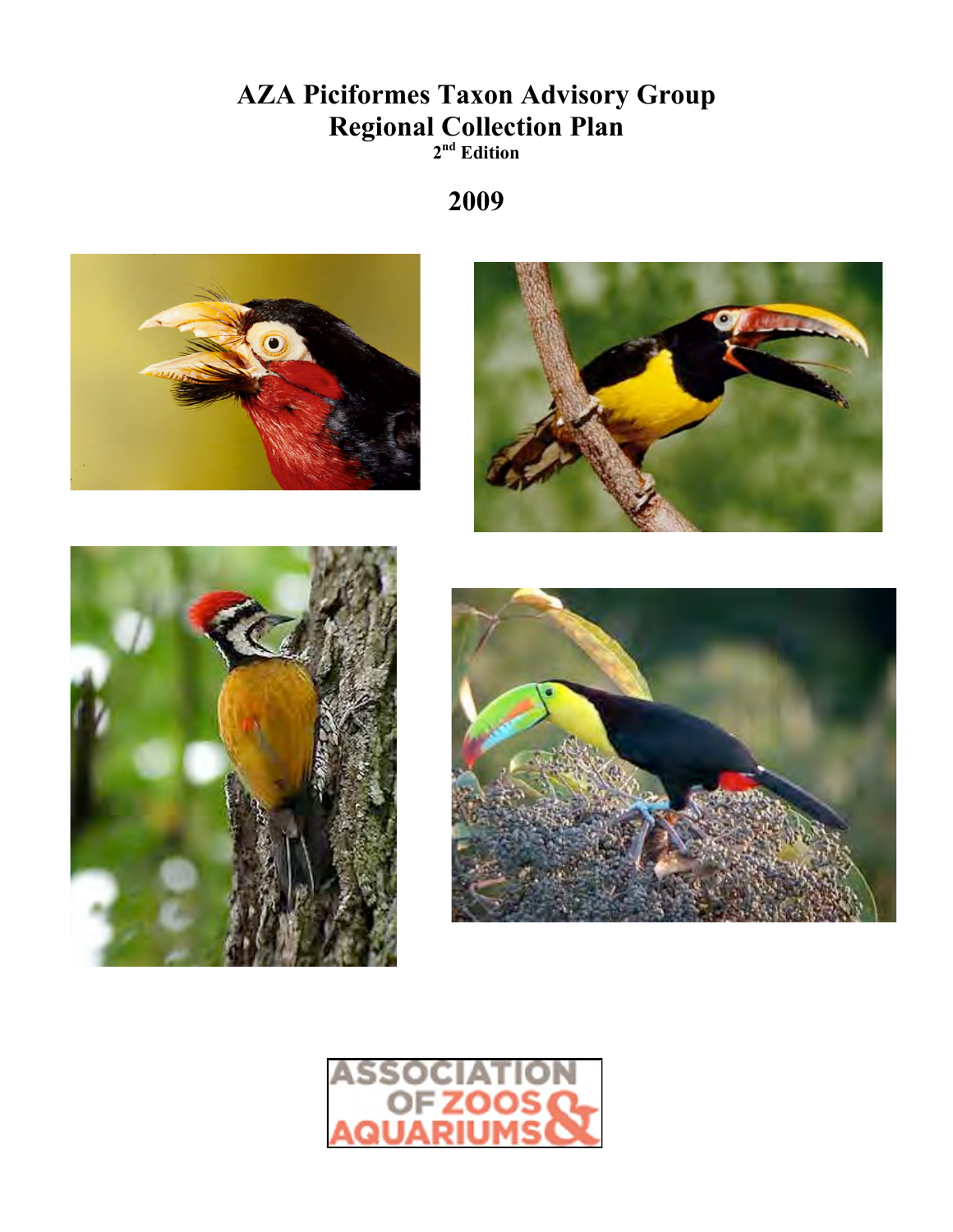#### **TABLE OF CONTENTS**

| Introduction                                                           |                   | Page 3       |
|------------------------------------------------------------------------|-------------------|--------------|
| <b>TAG Structure</b>                                                   |                   | Page 4 - 5   |
| <b>TAG Mission Statement and Goals</b>                                 |                   | Page 5       |
| <b>TAG Guidelines, Policies, and Definition</b>                        |                   | Page 6       |
| <b>Conservation Status Reference</b>                                   |                   | Page 7       |
| <b>Space Analysis</b>                                                  |                   | Page 7 - 8   |
| <b>Selection Criteria and Decision Tree Explanations</b>               |                   | Page 8 - 9   |
| <b>Selection Criteria Results: Species Currently Held in N.A.</b>      |                   | Page 10 - 12 |
| Selection Criteria Results: Species Not Currently Held in N.A. Page 13 |                   |              |
| <b>Management Assessment Criteria and Target Populations</b>           |                   | Page 14      |
| <b>Management Assessment Criteria for Recommended Species</b>          |                   | Page 15 - 17 |
| <b>Management Categories</b>                                           |                   | Page 18      |
| Species Recommendations Summaries & Ranges (Table 2-5) Page 19 - 22    |                   |              |
| Program Status Table (Table 6)                                         |                   | Page 23      |
| <b>Program Recommendations Updates (Table 7)</b>                       |                   | Page 24      |
| <b>APPENDICES</b>                                                      |                   |              |
| <b>Piciformes TAG Space Survey</b>                                     | <b>Appendix A</b> |              |
| <b>Space Survey Responses</b>                                          | <b>Appendix B</b> |              |
| <b>Space Survey Totals</b>                                             | Appendix C        |              |
| <b>Decision Tree/Species Currently in N.A</b>                          | <b>Appendix D</b> |              |
| Decision Tree/Species Not Currently in N.A.                            | <b>Appendix E</b> |              |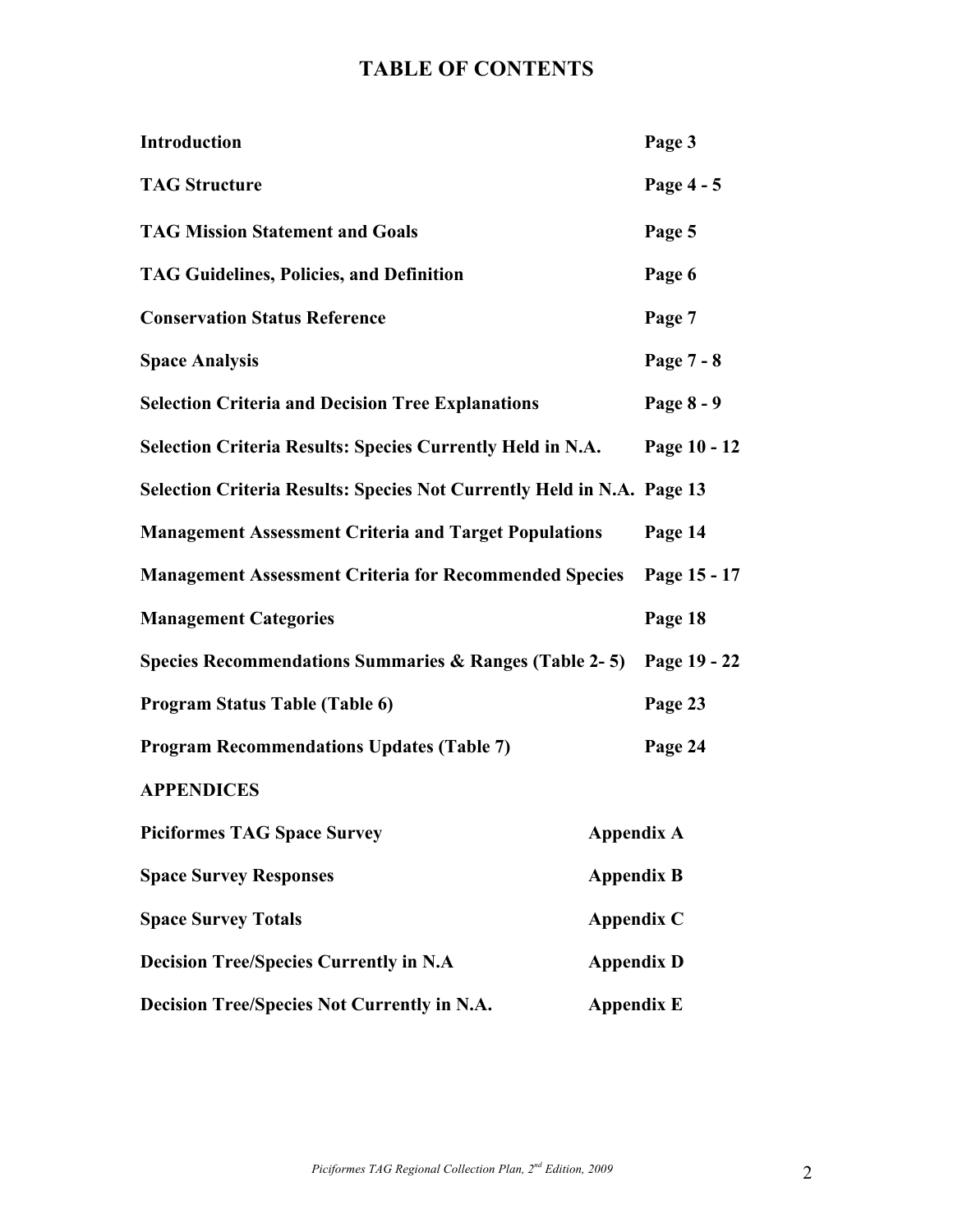#### **PICIFORMES TAXON ADVISORY GROUP REGIONAL COLLECTION PLAN 2009 – 2012**

#### **INTRODUCTION**

This Regional Collection Plan (RCP) represents the second edition of the Piciformes Taxon Advisory Group's RCP and considers management of Piciformes species in North American AZA accredited institutions through the end of 2012. The first edition was approved in 2003. This RCP includes a list of taxa recommended for management in AZA zoos and aquariums, the level at which those taxa should be managed, detailed explanations for how those recommendations were developed, and an evaluation of how much space should be dedicated to each recommended taxon.

#### **ACKNOWLEDGMENTS**

Many people deserve special recognition and thanks for helping to compile the Regional Collection Plan. These include Steering Committee members (Diane Fell, Robert Webster, James Mejeur, Sherry Branch), Advisors (Cynthia Laljer, Janis Raines, Keith Benson, Joe deGraauw, Ed Spevak), current program coordinators (Anne Tieber, Cynthia Laljer, Kevin Willis, Martin Vince, Matt Schmit, Ken Naugher), Eric Jeltes for constructing, disseminating and compiling the space survey, and Richard Smith.

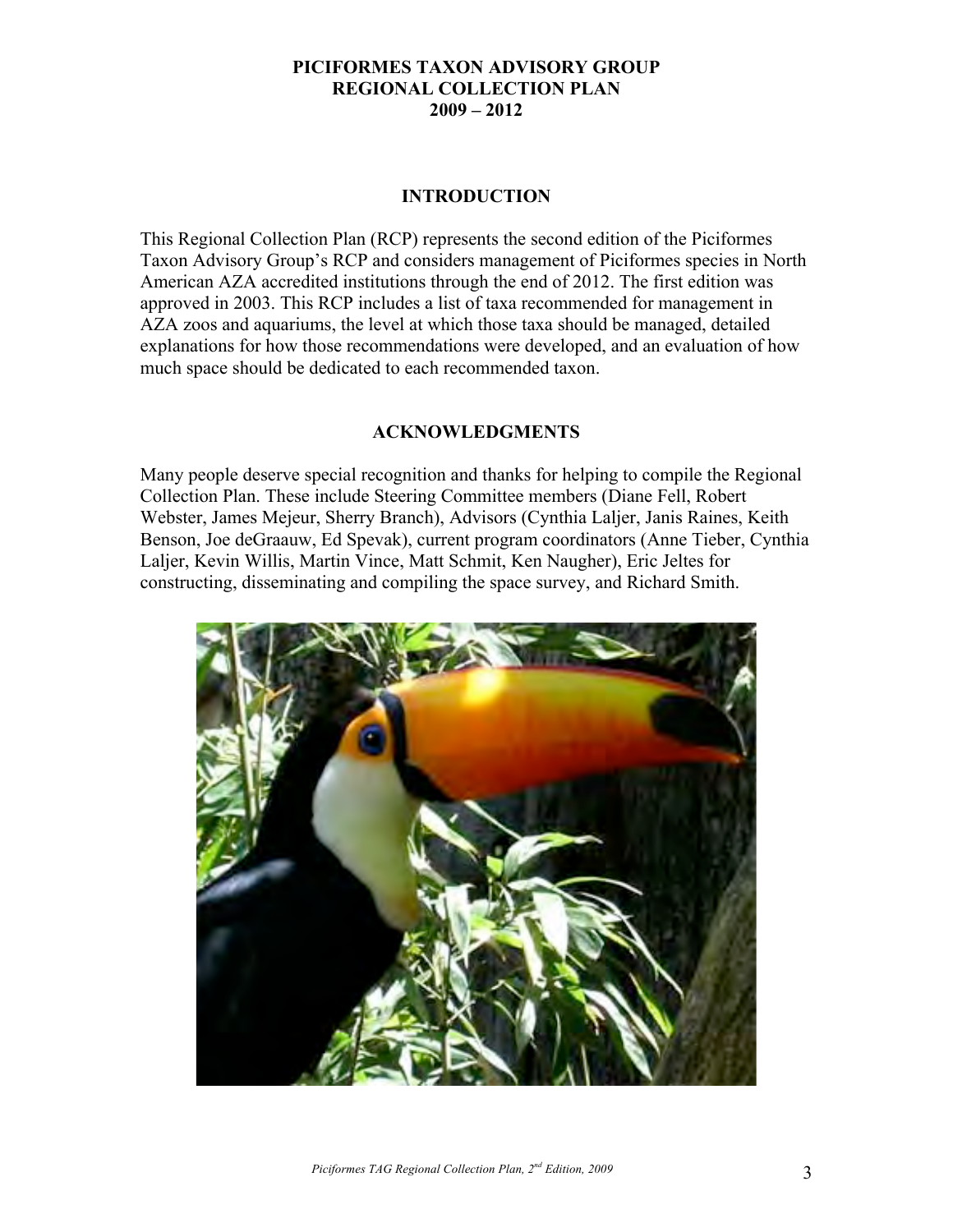#### **AZA PICIFORMES TAG STRUCTURE**

| Chair:                              | Michael Macek, Saint Louis Zoo<br>One Government Drive, Saint Louis, MO 63110-1395<br>314-646-4825, Macek@stlzoo.org                          |
|-------------------------------------|-----------------------------------------------------------------------------------------------------------------------------------------------|
| <b>Vice- Chair:</b>                 | James Mejeur, Disney's Animal Kingdom<br>1200 N. Savannah Circle East, Lake Buena Vista, FL 32830<br>407-938-2871, James.h.mejeur@Disney.com  |
| Secretary:                          | Robert Webster, Toledo Zoological Gardens<br>Two Hippo Way, Toledo, OH 43614-0801<br>419-385-5721 (2008), Robert. Webster@toledozoo.org       |
| <b>Steering</b><br>Committee        | Sherry Branch, SeaWorld Orlando<br>7007 SeaWorld Drive, Orlando, FL 32821-8097<br>407-363-2361, Sherry.Branch@seaworld.com                    |
| <b>Steering</b><br>Committee        | Diane Fell, Tulsa Zoo and Living Museum<br>5701 E. 36 <sup>th</sup> Street, N. Tulsa, OK 74115-2105<br>918-669-6208, Dianefell@ci.Tulsa.ok.us |
| <b>Steering</b><br>Committee        | Joe DeGraauw, Nashville Zoo, Inc.<br>3777 Nolensville Road, Nashville, TN 37211-3711<br>615-833-1534 (155), <i>Idegraauw@nashvillezoo.org</i> |
| <b>Veterinary</b><br><b>Advisor</b> | Keith Benson DVM, Riverbanks Zoo and Garden<br>500 Wildlife Parkway, Columbia, SC 29210<br>803-978-1105, kbenson@riverbanks.org               |
| <b>Veterinary</b><br><b>Advisor</b> | Janis Raines DVM, Dallas Zoo<br>650 So. R.L. Thorton Freeway, Dallas, TX 75203-3034<br>214-670-6826, Janis.raines@dallascityhall.com          |
| <b>Keeper</b><br><b>Advisor</b>     | Cyndi Laljer, Sea World San Antonio<br>10500 SeaWorld Drive, San Antonio, TX 78251-3001<br>210-523-3273, Cyndi.Laljer@seaworld.com            |
| <b>Nutrition</b><br>Advisor         | Deb Schmidt, Saint Louis Zoo<br>One Government Drive, Saint Louis, MO 63110-1395<br>314-646-4605, Schmidt@stlzoo.org                          |
| <b>WCMC</b><br><b>Advisor</b>       | William Rapley DVM, Toronto Zoo<br>361A Old Finch Av., Scarborough, Ontario, Canada M1B 5K7<br>416-392-5963, WRapley@torontozoo.ca            |
| <b>PMC</b><br>Adjunct               | Ed Spevak, Saint Louis Zoo<br>One Government Drive, Saint Louis, MO 63110-1395<br>314-646-4706, Spevak@stlzoo.org                             |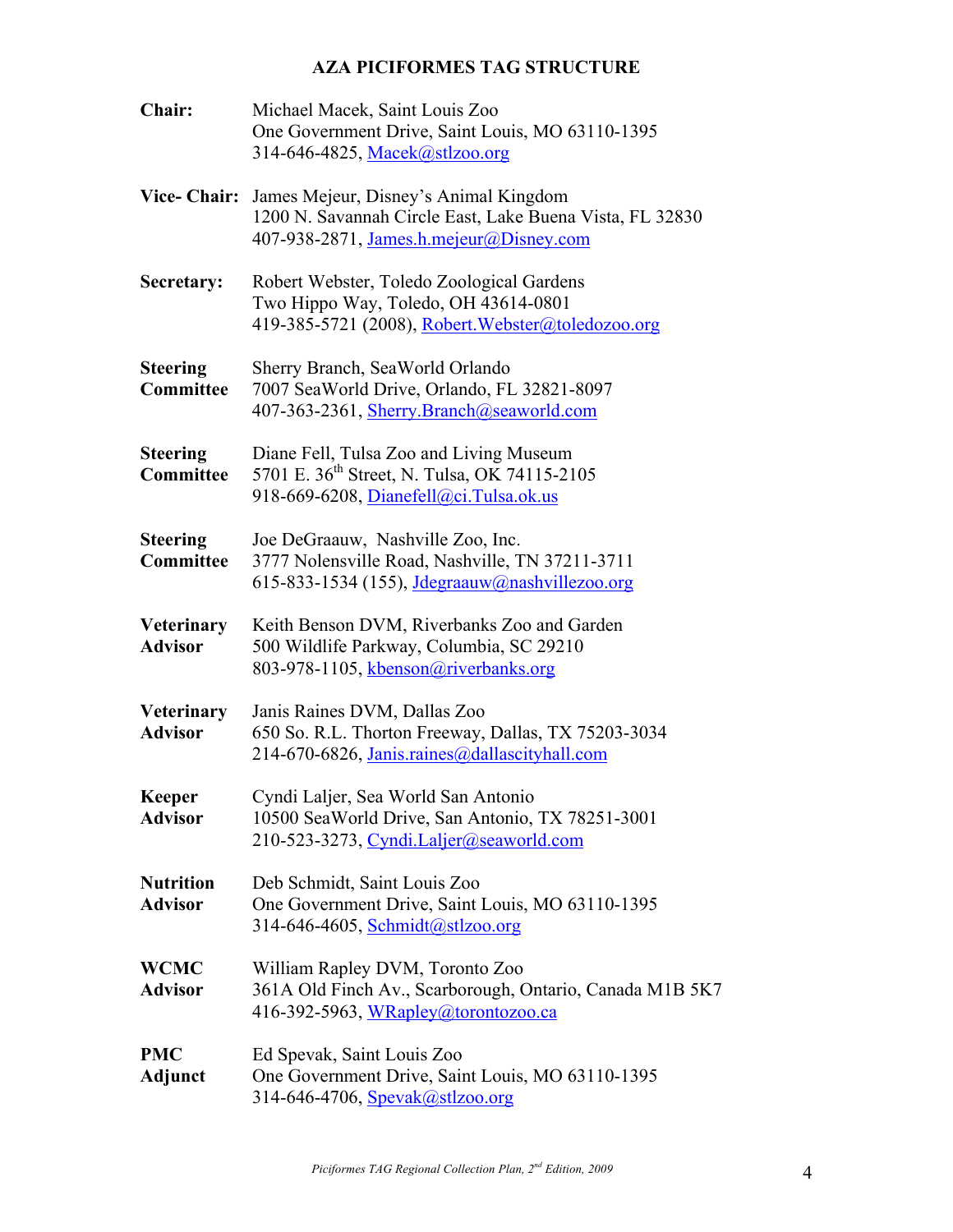| Website        | Joe DeGraauw, Nashville Zoo, Inc.                                     |
|----------------|-----------------------------------------------------------------------|
| <b>Manager</b> | 3777 Nolensville Road, Nashville, TN 37211-3711                       |
|                | 615-833-1534 (155), <i>Jdegraauw@nashvillezoo.org</i>                 |
|                | Website Address: www.nashvillezoo.org/piciformes/piciformes start.htm |
| Listserv       | Michael Macek, Saint Louis Zoo                                        |
| <b>Manager</b> | One Government Drive, Saint Louis, MO 63112-1395                      |
|                | 314-646-4825, Macek@stlzoo.org                                        |
|                | Listserv Address: Piciformes@lists.AZA.org, Toucans@lists.AZA.org     |

#### **TAG MISSION STATEMENT AND GOALS**

The mission of the Piciformes Taxon Advisory Group (TAG) is to provide leadership for the captive management of Piciformes in order to maintain healthy and sustainable populations and to support the conservation of relevant species and their habitat.

The TAG will strive to fulfill this mission by pursuing the following goals:

- Publish an AZA approved Regional Collection Plan.
- Promote conservation concerns and conservation action to member institutions.
- Achieve excellence in Piciformes husbandry through the production of Animal Care Manuals: Toucan (in progress), Aracaris/Toucanets, Barbets (in progress), and Woodpeckers.
- Continue to support the Nashville Zoo in its maintenance and development of the Piciformes TAG website: www.nashvillezoo.org/piciformes/piciformes\_start.htm
- Facilitate the work of AZA studbook keepers, PMP managers, and SSP coordinators for Piciformes.
- Function as the principle liaison with other regional specialty groups concerned with Piciformes.
- Maintain the Piciformes TAG and Toucan AZA listserves: Piciformes@lists.AZA.org, Toucans@lists.aza.org

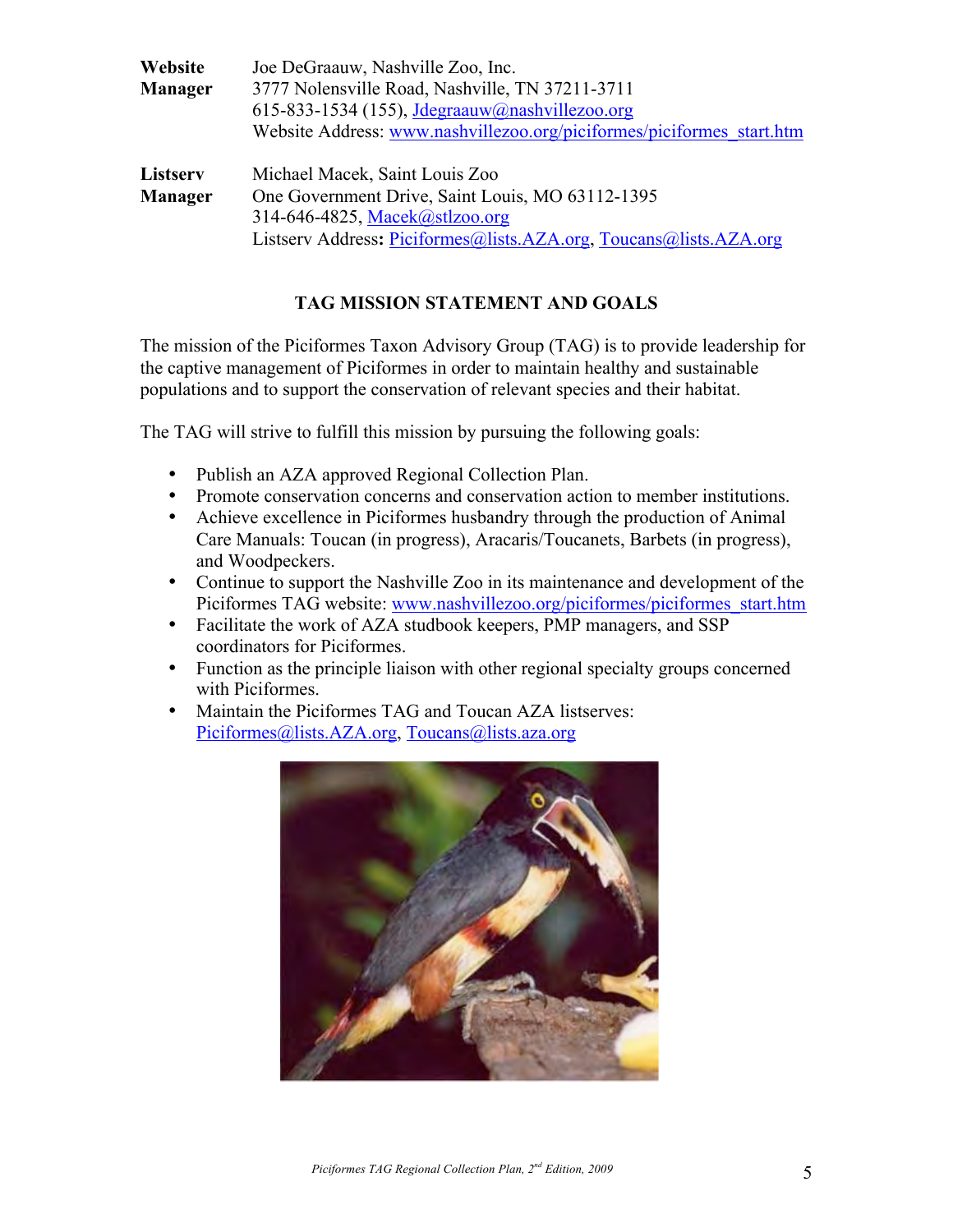#### **PICIFORMES TAG GUIDELINES AND POLICIES**

- The TAG encourages all institutions to cooperate fully with all PMP and SSP recommendations.
- The sex of birds in managed programs should be identified as soon as possible to aid in the captive management of the species.
- TAG members interested in conducting captive research on species in this order are encouraged to seek TAG guidance.
- TAG members interested in acquiring birds should follow the AZA acquisition policy. Guidance should be sought from the TAG RCP for species choice and availability.
- All TAG members should refer to the AZA disposition policy when surplus birds need to be placed.
- Exhibits dedicated to the exhibition, education, and reproduction of woodpeckers, Barbets, Aracari, Toucanets, and Toucans are encouraged.

#### **TAG DEFINITION**

The taxonomic reference utilized by the Piciformes Taxon Advisory Group is that of BirdLife International. The TAG feels this list is the most accurate and consistent among the resources used to support the TAG's RCP recommendations. This is the same reference utilized by the IUCN 2008 Red List which was used as the source of information regarding conservation status of taxa addressed in this RCP. For details about the BirdLife International list and nomenclature visit:

http://www.birdlife.org/datazone/species/taxonomy.html

The TAG is defined by five families, 63 genera and 579 species. However, a vast majority of these species have never been held in captivity, are not likely to be obtained from the wild, and/or possess husbandry requirements that are unknown to aviculture. Since limited space availability demands thoughtful prioritization, several groups have not been addressed in this RCP. These exclusions include: Honeyguides (*Prodotiscus, Melignomon, Indicato, Melichneutes*), Wrynecks (*Jynx*), Piculets (*Picumnus, Sasia, Nesoctites*), Jacamars (*Galbalcyrhynchus, Brachygalba, Jacamaralcyon, Galbula, Jacamerops),* Puffbirds (*Notharchus, Bucco, Nystalus, Hypnelus, Malacoptila*), Nunbirds (*Nonnula, Hepaloptila, Monasa*).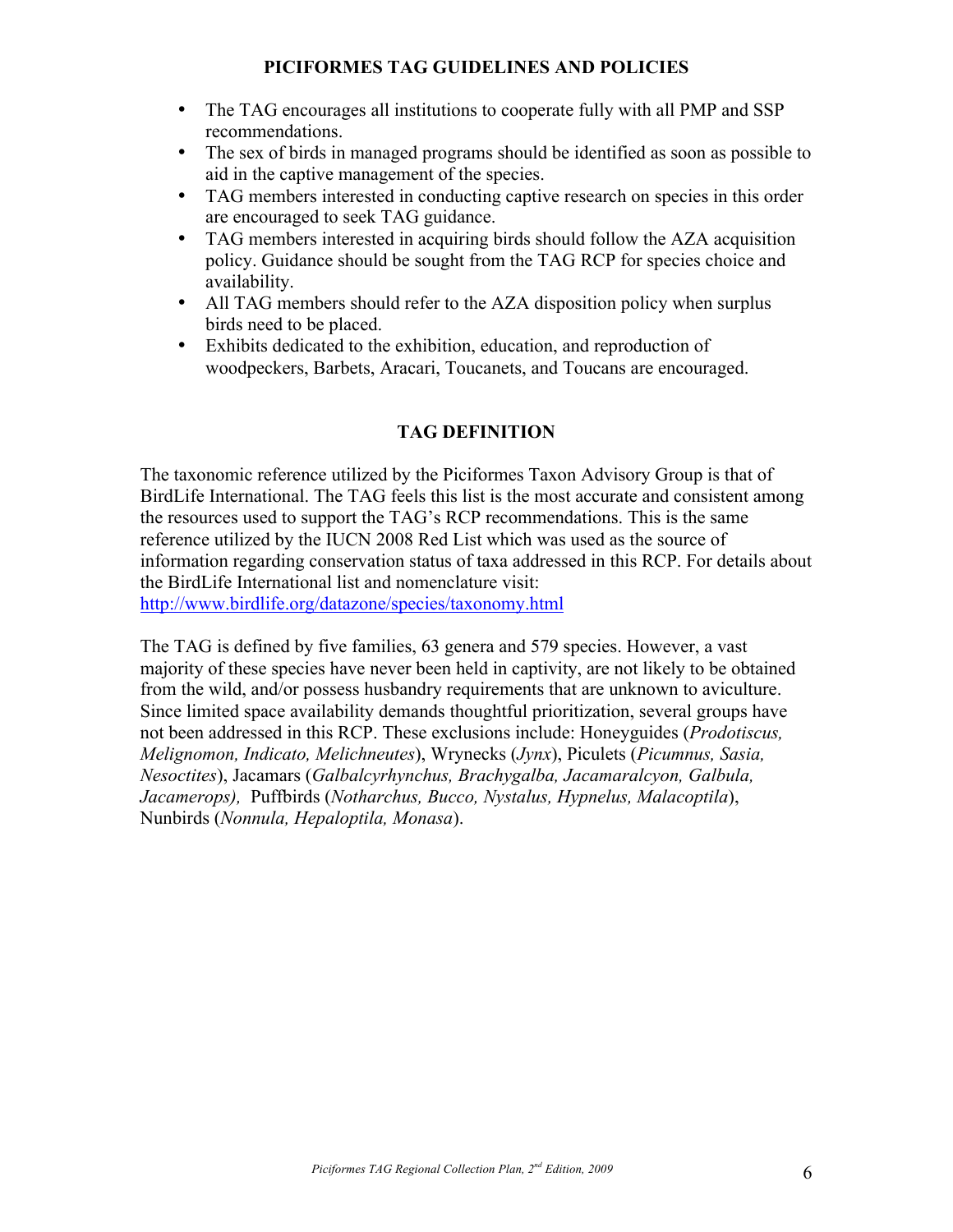#### **CONSERVATION STATUS OF TAXA**

The IUCN 2008 Red List for Birds was utilized as the exclusive source regarding conservation status of the taxa addressed in this RCP. It is the opinion of the TAG that the IUCN is the most comprehensive inventory of the global conservation status of bird species. The list is produced by the IUCN Species Survival Commission (SSC) "a network of some 7,000 species experts working in almost every country in the world, and data from a number of partner organizations". Collectively, this network holds what is in the opinion of the TAG probably the most complete scientific knowledge base on the biology and current conservation status of bird species. To access the list visit: www.iucnredlist.org

#### **SPACE SURVEY**

The TAG conducted a space survey (Appendix A) during the months of July 2008 – March 2009. The space survey was e-mailed to 229 AZA accredited institutions (and related facilities) of which 113 had Piciformes TAG Institutional Representatives assigned. The survey listed all known TAG species currently held by AZA institutions. The listing of currently held species was derived from a review of ISIS data (June 2008). The survey also included "Additional Species Not Listed", encouraging respondents to include any taxa that they currently hold or plan to hold but were not included on the survey. The survey asked respondents to include numbers of specimens held currently as well as numbers they plan to hold in the next three years.

The TAG received space survey responses from 145 surveyed institutions (63%) of which 93 (82%) had assigned Piciformes TAG representatives (Appendix B). Requests for information were sent out three times in an effort to achieve AZA's desired 80% response rate and ample time was given to respond to the simple survey. Thirty-eight of the 84 non-respondents were represented by aquariums and taxa specific facilities that were unlikely to hold Piciformes now or in the future. Nevertheless, current ISIS data (March 2009) for all 84 non-respondents was added to the space survey totals. It should be noted that this data only increased the total number of current Piciformes spaces by 21.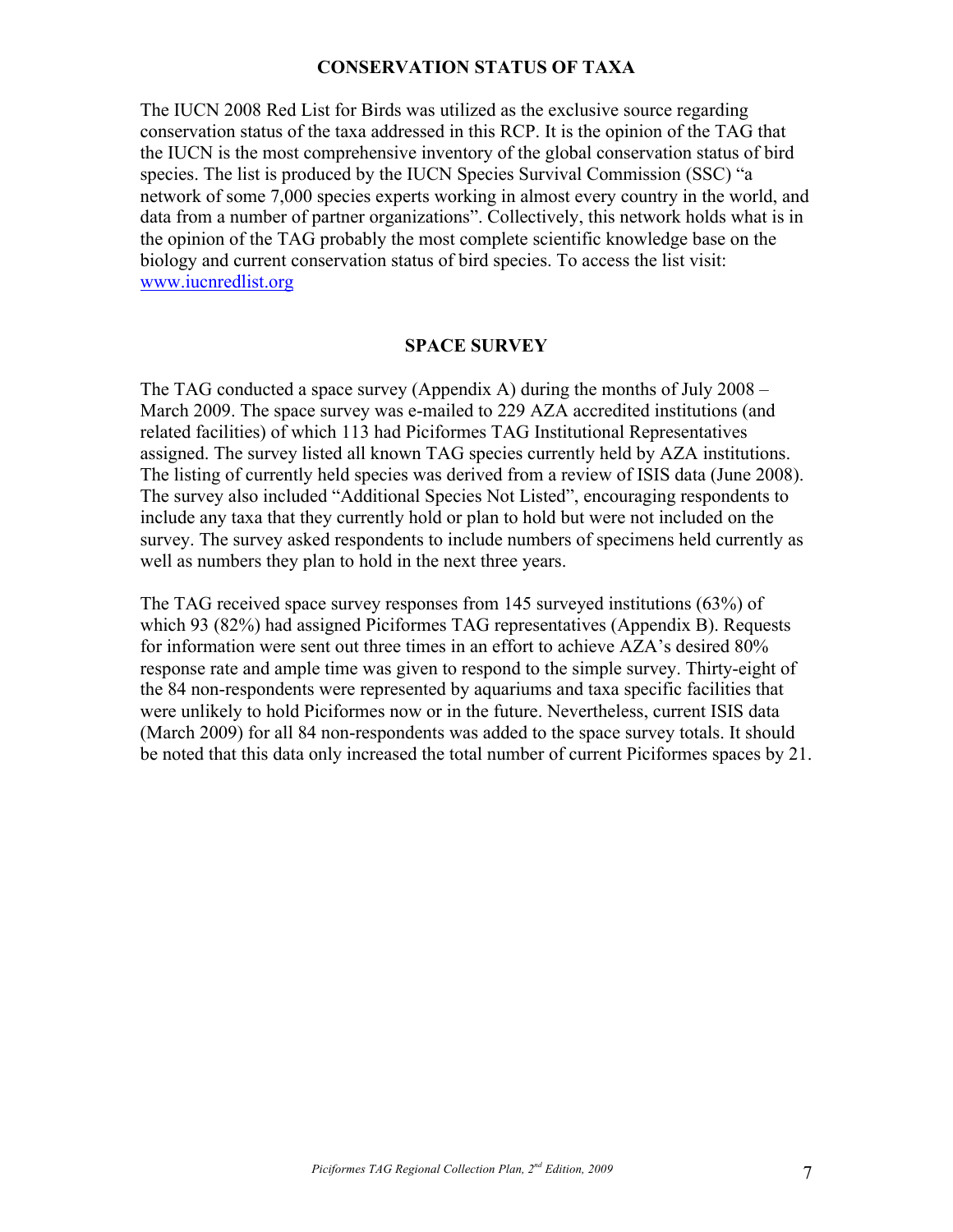| Taxon                    | <b>Current Spaces</b>                   | <b>Future Spaces</b>   | 2003 Program Spaces | 2009 Program<br><b>Spaces</b> |
|--------------------------|-----------------------------------------|------------------------|---------------------|-------------------------------|
| Woodpeckers              | 50                                      | l 01                   |                     |                               |
| <b>Barbets</b>           | 96 (18 or 19% DWA)                      | 252 (46 or 18% DWA)    | 75-100              | 180                           |
| <b>Aracari/Toucanets</b> | 284 (174 or 61% DWA)                    | 597 (450 or 75% DWA)   | 75                  | 180                           |
| Toucans                  | 198 $(52 \text{ or } 26\% \text{ DWA})$ | $356$ (116 or 33% DWA) | 225                 | 300                           |

#### **Table 1: PICIFORMES 2009 RCP SPACE SURVEY SUMMARIES**

**Blue Text identifies the proportion of spaces attributed to the Dallas World Aquarium**

The TAG recognizes one space issue presented in Table 1. One AZA accredited institution The Dallas World Aquarium (DWA) currently holds a disproportionate numbers of Barbets (19%), Aracaris/Toucanets (61%) and Toucans (26%). Future spaces are also disproportionately attributed to the Dallas World Aquarium: Barbets (18%), Aracaris/Toucanets (75%) and Toucans (33%). The Tag appreciates the commitment of this member to these taxa. The TAG recognizes that future spaces identified in the survey do not in some circumstances reflect the interests of all surveyed institutions. In response, a conservative approach was taken when interpreting the potential future spaces for Aracaris and Toucanets. In addition, for relevant species, survey results were looked at closely when evaluating species management assessment criteria "demand within AZA" and "institutional commitment". These species are identified in **Yellow** in the "Piciformes" RCP Space Survey Totals" (Appendix C).

#### **SELECTION CRITERION**

The primary criteria that were applied to all species for consideration in the Regional Collection Plan were the existence or absence of the species in North American populations.

Two decision trees were utilized to categorize species covered by the TAG. One decision tree was utilized for species/taxon recorded by the space survey as currently present in North American AZA Collections (Appendix D). A separate decision tree was utilized for species/taxa which were not currently in North American AZA Collections but which future interest was expressed in the space survey (Appendix E). Responses to the decision tree questions resulted in: A) The species requiring further evaluation via application of management assessment criteria to determine program level, B) The species being recommended for phase out, C) The species being recommended for phase in, or D) The species not being recommended.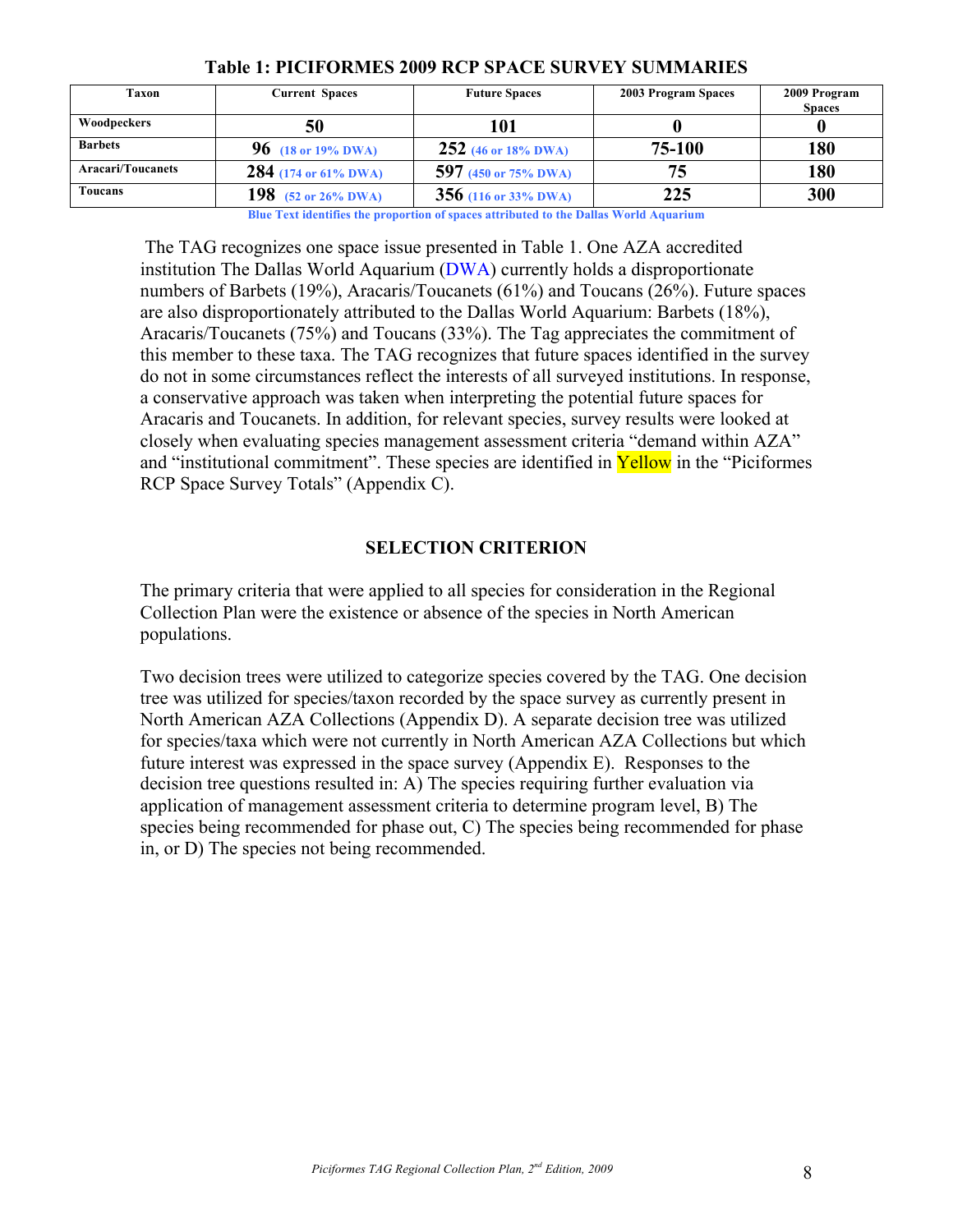Six WCMC Selection Criteria were utilized in the decision trees. None of these criteria are more important, or carry more weight, than another. Those species which are currently held in North American collections must exhibit at least two of these criteria to be considered for inclusion in the RCP. Those species not currently held in North American collections must exhibit at least three of these criteria to be considered for inclusion in the RCP. Only species that are currently being managed under the auspices of an AZA program were considered to have a "sustainable population/potentially sustainable population". The six selection criteria utilized are:

- **1. Conservation Status of the Taxa:** Conservation status in the wild was assessed using the IUCN 2008 Red List for Birds (www.iucnredlist.org)
- **2.** Taxa of conservation concern were considered a higher priority for AZA programs, with increasing priority given to increasing level of threat.
- **3. Availability of Potential Founders:** Do sources exist for potential founders? Outside of availability through other captive populations, this criterion was based on recent (within five years) availability of native Piciformes species via licensed rehabilitation centers, and AZA accredited institution (individual or collaborative) importations from range countries or other regions.
- **4. Research Potential:** The captive population has the potential to provide valuable information that may prove useful to maintaining stable wild populations. Husbandry research that benefits current captive populations may also apply to this category. Any husbandry topic identified in the AZA Animal Care Manual template for these taxa is considered an appropriate subject for husbandry research.
- **5. Husbandry Expertise:** Consideration is given to the level of expertise available to meet the taxon's basic biological needs (nutritional, medical, social, etc.) as related to our ability to maintain and propagate them in zoos and aquariums. ISIS data was utilized to identify those genera within the scope of the RCP for which this level of expertise may not exist.
- **6. Demonstrated Interest by Zoos/Aquariums:** Species for which a nucleus of zoos and aquariums have expressed interest in maintaining/incorporating the species into their collection plans and/or in developing husbandry expertise are given greater consideration. This information is acquired through space survey institutional responses.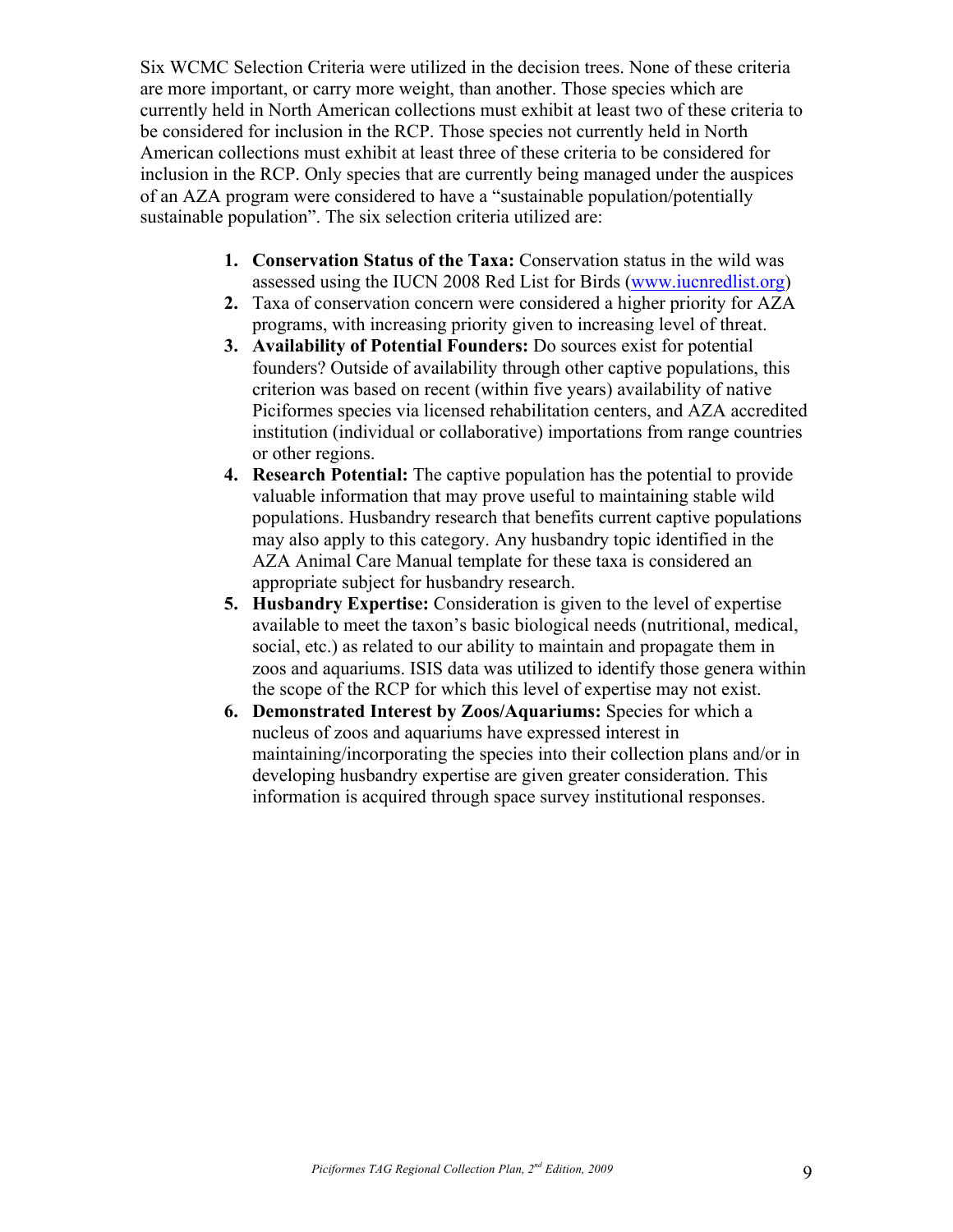#### **PICIFORMES 2009 RCP SELECTION CRITERIA RESULTS CURRENTLY IN NORTH AMERICAN COLLECTIONS**

| Common<br>Name                            | <b>Scientific Name</b>             | Conservation<br><b>Status</b> | <b>Potential</b><br><b>Founders</b> | Research<br>Potential | Husbandry<br><b>Expertise</b> | $Z_{00}$<br>Aquarium<br>Interest | Management                                                                |
|-------------------------------------------|------------------------------------|-------------------------------|-------------------------------------|-----------------------|-------------------------------|----------------------------------|---------------------------------------------------------------------------|
| Puerto<br>Rican<br>woodpecker             | <b>Melanerpes</b><br>portoricensis | LC                            | $\overline{NO}$                     | <b>YES</b>            | NO                            | $\overline{NO}$                  | <b>PHASE OUT</b>                                                          |
| Gila<br>woodpecker                        | Melanerpes<br>uropygialis          | LC                            | <b>YES</b>                          | <b>YES</b>            | NO                            | NO                               | <b>APPLY</b><br>MANAGEMENT<br><b>ASSESSMENT</b><br><b>CRITERIA</b>        |
| Red-<br>breasted<br>sapsucker             | Sphyrapicus ruber                  | LC                            | <b>YES</b>                          | <b>YES</b>            | $\overline{NO}$               | $\overline{NO}$                  | <b>APPLY</b><br><b>MANAGEMENT</b><br><b>ASSESSMENT</b><br><b>CRITERIA</b> |
| Yellow-<br>bellied<br>sapsucker           | Sphyrapicus varius                 | LC                            | <b>YES</b>                          | <b>YES</b>            | NO                            | $\overline{NO}$                  | <b>APPLY</b><br>MANAGEMENT<br><b>ASSESSMENT</b><br><b>CRITERIA</b>        |
| Downy<br>woodpecker                       | Picoides pubescens                 | LC                            | <b>YES</b>                          | <b>YES</b>            | NO                            | <b>YES</b>                       | <b>APPLY</b><br>MANAGEMENT<br><b>ASSESSMENT</b><br><b>CRITERIA</b>        |
| Red-<br>cockaded<br>woodpecker            | Picoides borealis                  | $_{\rm LC}$                   | <b>YES</b>                          | <b>YES</b>            | NO                            | NO                               | <b>APPLY</b><br>MANAGEMENT<br><b>ASSESSMENT</b><br><b>CRITERIA</b>        |
| Common<br>flicker                         | Colaptes auratus                   | LC                            | <b>YES</b>                          | <b>YES</b>            | NO                            | $\overline{NO}$                  | <b>APPLY</b><br>MANAGEMENT<br><b>ASSESSMENT</b><br><b>CRITERIA</b>        |
| Pileated<br>woodpecker                    | Dryocopus pileatus                 | LC                            | <b>YES</b>                          | <b>YES</b>            | N <sub>O</sub>                | <b>YES</b>                       | <b>APPLY</b><br>MANAGEMENT<br><b>ASSESSMENT</b><br><b>CRITERIA</b>        |
| Greater<br>yellow-<br>naped<br>woodpecker | Picus flavinucha                   | LC                            | <b>YES</b>                          | <b>YES</b>            | NO                            | <b>YES</b>                       | <b>APPLY</b><br>MANAGEMENT<br><b>ASSESSMENT</b><br><b>CRITERIA</b>        |
| Golden-<br>backed<br>woodpecker           | Dinopium javanense                 | LC                            | <b>YES</b>                          | <b>YES</b>            | N <sub>O</sub>                | <b>YES</b>                       | <b>APPLY</b><br>MANAGEMENT<br><b>ASSESSMENT</b><br><b>CRITERIA</b>        |
| Red-bellied<br>Woodpecker                 | Melanerpes carolinus               | LC                            | <b>YES</b>                          | <b>YES</b>            | NO                            | $\overline{NO}$                  | <b>APPLY</b><br>MANAGEMENT<br><b>ASSESSMENT</b><br><b>CRITERIA</b>        |
| Black-<br>headed<br>woodpecker            | Picus erytroygios                  | LC                            | $\rm NO$                            | <b>YES</b>            | $_{\rm NO}$                   | NO                               | PHASE OUT                                                                 |
| Fire-tufted<br>barbet                     | Psilopogon<br>pyrolophus           | LC                            | NO                                  | <b>YES</b>            | NO                            | $_{\rm NO}$                      | PHASE OUT                                                                 |
| Gaudy red-<br>throated<br>barbet          | Megalaima<br>mystacophanos         | NT                            | N <sub>O</sub>                      | <b>YES</b>            | NO                            | NO                               | <b>APPLY</b><br>MANAGEMENT<br>ASSESSMENT<br><b>CRITERIA</b>               |
| Black-<br>browed<br>barbet                | Megalaima oorti                    | LC                            | NO                                  | NO                    | NO                            | NO                               | PHASE OUT                                                                 |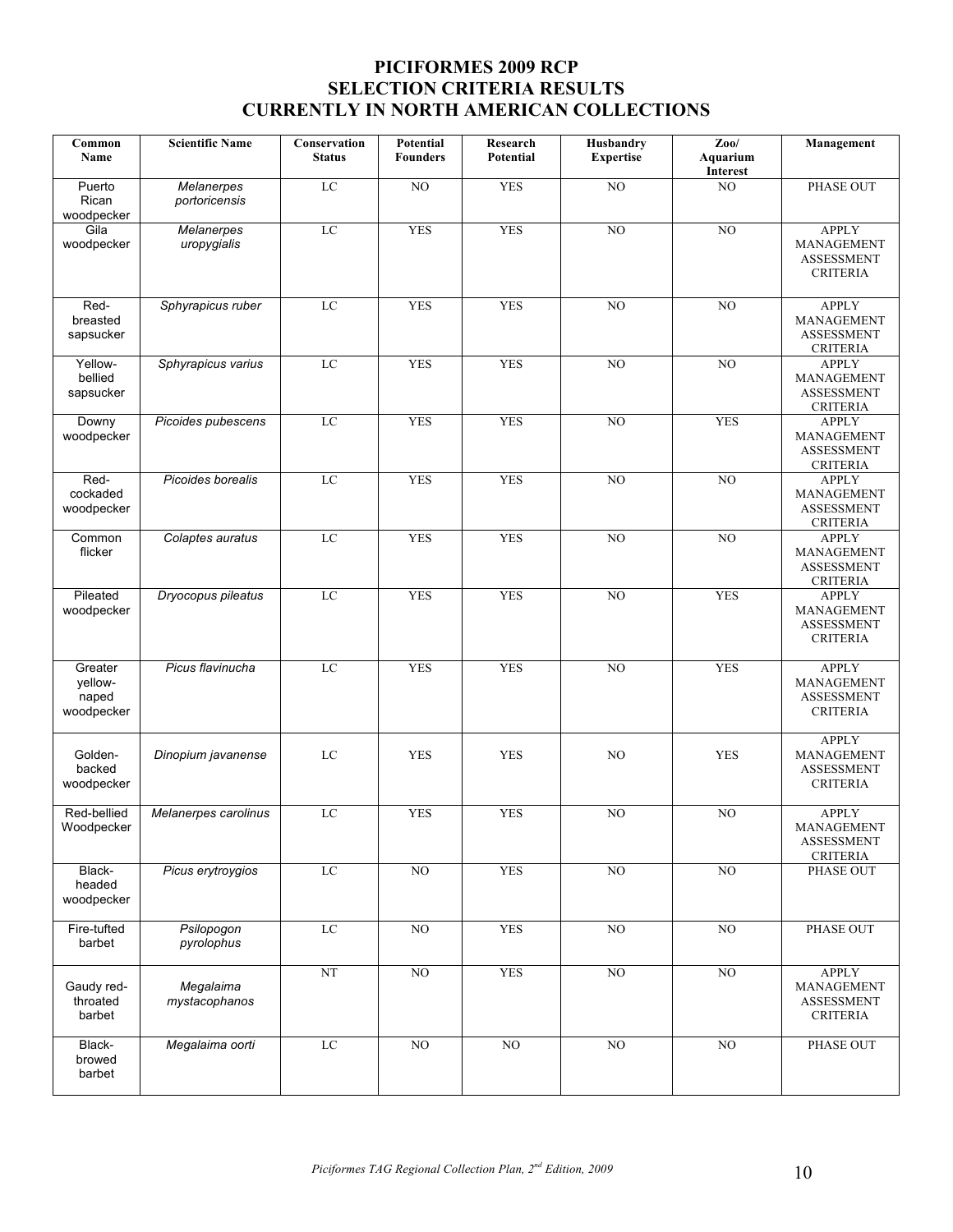#### **PICIFORMES 2009 RCP SELECTION CRITERIA RESULTS CURRENTLY IN NORTH AMERICAN COLLECTIONS**

| Common<br>Name                      | <b>Scientific Name</b>            | Conservation<br><b>Status</b> | <b>Potential</b><br><b>Founders</b> | Research<br><b>Potential</b> | Husbandry<br><b>Expertise</b> | $\mathbf{Zoo}/$<br><b>Aquarium</b><br>Interest | <b>Management</b>                                                  |
|-------------------------------------|-----------------------------------|-------------------------------|-------------------------------------|------------------------------|-------------------------------|------------------------------------------------|--------------------------------------------------------------------|
| Double-<br>toothed<br>barbet        | Lybius bidentatus                 | LC                            | $\overline{NO}$                     | N <sub>O</sub>               | N <sub>0</sub>                | NO.                                            | PHASE OUT                                                          |
| Bearded<br>barbet                   | Lybius dubius                     | LC                            | <b>YES</b>                          | $\overline{NO}$              | <b>YES</b>                    | <b>YES</b>                                     | <b>APPLY</b><br>MANAGEMENT<br><b>ASSESSMENT</b><br><b>CRITERIA</b> |
| Red-and-<br>yellow<br>barbet        | Trachyphonus<br>erythrocephalus   | LC                            | <b>YES</b>                          | $\overline{NO}$              | <b>YES</b>                    | <b>YES</b>                                     | <b>APPLY</b><br>MANAGEMENT<br><b>ASSESSMENT</b><br><b>CRITERIA</b> |
| Spot-<br>crowned<br>barbet          | Capito<br>maculicoronatus         | LC                            | $\overline{NO}$                     | <b>YES</b>                   | N <sub>0</sub>                | $\overline{NO}$                                | <b>PHASE OUT</b>                                                   |
| Black-<br>spotted<br>barbet         | Capito niger                      | $_{\rm LC}$                   | NO                                  | <b>YES</b>                   | NO                            | NO                                             | <b>PHASE OUT</b>                                                   |
| Red-headed<br>barbet                | Eubucco bourcierii                | LC                            | NO                                  | <b>YES</b>                   | NO                            | $\overline{NO}$                                | <b>PHASE OUT</b>                                                   |
| Prong-billed<br>barbet              | Semnornis frantzii                | LC                            | N <sub>O</sub>                      | <b>YES</b>                   | NO                            | N <sub>O</sub>                                 | PHASE OUT                                                          |
| Crimson-<br>rumped<br>toucanet      | Aulacorhynchus<br>haematopygus    | LC                            | N <sub>O</sub>                      | $_{\rm NO}$                  | <b>YES</b>                    | NO                                             | PHASE OUT                                                          |
| Emerald<br>toucanet                 | Aulacorhynchus<br>prasinus        | LC                            | <b>YES</b>                          | NO                           | <b>YES</b>                    | <b>YES</b>                                     | <b>APPLY</b><br>MANAGEMENT<br><b>ASSESSMENT</b><br><b>CRITERIA</b> |
| Groove-<br>billed<br>toucanet       | Aulacorhynchus<br>sulcatus        | LC                            | $\overline{NO}$                     | $\overline{NO}$              | <b>YES</b>                    | $\overline{NO}$                                | PHASE OUT                                                          |
| Guianan<br>Toucanet                 | Selenidera culik                  | LC                            | $\overline{NO}$                     | $\overline{NO}$              | <b>YES</b>                    | $\overline{NO}$                                | PHASE OUT                                                          |
| Spot-billed<br>Toucanet             | Selenidera<br>maculirostris       | LC                            | $\overline{NO}$                     | N <sub>O</sub>               | <b>YES</b>                    | N <sub>0</sub>                                 | <b>PHASE OUT</b>                                                   |
| Northwest<br>ivory-bill<br>toucanet | Ptereglosus<br>flavirostris       | LC                            | $_{\rm NO}$                         | $_{\rm NO}$                  | <b>YES</b>                    | N <sub>0</sub>                                 | <b>PHASE OUT</b>                                                   |
| Saffron<br>toucanet                 | Pteroglossus baillini             | $\rm NL$                      | N <sub>O</sub>                      | N <sub>O</sub>               | <b>YES</b>                    | N <sub>0</sub>                                 | PHASE OUT                                                          |
| Blue-<br>banded<br>toucanet         | Aulacorhynchus<br>caeruleogularis | LC                            | $\rm NO$                            | $\rm NO$                     | <b>YES</b>                    | N <sub>O</sub>                                 | PHASE OUT                                                          |
| Chestnut-<br>tipped<br>toucanet     | Aulacorhynchus<br>derbianus       | LC                            | $\rm NO$                            | $\rm NO$                     | <b>YES</b>                    | NO                                             | PHASE OUT                                                          |
| Black-<br>necked<br>aracari         | Pteroglossus aracari              | LC                            | NO                                  | $\rm NO$                     | <b>YES</b>                    | N <sub>O</sub>                                 | PHASE OUT                                                          |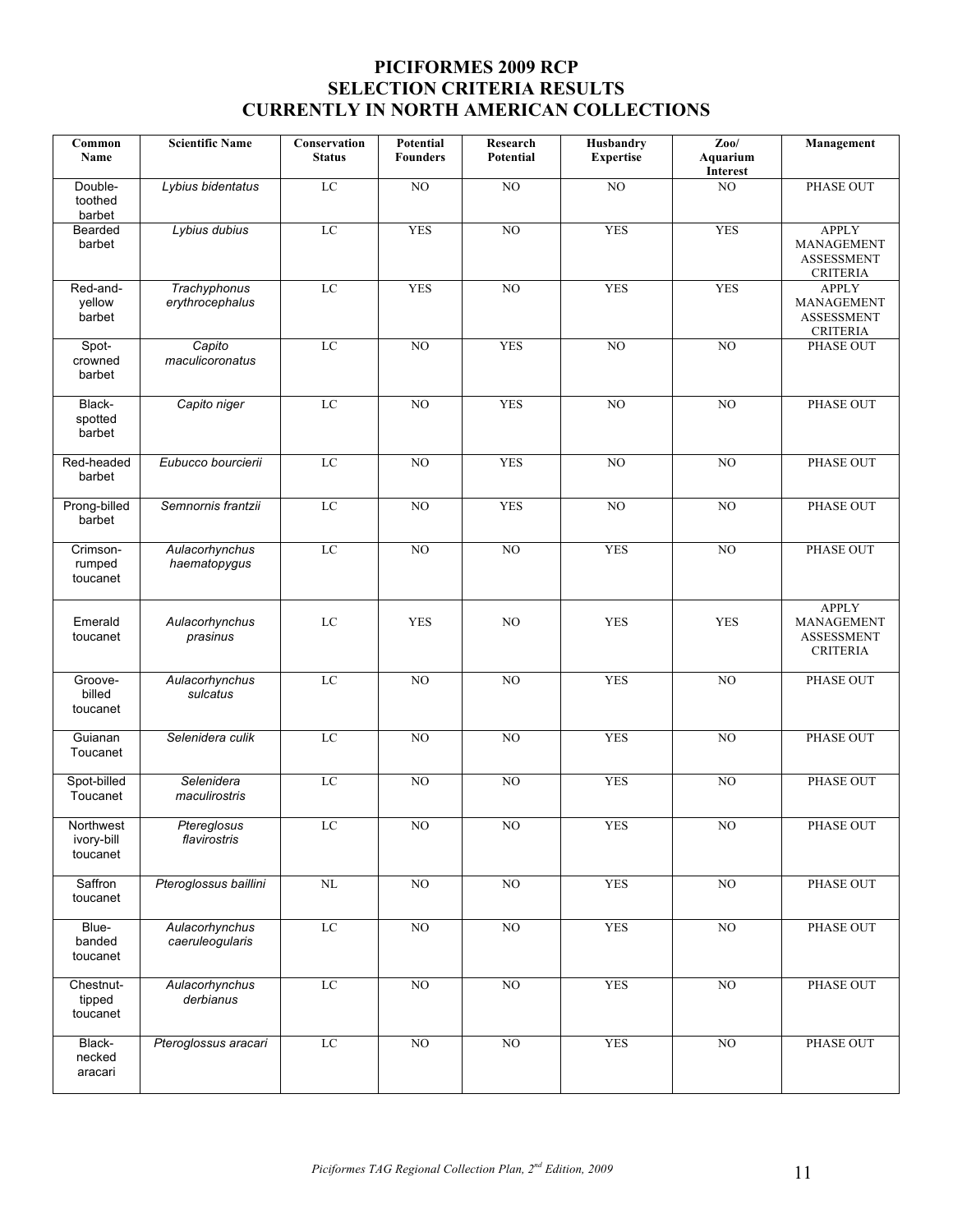#### **PICIFORMES 2009 RCP SELECTION CRITERIA RESULTS CURRENTLY IN NORTH AMERICAN COLLECTIONS**

| Common<br>Name                     | <b>Scientific Name</b>                     | Conservation<br><b>Status</b> | <b>Potential</b><br><b>Founders</b> | Research<br>Potential | Husbandry<br><b>Expertise</b> | Zoo/<br>Aquarium<br>Interest | <b>Management</b>                                                  |
|------------------------------------|--------------------------------------------|-------------------------------|-------------------------------------|-----------------------|-------------------------------|------------------------------|--------------------------------------------------------------------|
| Curl-crested<br>aracari            | Pteroglossus<br>beauharnaesii              | LC                            | <b>YES</b>                          | $\overline{NO}$       | <b>YES</b>                    | <b>YES</b>                   | <b>APPLY</b><br>MANAGEMENT<br>ASSESSMENT<br><b>CRITERIA</b>        |
| Chestnut-<br>eared<br>aracari      | Pteroglossus<br>castanotis                 | LC                            | $\overline{NO}$                     | NO                    | <b>YES</b>                    | $\overline{NO}$              | PHASE OUT                                                          |
| Many-<br>banded<br>aracari         | Pteroglossus<br>pluricinctus               | LC                            | $\overline{NO}$                     | NO                    | <b>YES</b>                    | $\overline{NO}$              | <b>PHASE OUT</b>                                                   |
| Collared<br>aracari                | Pteroglossus<br>torquatus                  | LC                            | NO                                  | NO                    | <b>YES</b>                    | NO                           | PHASE OUT                                                          |
| Green<br>aracari                   | Pteroglossus viridis                       | LC                            | $\overline{NO}$                     | $\overline{NO}$       | <b>YES</b>                    | <b>YES</b>                   | <b>APPLY</b><br>MANAGEMENT<br><b>ASSESSMENT</b><br><b>CRITERIA</b> |
| Fiery-billed<br>aracari            | Pteroglossus frantzii                      | LC                            | $\overline{NO}$                     | $\overline{NO}$       | <b>YES</b>                    | $\overline{NO}$              | <b>PHASE OUT</b>                                                   |
| Ecuadorian<br>collared<br>aracari  | Pteroglossus<br>torquatus<br>erythropygius | LC                            | <b>YES</b>                          | NO                    | <b>YES</b>                    | $_{\rm NO}$                  | <b>APPLY</b><br>MANAGEMENT<br><b>ASSESSMENT</b><br><b>CRITERIA</b> |
| Chestnut-<br>mandibled<br>toucan   | Ramphastos<br>ambiguus                     | LC                            | <b>YES</b>                          | NO                    | <b>YES</b>                    | <b>YES</b>                   | <b>APPLY</b><br>MANAGEMENT<br>ASSESSMENT<br><b>CRITERIA</b>        |
| Red-<br>breasted<br>toucan         | Ramphastos dicolorus                       | LC                            | NO                                  | NO                    | <b>YES</b>                    | NO                           | PHASE OUT                                                          |
| Keel-billed<br>Toucan              | Ramphastos<br>sulfuratus                   | LC                            | <b>YES</b>                          | $\overline{NO}$       | <b>YES</b>                    | <b>YES</b>                   | <b>APPLY</b><br>MANAGEMENT<br><b>ASSESSMENT</b><br><b>CRITERIA</b> |
| Toco toucan                        | Ramphastos toco                            | LC                            | <b>YES</b>                          | NO                    | <b>YES</b>                    | <b>YES</b>                   | <b>APPLY</b><br>MANAGEMENT<br><b>ASSESSMENT</b><br><b>CRITERIA</b> |
| Red-billed<br>toucan               | Ramphastos tucanus                         | $_{\rm LC}$                   | N <sub>O</sub>                      | N <sub>O</sub>        | <b>YES</b>                    | NO                           | <b>PHASE OUT</b>                                                   |
| Channel-<br>billed toucan          | Ramphastos vitellinus                      | LC                            | N <sub>O</sub>                      | NO                    | <b>YES</b>                    | NO                           | PHASE OUT                                                          |
| Swainson's<br>Toucon               | Ramphastos<br>swainsonii                   | LC                            | NO                                  | $\rm NO$              | <b>YES</b>                    | NO                           | PHASE OUT                                                          |
| Plate-billed<br>mountain<br>toucan | Andigena laminostris                       | NT                            | $_{\rm NO}$                         | <b>YES</b>            | NO                            | NO                           | PHASE OUT                                                          |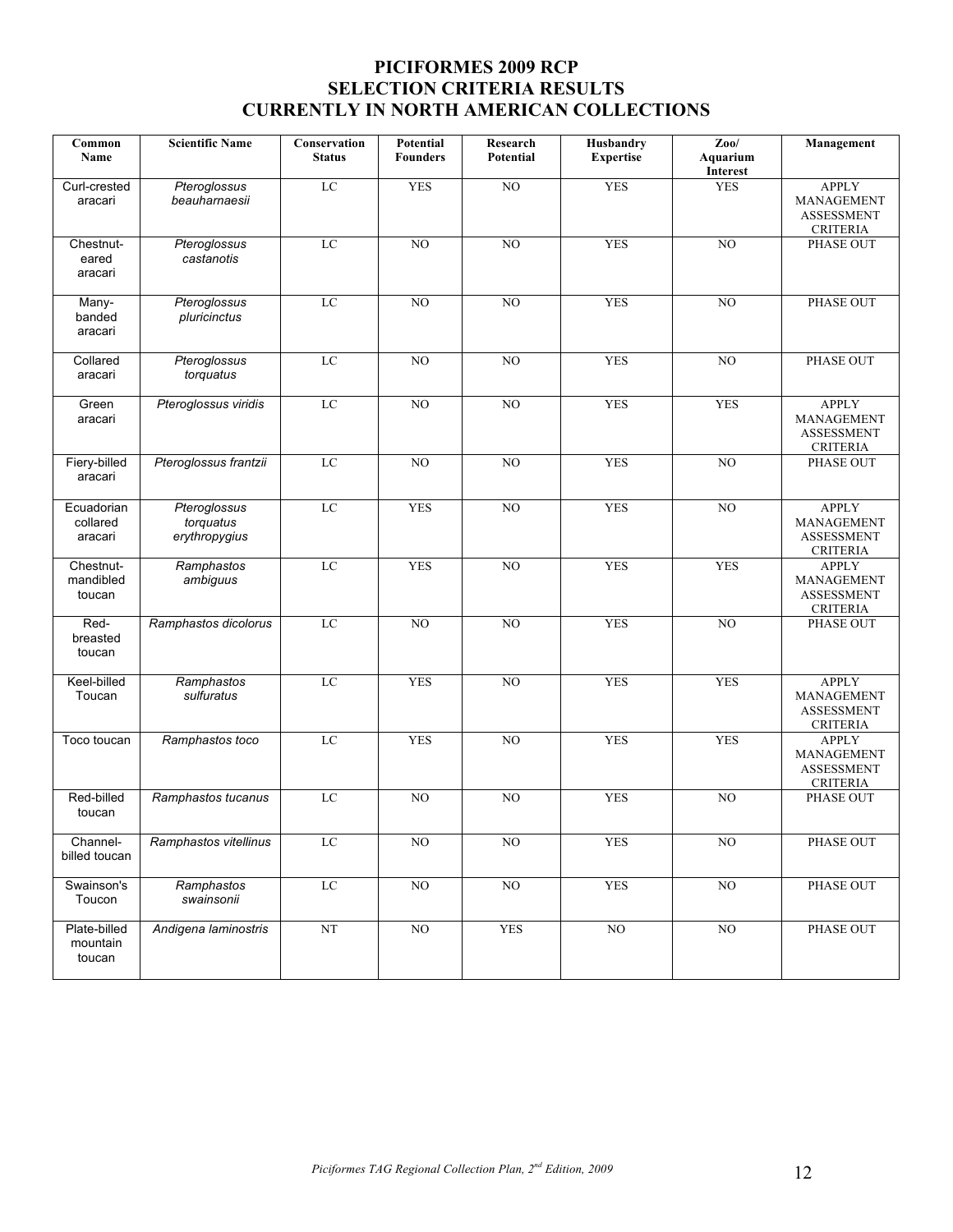#### **PICIFORMES 2009 RCP SELECTION CRITERIA RESULTS CURRENTLY NOT IN NORTH AMERICAN COLLECTIONS**

| Common<br><b>Name</b>    | <b>Scientific Name</b>        | Conservation<br><b>Status</b> | Potential<br><b>Founders</b> | Research<br>Potential | Husbandry<br><b>Expertise</b> | Zoo/Aquarium<br>Interest | Management                                                         |
|--------------------------|-------------------------------|-------------------------------|------------------------------|-----------------------|-------------------------------|--------------------------|--------------------------------------------------------------------|
| Blue-crowned<br>barbet   | Megalaima<br>asiatica         | LC                            | <b>YES</b>                   | NO.                   | <b>YES</b>                    | NO.                      | <b>NOT RECOMMENDED</b>                                             |
| D'Arnaud's<br>barbet     | Trachyphonus<br>darnaudii     | LC                            | <b>YES</b>                   | N <sub>O</sub>        | <b>YES</b>                    | N <sub>O</sub>           | <b>NOT RECOMMENDED</b>                                             |
| Red-headed<br>Woodpecker | Melanerpes<br>erythrocephalus | <b>NT</b>                     | <b>YES</b>                   | <b>YES</b>            | NO.                           | N <sub>O</sub>           | PHASE IN: APPLY<br><b>MANAGEMENT</b><br><b>ASSESSMENT CRITERIA</b> |
| Lettered<br>Aracari      | Ptereglosus<br>inscriptus     | LC                            | <b>YES</b>                   | N <sub>O</sub>        | <b>YES</b>                    | N <sub>O</sub>           | <b>NOT RECOMMENDED</b>                                             |
| Gould's<br>toucanet      | Selenidera<br>gouldii         | LC                            | <b>YES</b>                   | N <sub>O</sub>        | <b>YES</b>                    | N <sub>O</sub>           | <b>NOT RECOMMENDED</b>                                             |
| Toucan barbet            | Semnornis<br>tucanus          | NT                            | <b>YES</b>                   | <b>YES</b>            | NO.                           | N <sub>O</sub>           | PHASE IN: APPLY<br><b>MANAGEMENT</b><br><b>ASSESSMENT CRITERIA</b> |

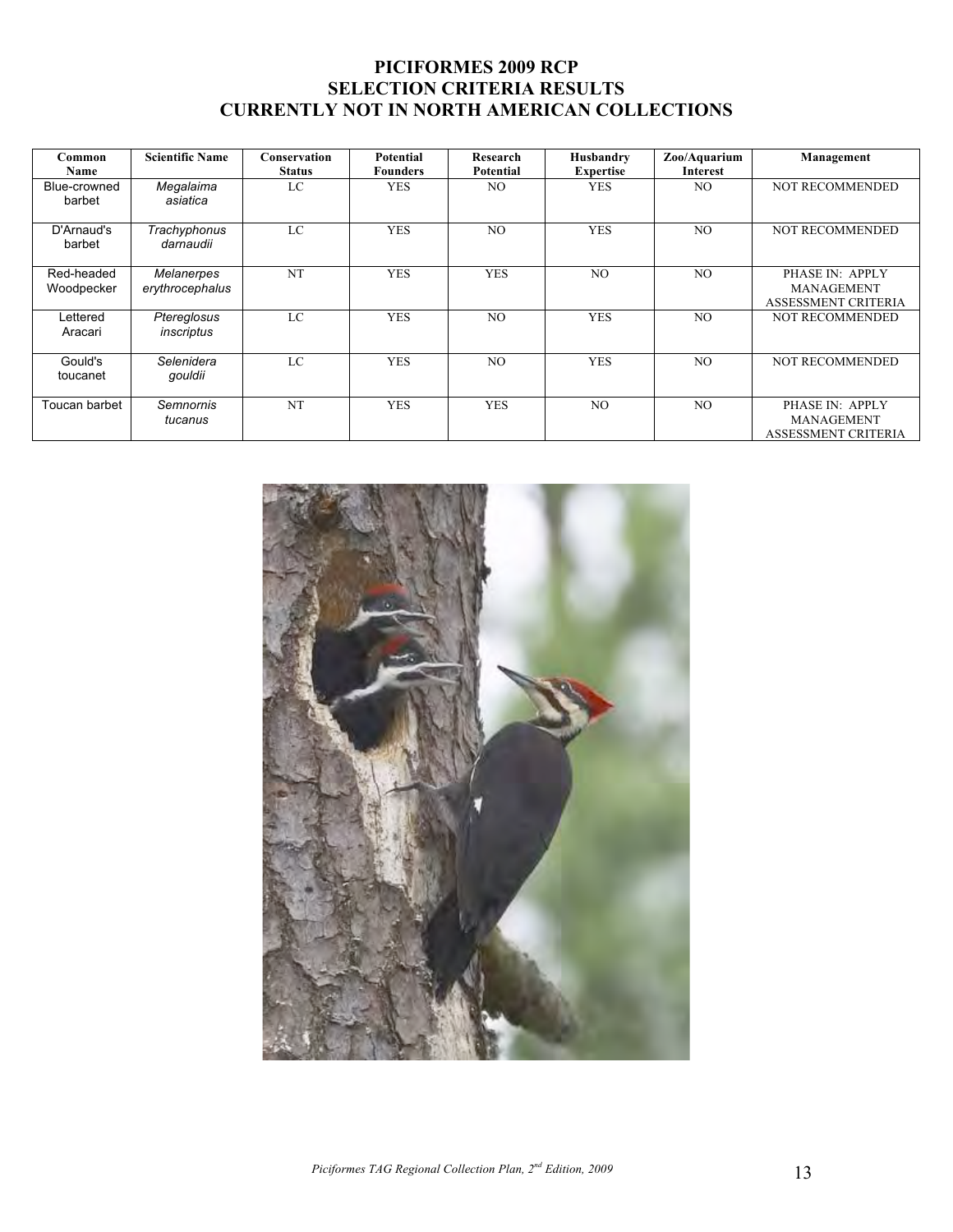#### **MANAGEMENT ASSESSMENT CRITERIA AND TARGET POPULATIONS**

Once it was determined that further evaluation via application of management assessment criteria was required; the following table was used to determine the category of management required. To determine extinction risk (in Zoos and aquariums) with and without management, ZooRisk 3.8 was utilized. Ed Spevak, PMC Adjunct met with the TAG Chair on July  $7<sup>th</sup>$  and  $8<sup>th</sup>$ , 2009 to run each species through the software. If data sets were not available for a specific species, data sets from similar taxa were referenced.

| Criteria                          | <b>SSP</b>            | <b>PMP</b>       | <b>No Management</b><br>(DERP/Phase In) |
|-----------------------------------|-----------------------|------------------|-----------------------------------------|
| Availability within AZA           | Low                   | Moderate         | Extremes**                              |
| Availability outside AZA          | Low                   | Moderate         | Extremes**                              |
| <b>Extinction Risk Without</b>    | Endangered/Threatened | Vulnerable       | Extremes**                              |
| Management (in Zoos $&$           |                       |                  |                                         |
| Aquariums)                        |                       |                  |                                         |
| <b>Extinction Risk with</b>       | Decreases             | Decreases/stable | Stable                                  |
| Management (in Zoos $&$           |                       |                  |                                         |
| Aquariums)                        |                       |                  |                                         |
| Demand Within AZA                 | High                  | Moderate         | Low                                     |
| Institutional commitment          | High                  | Moderate         | Low                                     |
| Ease of Breeding                  | Low/Moderate          | High             | Extremes**                              |
| Extinction Risk (Wild)            | Endangered/Threatened | Vulnerable       | <b>Least Concern</b>                    |
| <b>Acquisition Cost (Outside)</b> | High                  | Moderate         | Low                                     |
| AZA)                              |                       |                  |                                         |
| <b>Program Operating Costs</b>    | High                  | Moderate         | Low                                     |
| <b>International Program</b>      | Yes                   | N <sub>0</sub>   | N <sub>0</sub>                          |
| Link to Conservation of           | Direct                | Indirect or None | None                                    |
| Wild Population                   |                       |                  |                                         |
| North American                    | Yes                   | N <sub>0</sub>   | No                                      |
| Governmental Conservation         |                       |                  |                                         |
| Program                           |                       |                  |                                         |

#### **Management Assessment Criteria for Recommended Taxa**

\*\*"Extremes" refers to species that are either so highly abundant or so rare as to render management impractical or unnecessary.

#### **Target Population Sizes**

Target population sizes were determined by referencing current program species data sets and evaluating genetic and demographic summaries for those species. For new program species, data sets for similar taxa were referenced. Population size scenerios were run in ZooRisk 3.8 to determine if current populations would benefit from larger size. These numbers were then cross referenced with available future spaces indicated for appropriate taxa on the Space Survey Summaries (Table 1).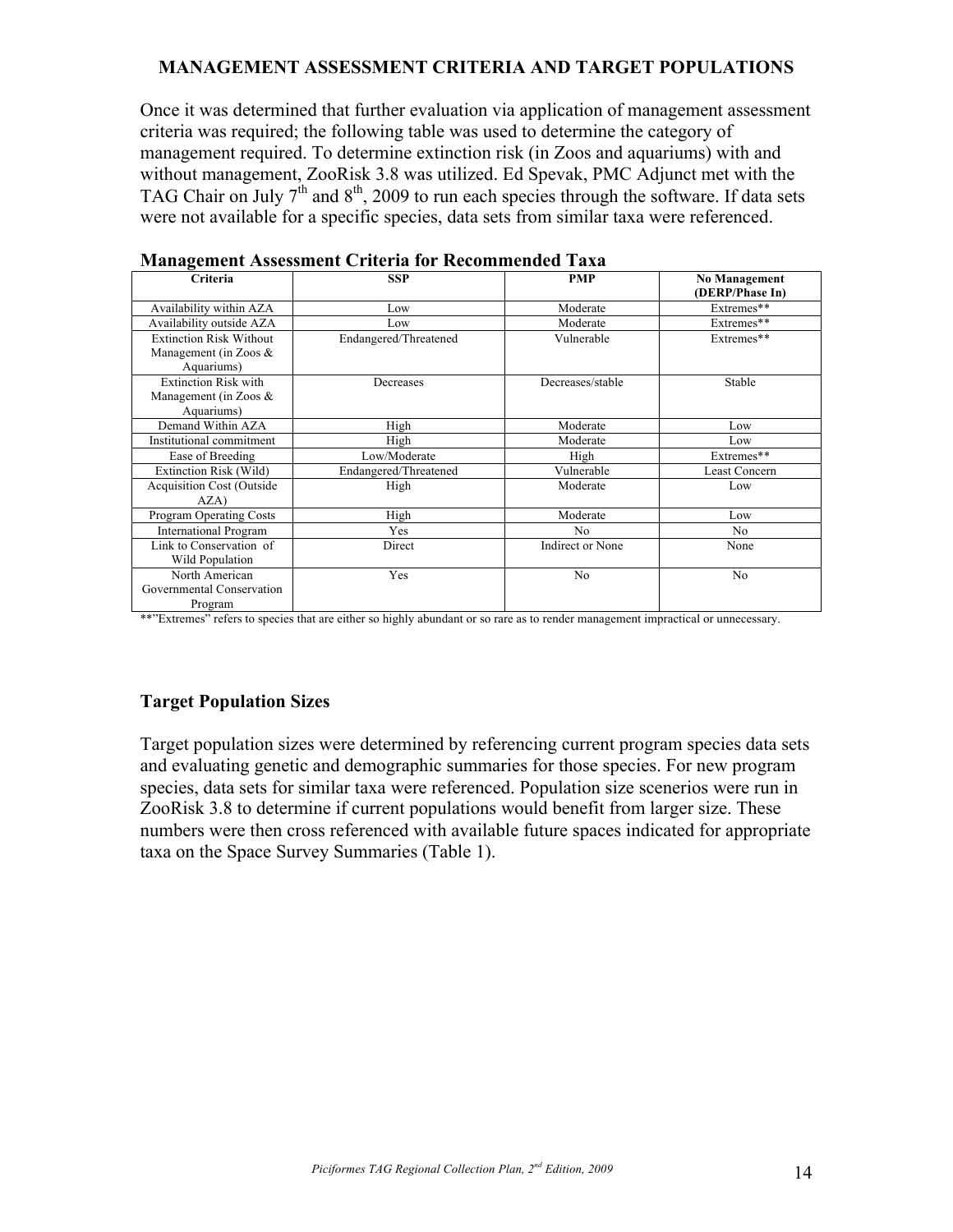#### **Management Assessment Criteria for Recommended Species Woodpeckers**

|                                   | Gila           | <b>Red-breasted</b> | <b>Yellow-bellied</b> | Downy                | Red-cockaded   | <b>Common Flicker</b> |
|-----------------------------------|----------------|---------------------|-----------------------|----------------------|----------------|-----------------------|
| <b>CRITERIA</b>                   | Woodpecker     | Sapsucker           | Sapsucker             | Woodpecker           | Woodpecker     |                       |
|                                   | Extremes       | Extremes            | Extremes              | Extremes             | Extremes       | Extremes              |
| Availability within AZA           |                |                     |                       |                      |                |                       |
| Availability outside AZA          | Extremes       | Extremes            | Extremes              | Extremes             | Extremes       | Extremes              |
| <b>Extinction Risk Without</b>    | Extremes       | Extremes            | Extremes              | Extremes             | Extremes       | Extremes              |
| Management (in Zoos and           |                |                     |                       |                      |                |                       |
| Aquariums)                        |                |                     |                       |                      |                |                       |
| <b>Extinction Risk With</b>       | Stable         | Stable              | Stable                | Stable               | Stable         | Stable                |
| Management (in Zoos and           |                |                     |                       |                      |                |                       |
| Aquariums)                        |                |                     |                       |                      |                |                       |
| Demand within AZA                 | Low            | Low                 | Low                   | Moderate             | Low            | Low                   |
| <b>Institutional Commitment</b>   | Low            | Low                 | Low                   | Low                  | Low            | Low                   |
| Ease of Breeding                  | Extremes       | Extremes            | Extremes              | Extremes             | Extremes       | Extremes              |
| Extinction Risk (Wild)            | Least Concern  | Least Concern       | <b>Least Concern</b>  | <b>Least Concern</b> | Least Concern  | <b>Least Concern</b>  |
| <b>Acquisition Cost (Outside)</b> | Low            | Low                 | Low                   | Low                  | Low            | Low                   |
| AZA)                              |                |                     |                       |                      |                |                       |
| Program Operating Cost            | Low            | Low                 | Low                   | Low                  | Low            | Low                   |
| <b>International Program</b>      | N <sub>0</sub> | N <sub>0</sub>      | N <sub>0</sub>        | N <sub>0</sub>       | Low            | Low                   |
| Link to Conservation of Wild      | Indirect       | Indirect            | Indirect              | Indirect             | Indirect       | Indirect              |
| Populations                       |                |                     |                       |                      |                |                       |
| North American Governmental       | No             | N <sub>o</sub>      | N <sub>0</sub>        | No                   | N <sub>0</sub> | N <sub>o</sub>        |
| Conservation Program              |                |                     |                       |                      |                |                       |
| Total SSP (S) PMP (P)             | $SSP=0$ PMP=1  | $SSP=0$ PMP=1       | $SSP=0$ PMP=1         | $SSP=0$ PMP=2        | $SSP=0$ PMP=1  | $SSP=0$ PMP=1         |
| DERP(D)                           | $DERP=12$      | $DERP=12$           | $DERP=12$             | $DERP=11$            | $DERP=12$      | $DERP=12$             |
| <b>TAG Program</b>                | <b>DERP</b>    | <b>DERP</b>         | <b>DERP</b>           | <b>DERP</b>          | <b>DERP</b>    | <b>DERP</b>           |
| <b>Recommendation</b>             |                |                     |                       |                      |                |                       |

|                                           | <b>Pileateed</b> | Greater        | Golden-              | <b>Red-bellied</b> | <b>Red-headed Woodpecker</b> |
|-------------------------------------------|------------------|----------------|----------------------|--------------------|------------------------------|
| <b>CRITERIA</b>                           | Woodpecker       | Yellow-        | <b>backed</b>        | Woodpecker         |                              |
|                                           |                  | naped          | Woodpecker           |                    |                              |
|                                           |                  | Woodpecker     |                      |                    |                              |
|                                           | Extremes         | Extremes       | Extremes             | Extremes           | Extremes                     |
| Availability within AZA                   |                  |                |                      |                    |                              |
| Availability outside AZA                  | Extremes         | Moderate       | Moderate             | Extremes           | Extremes                     |
| <b>Extinction Risk Without Management</b> | Extremes         | Extremes       | Extremes             | Extremes           | Extremes                     |
| (in Zoos and Aquariums)                   |                  |                |                      |                    |                              |
| Extinction Risk With Management (in       | Stable           | Stable         | Stable               | Stable             | Stable                       |
| Zoos and Aquariums)                       |                  |                |                      |                    |                              |
| Demand within AZA                         | Moderate         | Moderate       | Moderate             | Low                | Low                          |
| Institutional Commitment                  | Low              | Low            | Low                  | Low                | Low                          |
| Ease of Breeding                          | Extremes         | Extremes       | Extremes             | Extremes           | Extremes                     |
| Extinction Risk (Wild)                    | Least Concern    | Least concern  | <b>Least Concern</b> | Least Concern      | Endangered/Threatened        |
| Acquisition Cost (Outside AZA)            | Low              | Moderate       | Moderate             | Low                | Low                          |
| Program Operating Cost                    | Low              | Low            | Low                  | Low                | Low                          |
| <b>International Program</b>              | N <sub>0</sub>   | No             | N <sub>0</sub>       | N <sub>0</sub>     | N <sub>0</sub>               |
| Link to Conservation of Wild              | Indirect         | Indirect       | Indirect             | Indirect           | Indirect                     |
| Populations                               |                  |                |                      |                    |                              |
| North American Governmental               | N <sub>o</sub>   | N <sub>0</sub> | N <sub>0</sub>       | N <sub>o</sub>     | No                           |
| Conservation Program                      |                  |                |                      |                    |                              |
| Total SSP (S) PMP (P)                     | $SSP=0$          | $SSP=0$        | $SSP=0$              | $SSP=0$            | $SSP=1$ PMP=1 DERP=11        |
| <b>DERP</b> (D)                           | $PMP=2$          | $PMP=4$        | $PMP=4$              | $PMP=1$            |                              |
|                                           | DERP=11          | DERP=9         | DERP=9               | $DERP=12$          |                              |
| <b>TAG Program Recommendation</b>         | <b>DERP</b>      | <b>DERP</b>    | <b>DERP</b>          | <b>DERP</b>        | <b>DERP</b>                  |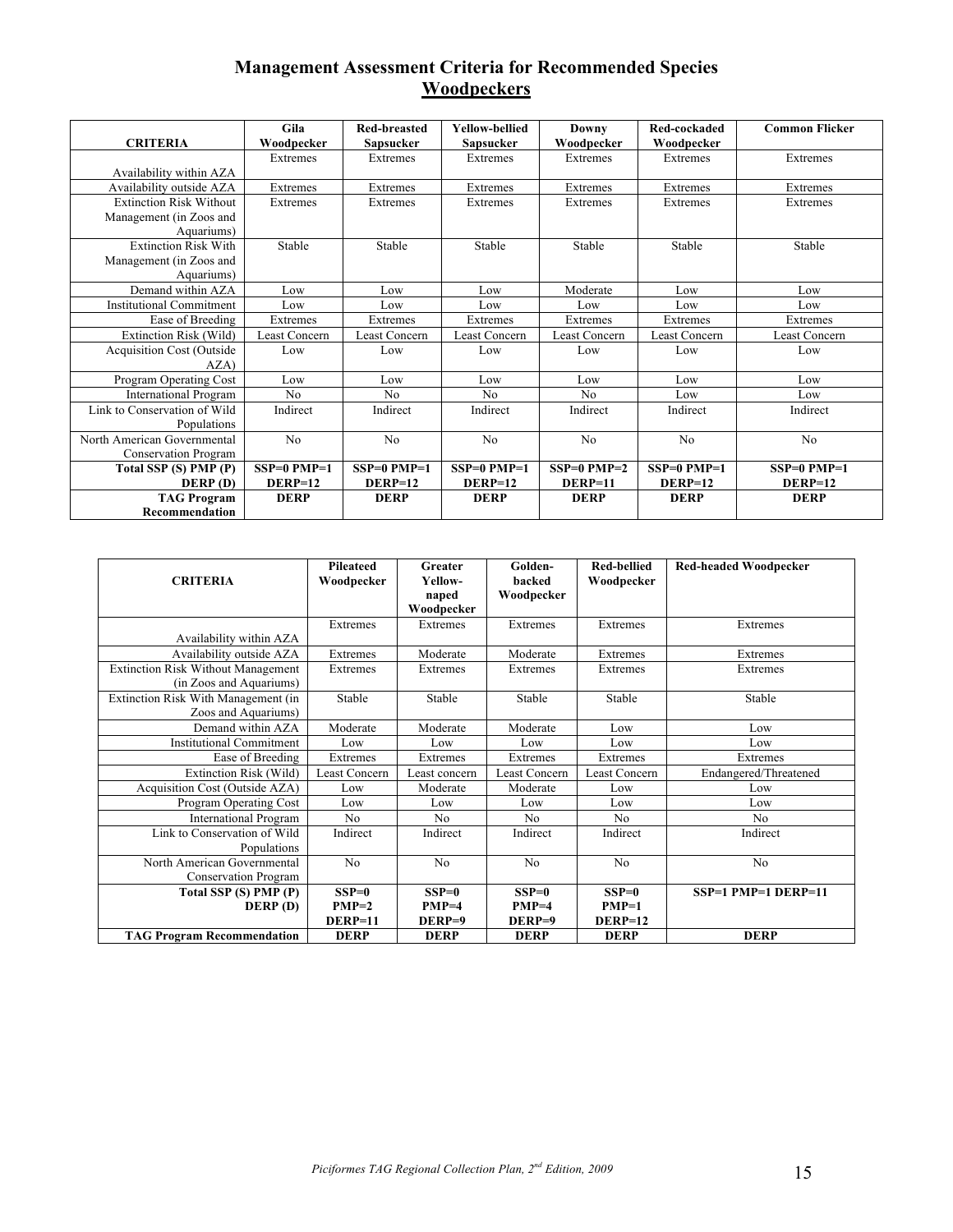#### **Management Assessment Criteria for Recommended Species Barbets**

| <b>CRITERIA</b>                  | <b>Bearded</b><br><b>Barbet</b> | <b>Red and</b><br>Yellow<br><b>Barbet</b> | <b>Toucan Barbet</b>  | <b>Gaudy Red-throated</b><br><b>Barbet</b> |
|----------------------------------|---------------------------------|-------------------------------------------|-----------------------|--------------------------------------------|
|                                  | Moderate                        | Low                                       | Extremes              | Extremes                                   |
| Availability within AZA          |                                 |                                           |                       |                                            |
| Availability outside AZA         | Moderate                        | Moderate                                  | Extremes              | Extremes                                   |
| <b>Extinction Risk Without</b>   | Endangered                      | Endangered                                | Extremes              | Extremes                                   |
| Management (in Zoos and          |                                 |                                           |                       |                                            |
| Aquariums)                       |                                 |                                           |                       |                                            |
| <b>Extinction Risk With</b>      | Decreases                       | Decreases                                 | Stable                | Stable                                     |
| Management (in Zoos and          |                                 |                                           |                       |                                            |
| Aquariums)                       |                                 |                                           |                       |                                            |
| Demand within AZA                | High                            | High                                      | Low                   | Low                                        |
| <b>Institutional Commitment</b>  | Moderate                        | Moderate                                  | Low                   | Low                                        |
| Ease of Breeding                 | Moderate                        | Moderate                                  | Extremes              | Moderate                                   |
| Extinction Risk (Wild)           | Least Concern                   | Least Concern                             | Endangered/Threatened | Endangered/Threatened                      |
| <b>Acquisition Cost (Outside</b> | Low                             | Low                                       | Low                   | Low                                        |
| AZA)                             |                                 |                                           |                       |                                            |
| Program Operating Cost           | Low                             | Low                                       | Low                   | Low                                        |
| <b>International Program</b>     | No                              | No                                        | No                    | No                                         |
| Link to Conservation of          | Indirect                        | Indirect                                  | Indirect              | Indirect                                   |
| Wild Populations                 |                                 |                                           |                       |                                            |
| North American                   | N <sub>0</sub>                  | No                                        | N <sub>o</sub>        | N <sub>0</sub>                             |
| Governmental                     |                                 |                                           |                       |                                            |
| <b>Conservation Program</b>      |                                 |                                           |                       |                                            |
| Total SSP (S) PMP (P)            | $SSP = 3$                       | $SSP=6$                                   | $SSP=1$ PMP=1         | $SSP=2$ PMP=1                              |
| DERP(D)                          | $PMP=7$                         | $PMP=4$                                   | $DERP=11$             | $DERP=10$                                  |
|                                  | $DERP=3$                        | $DERP=3$                                  |                       |                                            |
| <b>TAG Program</b>               | <b>PMP</b>                      | <b>PMP</b>                                | <b>DERP</b>           | <b>DERP</b>                                |
| <b>Recommendation</b>            |                                 |                                           |                       |                                            |



*Piciformes TAG Regional Collection Plan,*  $2^{nd}$  *Edition, 2009* 16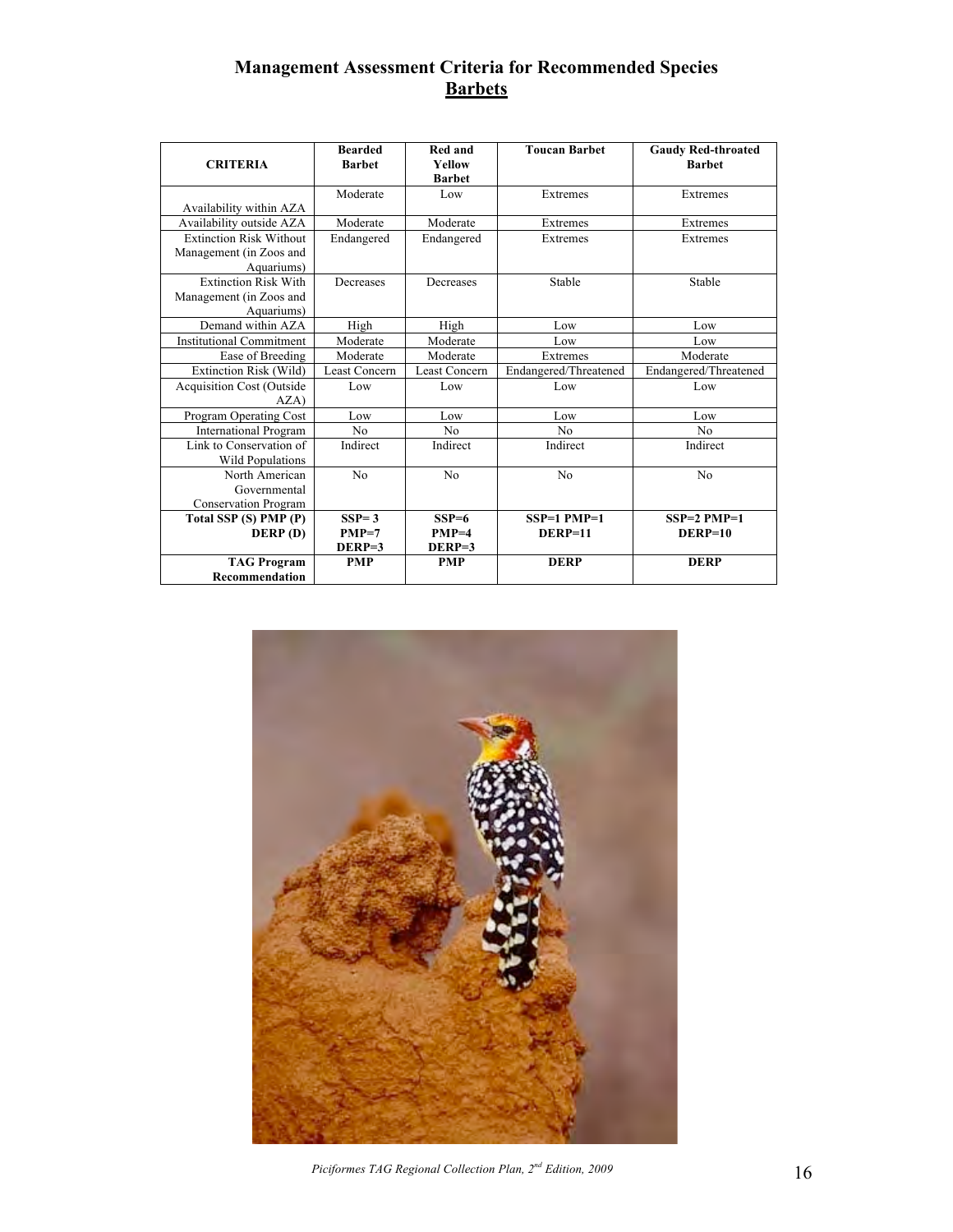#### **Management Assessment Criteria for Recommended Species Toucanets and Aracaris**

| <b>CRITERIA</b>                 | <b>Emerald Toucanet</b> | <b>Curl-crested</b><br>Aracari | <b>Green Aracari</b> | <b>Ecuadorian Collared</b><br>Aracari |
|---------------------------------|-------------------------|--------------------------------|----------------------|---------------------------------------|
|                                 |                         |                                |                      |                                       |
|                                 | Extremes                | Low                            | Moderate             | Low                                   |
| Availability within AZA         |                         |                                |                      |                                       |
| Availability outside AZA        | Moderate                | Low                            | Moderate             | Moderate                              |
| <b>Extinction Risk Without</b>  | Extremes                | Endangered                     | Vulnerable           | Endangered                            |
| Management (in Zoos and         |                         |                                |                      |                                       |
| Aquariums)                      |                         |                                |                      |                                       |
| <b>Extinction Risk With</b>     | Decreases               | Decreases/Stable               | Decreases/Stable     | Decreases/Stable                      |
| Management (in Zoos and         |                         |                                |                      |                                       |
| Aquariums)                      |                         |                                |                      |                                       |
| Demand within AZA               |                         | Moderate                       |                      |                                       |
|                                 | High                    |                                | High                 | Low                                   |
| <b>Institutional Commitment</b> | Moderate                | Low                            | Moderate             | Low                                   |
| Ease of Breeding                | Moderate                | Moderate                       | Moderate             | Moderate                              |
| Extinction Risk (Wild)          | <b>Least Concern</b>    | <b>Least Concern</b>           | Least Concern        | Least Concern                         |
| Acquisition Cost (Outside       | Moderate                | Moderate                       | Moderate             | Moderate                              |
| AZA)                            |                         |                                |                      |                                       |
| Program Operating Cost          | Low                     | Low                            | Low                  | Low                                   |
| <b>International Program</b>    | N <sub>0</sub>          | N <sub>0</sub>                 | N <sub>0</sub>       | N <sub>0</sub>                        |
| Link to Conservation of Wild    | Indirect                | Indirect                       | Indirect             | Indirect                              |
| Populations                     |                         |                                |                      |                                       |
| North American                  | No                      | N <sub>0</sub>                 | N <sub>0</sub>       | N <sub>0</sub>                        |
| Governmental Conservation       |                         |                                |                      |                                       |
| Program                         |                         |                                |                      |                                       |
| Total SSP (S) PMP (P)           | $SSP=3$ PMP=5           | $SSP=4$ PMP=6                  | $SSP=2$ PMP=9        | $SSP=3$ PMP=4                         |
| DERP(D)                         | DERP=5                  | $DERP=3$                       | $DERP=2$             | DERP=6                                |
| <b>TAG Program</b>              | <b>DERP</b>             | <b>PMP</b>                     | <b>PMP</b>           | <b>DERP</b>                           |
| Recommendation                  |                         |                                |                      |                                       |

#### **Management Assessment Criteria for Recommended Species Toucans**

| <b>CRITERIA</b>                                 | Chestnut-<br>mandibled<br>Toucan | <b>Keel-billed</b><br>Toucan | <b>Toco Toucan</b>   |
|-------------------------------------------------|----------------------------------|------------------------------|----------------------|
|                                                 | Moderate                         | Moderate                     | Moderate             |
| Availability within AZA                         |                                  |                              |                      |
| Availability outside AZA                        | Low                              | Low                          | Low                  |
| Extinction Risk Without Management (in Zoos and | Endangered                       | Endangered                   | Endangered           |
| Aquariums)                                      |                                  |                              |                      |
| Extinction Risk With Management (in Zoos and    | Decreases                        | Decreases                    | Decreases            |
| Aquariums)                                      |                                  |                              |                      |
| Demand within AZA                               | Moderate                         | Moderate                     | High                 |
| <b>Institutional Commitment</b>                 | High                             | High                         | High                 |
| Ease of Breeding                                | Moderate                         | Moderate                     | Moderate             |
| Extinction Risk (Wild)                          | Least Concern                    | Least Concern                | Least Concern        |
| Acquisition Cost (Outside AZA)                  | High                             | High                         | High                 |
| Program Operating Cost                          | Low                              | Low                          | Low                  |
| <b>International Program</b>                    | N <sub>0</sub>                   | N <sub>0</sub>               | N <sub>0</sub>       |
| Link to Conservation of Wild Populations        | Indirect                         | Indirect                     | Indirect             |
| North American Governmental Conservation        | N <sub>0</sub>                   | No                           | N <sub>0</sub>       |
| Program                                         |                                  |                              |                      |
| Total SSP (S) PMP (P)                           | $SSP=6$ PMP=4                    | $SSP=6$ PMP=4                | $SSP=7$ PMP=3 DERP=3 |
| DERP(D)                                         | DERP=3                           | $DERP=3$                     |                      |
| <b>TAG Program Recommendation</b>               | <b>SSP</b>                       | <b>SSP</b>                   | <b>SSP</b>           |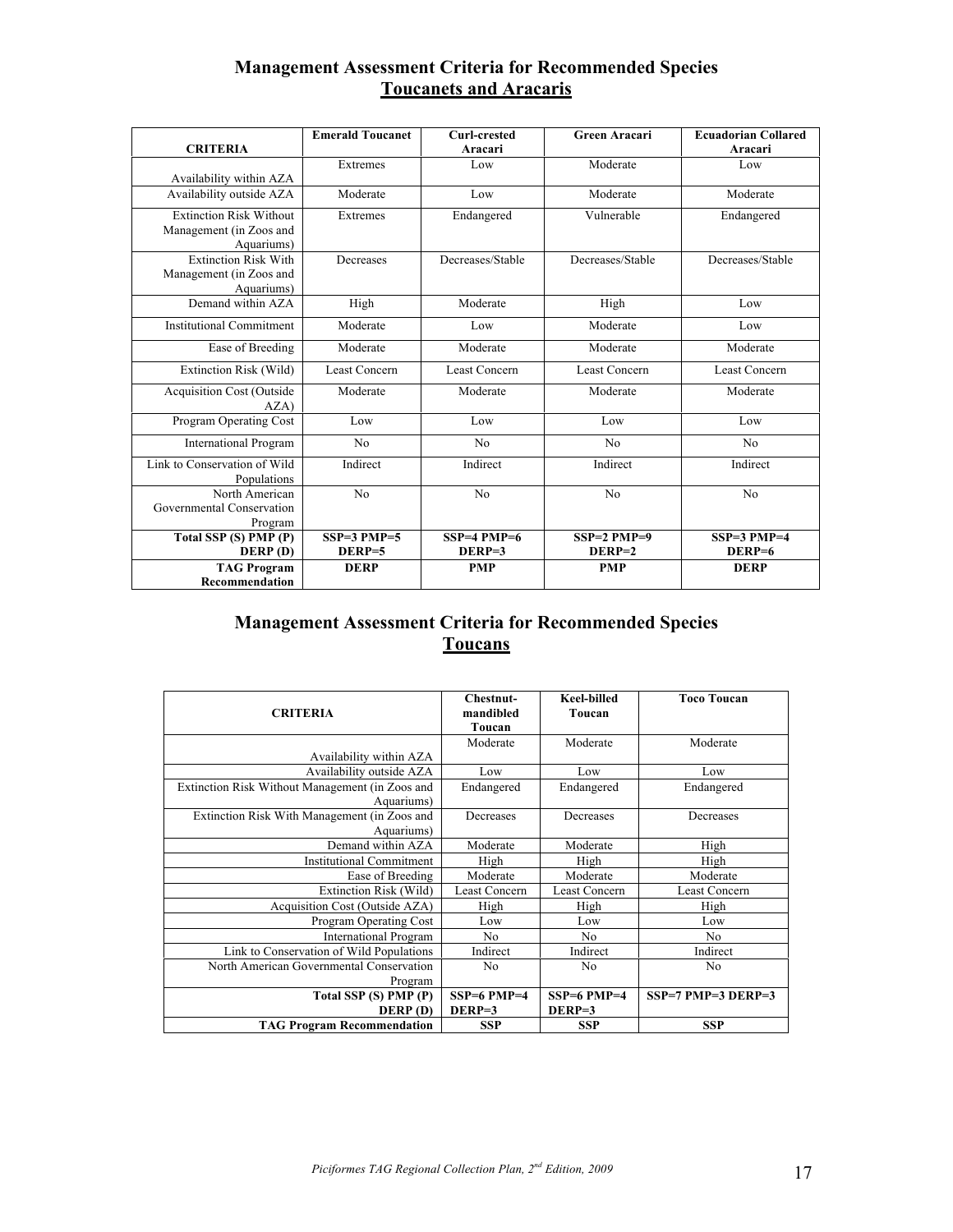#### **MANAGEMENT CATEGORIES**

• **SSP Population**: Studbook required, intense management to maintain captive population, compliance by participating institutions required, breeding and transfer recommendations communicated through a Master Plan, program managed by a Species Coordinator, non-member participants must be approved, conservation of the species a consideration, institutional input through IRs.

• **PMP Population**: Studbook required, moderate management to maintain captive population, institutional compliance encouraged, breeding and transfer recommendations communicated through a Population Management Plan, program managed by a PMP Manager, institutional input through TAG IRs, non-member participation through AZA and institutional Acquisition/Disposition policies.

• **DERP: Display/Education/Research Population**: DERPs are not managed under the auspices of AZA or its programs and are not guaranteed population management advice or support from SPMAG/PMC. No studbook or long-term genetic or demographic management is required for these species, but TAGs may choose to identify species champions who may track DERPs through registries.

• **Phase-Out Population**: Not viewed as a managed program. Currently in AZA institutions but should be phased out through a breeding moratorium; phase-out may be monitored through a registry and a species champion may be assigned to oversee this process; they have no studbooks and are not guaranteed population management advice or support from SPMAG/PMC.

**Phase-In Population**: Taxon not currently in AZA institutions but for which the TAG plans or hopes to initiate a captive population; they have no studbooks and are not guaranteed population management advice or support from SPMAG/PMC. Once in captivity, the taxon will be reassigned to another category as appropriate.

• **Not Recommended**: Taxon not currently in AZA institutions and that the TAG recommends NOT be brought into AZA collections.

|                                | o<br>$\overline{\phantom{a}}$ | $\sim$                     | o                                       |
|--------------------------------|-------------------------------|----------------------------|-----------------------------------------|
|                                | <b>SSP</b>                    | <b>PMP</b>                 | <b>No Management</b><br>(DERP/Phase In) |
| Participation                  | Full/Mandatory                | Voluntary                  | N/A                                     |
| MOU                            | No.                           | N <sub>0</sub>             | N/A                                     |
| Compliance                     | Mandatory                     | Voluntary                  | N/A                                     |
| <b>AZA Conflict Resolution</b> | <b>Yes</b>                    | N <sub>0</sub>             | N/A                                     |
| Process                        |                               |                            |                                         |
| Non-member Participation       | Yes                           | Per Participant A/D Policy | Per Participant A/D Policy              |
| Animal-by-Animal Recs.         | Yes                           | Per Program Decision       | No                                      |
| <b>Steering Committee</b>      | Optional                      | N <sub>0</sub>             | N/A                                     |
| <b>AZA PMC Assistance</b>      | Yes                           | Yes                        | No                                      |
| <b>SPMAG</b> Assistance        | Yes                           | Yes                        | Case-by-Case Basis                      |
| <b>AZA Regional Studbook</b>   | Yes                           | Yes                        | No.                                     |

#### **Characteristics of Program and Non-program Management Categories**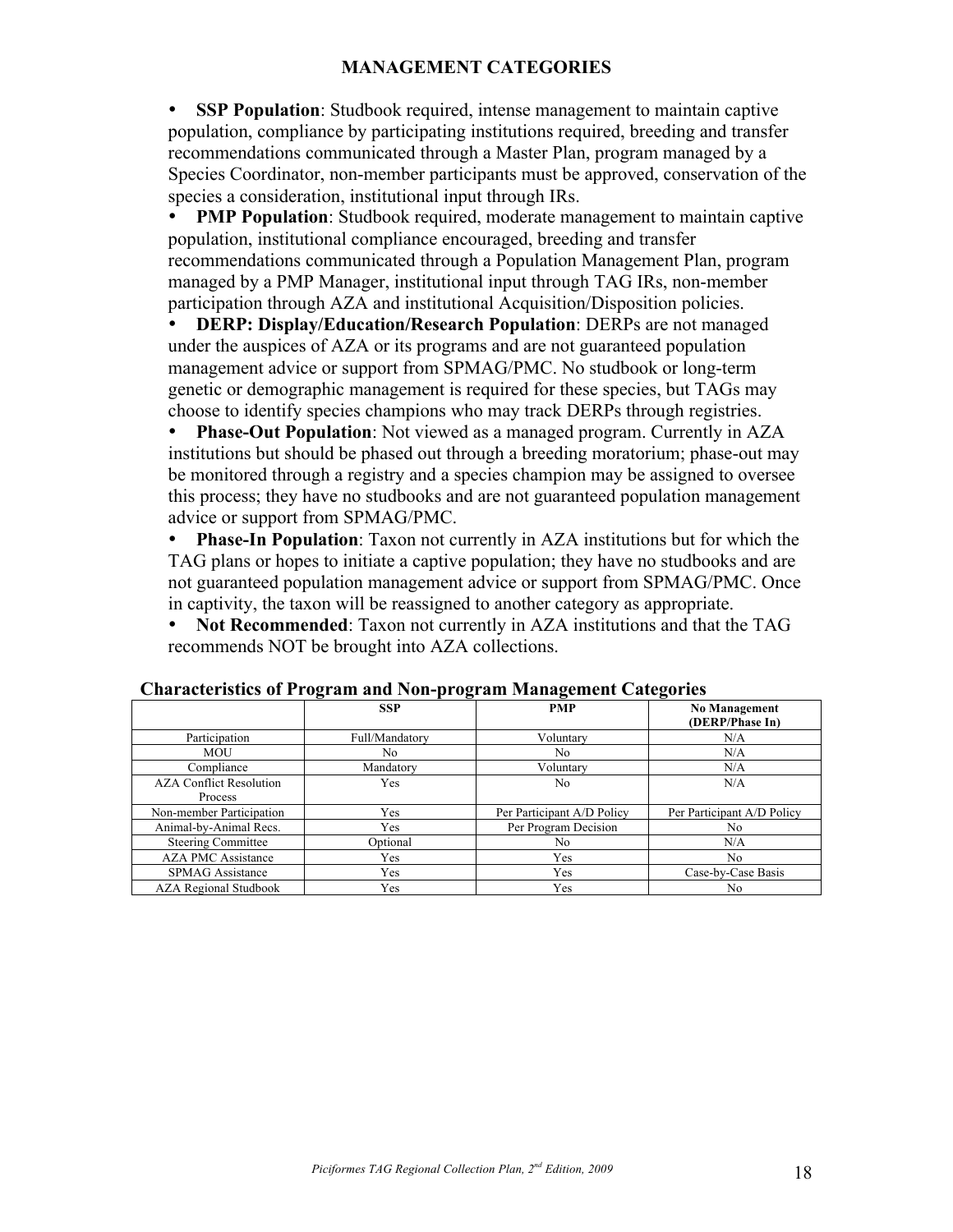| Table 2: Piciformes TAG 2009 Woodpecker Program Recommendations Summary |                |                                                        |                  |                                                                                                                  |  |  |  |
|-------------------------------------------------------------------------|----------------|--------------------------------------------------------|------------------|------------------------------------------------------------------------------------------------------------------|--|--|--|
| Woodpeckers                                                             | Program        | <b>Program Role</b>                                    | <b>Target</b>    | <b>Program Leader</b>                                                                                            |  |  |  |
| <b>Species and Range</b>                                                | Recommendation |                                                        | Population       |                                                                                                                  |  |  |  |
| Puerto Rican woodpecker: S.A.<br>Melanerpes portoricensis               | Phase Out      | Husbandry Research<br>Develop Woodpecker<br><b>ACM</b> | $\boldsymbol{0}$ | N/A                                                                                                              |  |  |  |
| Gila woodpecker: N.A.<br>Melanerpes uropygialis                         | <b>DERP</b>    | Husbandry Research<br>Develop Woodpecker<br><b>ACM</b> | 6                | Joe DeGraauw<br>NA Woodpecker Species<br>Champion<br>Nashville Zoo<br>615-833-1534<br>jdegraauw@nashvillezoo.org |  |  |  |
| Red-headed Woodpecker: N.A.<br>Melanerpes erythrocephalus               | <b>DERP</b>    | Husbandry Research<br>Develop Woodpecker<br><b>ACM</b> | 4                | Joe DeGraauw<br>NA Woodpecker Species<br>Champion<br>Nashville Zoo<br>615-833-1534<br>jdegraauw@nashvillezoo.org |  |  |  |
| Red-breasted sapsucker: N.A.<br>Sphyrapicus rubber                      | <b>DERP</b>    | Husbandry Research<br>Develop Woodpecker<br><b>ACM</b> | $\overline{4}$   | Joe DeGraauw<br>NA Woodpecker Species<br>Champion<br>Nashville Zoo<br>615-833-1534<br>jdegraauw@nashvillezoo.org |  |  |  |
| Yellow-bellied sapsucker: N.A<br>Sphyrapicus varius                     | <b>DERP</b>    | Husbandry Research<br>Develop Woodpecker<br><b>ACM</b> | 4                | Joe DeGraauw<br>NA Woodpecker Species<br>Champion<br>Nashville Zoo<br>615-833-1534<br>jdegraauw@nashvillezoo.org |  |  |  |
| Downy woodpecker: N.A.<br>Picoides pubescens                            | <b>DERP</b>    | Husbandry Research<br>Develop Woodpecker<br><b>ACM</b> | 14               | Joe DeGraauw<br>NA Woodpecker Species<br>Champion<br>Nashville Zoo<br>615-833-1534<br>jdegraauw@nashvillezoo.org |  |  |  |
| Red-cockaded woodpecker: N.A.<br>Picoides borealis                      | <b>DERP</b>    | Husbandry Research<br>Develop Woodpecker<br><b>ACM</b> | $\overline{4}$   | Joe DeGraauw<br>NA Woodpecker Species<br>Champion<br>Nashville Zoo<br>615-833-1534<br>jdegraauw@nashvillezoo.org |  |  |  |
| Common flicker: N.A.<br>Colaptes auratus                                | <b>DERP</b>    | Husbandry Research<br>Develop Woodpecker<br><b>ACM</b> | 10               | Joe DeGraauw<br>NA Woodpecker Species<br>Champion<br>Nashville Zoo<br>615-833-1534<br>jdegraauw@nashvillezoo.org |  |  |  |
| Pileated woodpecker: N.A.<br>Dryocopus pileatus                         | <b>DERP</b>    | Husbandry Research<br>Develop Woodpecker<br>ACM        | 20               | Joe DeGraauw<br>NA Woodpecker Species<br>Champion<br>Nashville Zoo<br>615-833-1534<br>jdegraauw@nashvillezoo.org |  |  |  |
| Greater yellow-naped woodpecker<br>Picus flavinucha: Asia               | <b>DERP</b>    | Husbandry Research<br>Develop Woodpecker<br>ACM        | 20               | N/A                                                                                                              |  |  |  |
| Black-headed Woodpecker:<br>Picus erytroygois: S.E. Asia                | Phase Out      | N/A                                                    | $\boldsymbol{0}$ | N/A                                                                                                              |  |  |  |
| Golden-backed woodpecker: Asia<br>Dinopium javanense                    | <b>DERP</b>    | Husbandry Research<br>Develop Woodpecker<br><b>ACM</b> | 10               | N/A                                                                                                              |  |  |  |
| Red-bellied Woodpecker: N.A.<br>Melanerpes carolinus                    | <b>DERP</b>    | Husbandry Research<br>Develop Woodpecker<br><b>ACM</b> | $\overline{4}$   | Joe DeGraauw<br>NA Woodpecker Species<br>Champion<br>Nashville Zoo<br>615-833-1534<br>jdegraauw@nashvillezoo.org |  |  |  |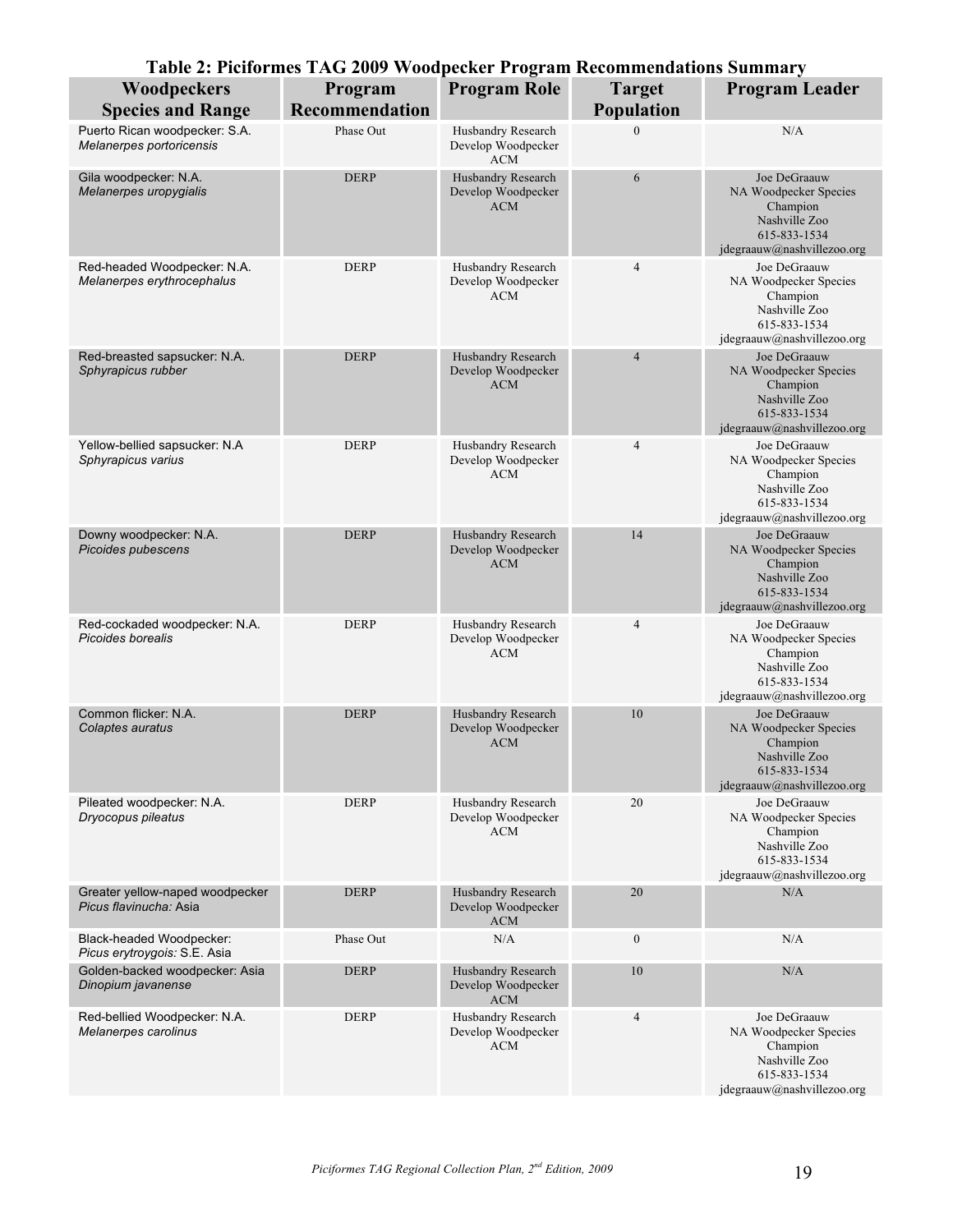| <b>Barbet Species</b><br>and Range                                 | Program<br><b>Recommendation</b> | <b>Program Role</b>                      | <b>Target</b><br><b>Population</b> | <b>Program Leader</b>                                                                                                 |
|--------------------------------------------------------------------|----------------------------------|------------------------------------------|------------------------------------|-----------------------------------------------------------------------------------------------------------------------|
| Fire-tufted barbet: S.E. Asia<br>Psilopogon pyrolophus             | Phase Out                        | N/A                                      | $\theta$                           | N/A                                                                                                                   |
| Gaudy red-throated barbet:<br>S.E. Asia<br>Megalaima mystacophanos | <b>DERP</b>                      | Husbandry Research<br>Develop Barbet ACM | 20                                 | N/A                                                                                                                   |
| Black-browed barbet: S.E. Asia<br>Megalaima oorti                  | Phase Out                        | N/A                                      | $\mathbf{0}$                       | N/A                                                                                                                   |
| Blue-crowned barbet: Asia<br>Megalaima asiatica                    | Not Recommended                  | N/A                                      | $\mathbf{0}$                       | N/A                                                                                                                   |
| Double-toothed barbet: Africa<br>Lybius bidentatus                 | Phase Out                        | N/A                                      | $\mathbf{0}$                       | N/A                                                                                                                   |
| Bearded barbet: Africa<br>Lybius dubius                            | <b>PMP</b>                       | Husbandry Research<br>Develop Barbet ACM | 100                                | Anne Tieber<br>PMP Manager & Studbook Keeper<br>Saint Louis Zoo<br>314-646-4684<br>Tieber@stlzoo.org                  |
| D'Arnaud's barbet: Africa<br>Trachyphonus darnaudii                | Not Recommended                  | N/A                                      | $\boldsymbol{0}$                   | N/A                                                                                                                   |
| Red-and-yellow barbet: Africa<br>Trachyphonus erythrocephalus      | <b>PMP</b><br>(New Program)      | Husbandry Research<br>Develop Barbet ACM | 80                                 | Mark O'Berry<br>PMP Manager & Studbook Keeper<br>Disney's Animal Kingdom<br>407-938-2684<br>Mark.A.O'Berry@disney.com |
| Spot-crowned barbet: S. A.<br>Capito maculicoronatus               | Phase Out                        | N/A                                      | $\boldsymbol{0}$                   | N/A                                                                                                                   |
| Black-spotted barbet: S.A.<br>Capito niger                         | Phase Out                        | N/A                                      | $\boldsymbol{0}$                   | N/A                                                                                                                   |
| Red-headed barbet: S.& C. A.<br>Eubucco bourcierii                 | Phase Out                        | N/A                                      | $\mathbf{0}$                       | N/A                                                                                                                   |
| Toucan barbet: S.A.<br>Semnornis tucanus                           | <b>DERP</b>                      | Husbandry Research<br>Develop Barbet ACM | 20                                 | Daryl Richardson<br>Species Champion<br>The Dallas World Aquarium<br>214-720-2224<br>daryl@dwazoo.com                 |

#### **Table 3: Piciformes TAG 2009 Barbet Program Recommendations Summary**



*Piciformes TAG Regional Collection Plan, 2nd Edition, 2009* 20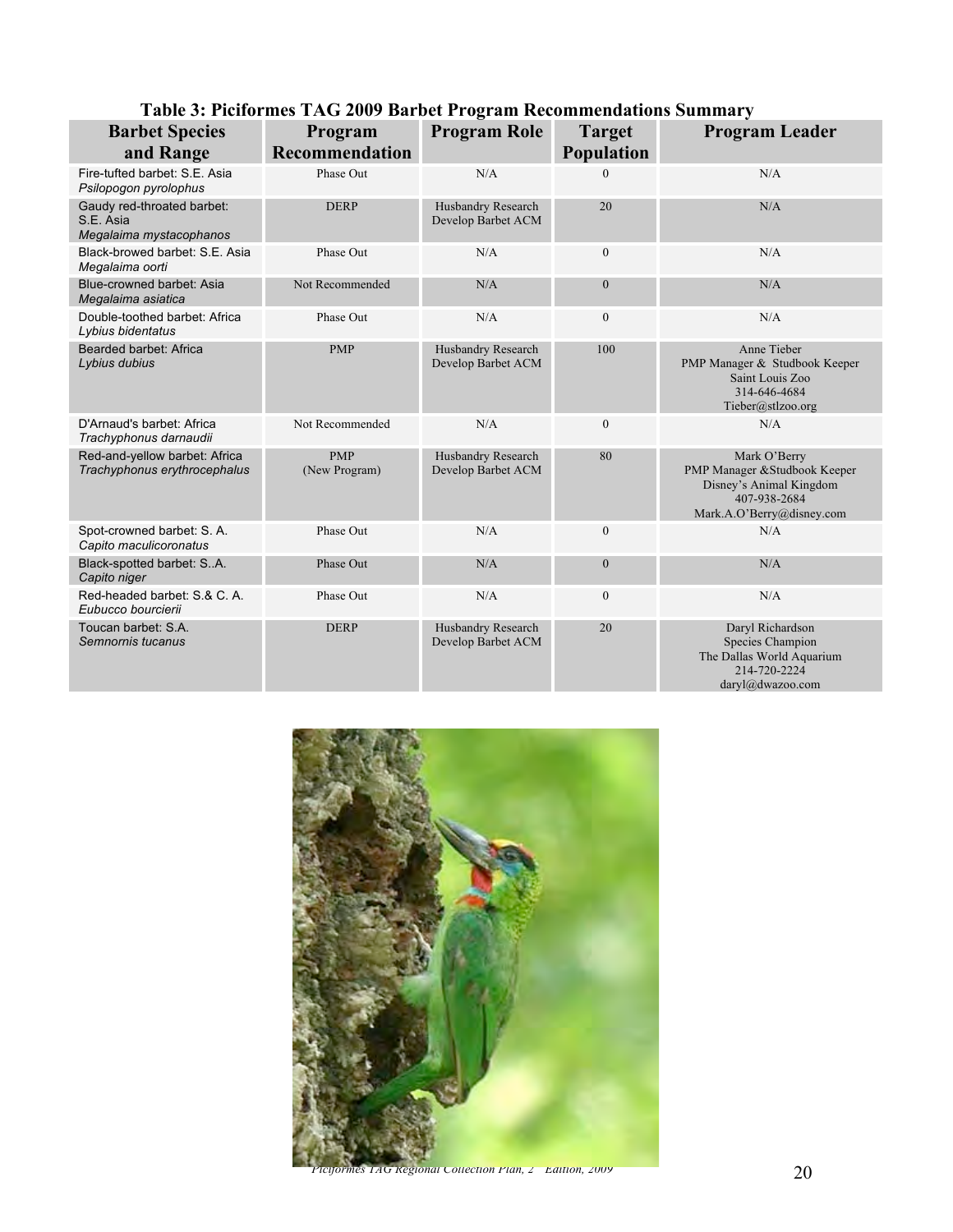#### **Table 4: Piciformes TAG 2009 Toucanet/Aracari Program Recommendations**

| <b>Summary</b>                                                                     |                             |                                                                                   |                   |                                                                                                            |
|------------------------------------------------------------------------------------|-----------------------------|-----------------------------------------------------------------------------------|-------------------|------------------------------------------------------------------------------------------------------------|
| Toucanet/Aracari                                                                   | Program                     | Program                                                                           | <b>Target</b>     | <b>Program Leader</b>                                                                                      |
| <b>Species and Range</b>                                                           | <b>Recommendation</b>       | Role                                                                              | <b>Population</b> |                                                                                                            |
| Crimson-rumped toucanet: S.A.<br>Aulacorhynchus haematopygus                       | Phase Out                   | N/A                                                                               | $\boldsymbol{0}$  | N/A                                                                                                        |
| Emerald toucanet: N., S. & C. A.<br>Aulacorhynchus prasinus                        | <b>DERP</b>                 | Husbandry Research<br>and Display                                                 | 20                | N/A                                                                                                        |
| Groove-billed toucanet: S. A.<br>Aulacorhynchus sulcatus                           | Phase Out                   | N/A                                                                               | $\boldsymbol{0}$  | N/A                                                                                                        |
| Blue-banded toucanet: S.A.<br>Aulacorhynchus caeruleogularis                       | Phase Out                   | N/A                                                                               | $\boldsymbol{0}$  | N/A                                                                                                        |
| Chestnut-tipped toucanet: S.A.<br>Aulacorhynchus derbianus                         | Phase Out                   | N/A                                                                               | $\boldsymbol{0}$  | N/A                                                                                                        |
| Guianan Toucanet: S.A.<br>Selenidera culik                                         | Phase Out                   | N/A                                                                               | $\boldsymbol{0}$  | N/A                                                                                                        |
| Spot-billed Toucanet: S.A.<br>Selenidera maculirostris                             | Phase Out                   | N/A                                                                               | $\boldsymbol{0}$  | N/A                                                                                                        |
| Gould's toucanet: S.A.<br>Selenidera gouldii                                       | Not Recommended             | N/A                                                                               | $\boldsymbol{0}$  | N/A                                                                                                        |
| Northwest ivory-bill toucanet:<br>S.A.<br>Ptereglosus flavirostris                 | Phase Out                   | N/A                                                                               | $\boldsymbol{0}$  | N/A                                                                                                        |
| Lettered Aracari: S.A.<br>Ptereglosus inscriptus                                   | Not Recommended             | N/A                                                                               | $\boldsymbol{0}$  | N/A                                                                                                        |
| Saffron toucanet: S.A.<br>Pteroglossus baillini                                    | Phase Out                   | N/A                                                                               | $\boldsymbol{0}$  | N/A                                                                                                        |
| Black-necked aracari: S.A.<br>Pteroglossus aracari                                 | Phase Out                   | N/A                                                                               | $\boldsymbol{0}$  | N/A                                                                                                        |
| Ivory-bill aracari: S.A.<br>Pteroglossus azara                                     | Phase Out                   | N/A                                                                               | $\boldsymbol{0}$  | N/A                                                                                                        |
| Curl-crested aracari: S.A.<br>Pteroglossus beauharnaesii                           | <b>PMP</b><br>(New Program) | Education, Display<br>and Conservation via<br>a sustainable captive<br>population | 80                | Daryl Richardson<br>Species Champion<br>The Dallas World Aquarium<br>214-720-2224<br>daryl@dwazoo.com      |
| Chestnut-eared aracari: S.A.<br>Pteroglossus castanotis                            | Phase Out                   | N/A                                                                               | $\boldsymbol{0}$  | N/A                                                                                                        |
| Many-banded aracari: S.A.<br>Pteroglossus pluricinctus                             | Phase Out                   | N/A                                                                               | $\boldsymbol{0}$  | N/A                                                                                                        |
| Collared aracari: S.A.<br>Pteroglossus torquatus                                   | Phase Out                   | N/A                                                                               | $\boldsymbol{0}$  | N/A                                                                                                        |
| Green aracari: S.A.<br>Pteroglossus viridis                                        | <b>PMP</b>                  | Education, Display<br>and Conservation via<br>a sustainable captive<br>population | 100               | Kevin Willis<br>PMP Manager & Studbook Keeper<br>Minnesota Zoo<br>952-431-9272<br>Kevin.Willis@State.MN.US |
| Fiery-billed aracari: C.A.<br>Pteroglossus frantzii                                | Phase Out                   | N/A                                                                               | $\mathbf{0}$      | N/A                                                                                                        |
| Ecuadorian collared aracari<br>Pteroglossus torquatus<br>erythropygius: S. & C. A. | <b>DERP</b>                 | Education and<br>Display                                                          | 30                | Daryl Richardson<br>Species Champion<br>The Dallas World Aquarium<br>214-720-2224<br>daryl@dwazoo.com      |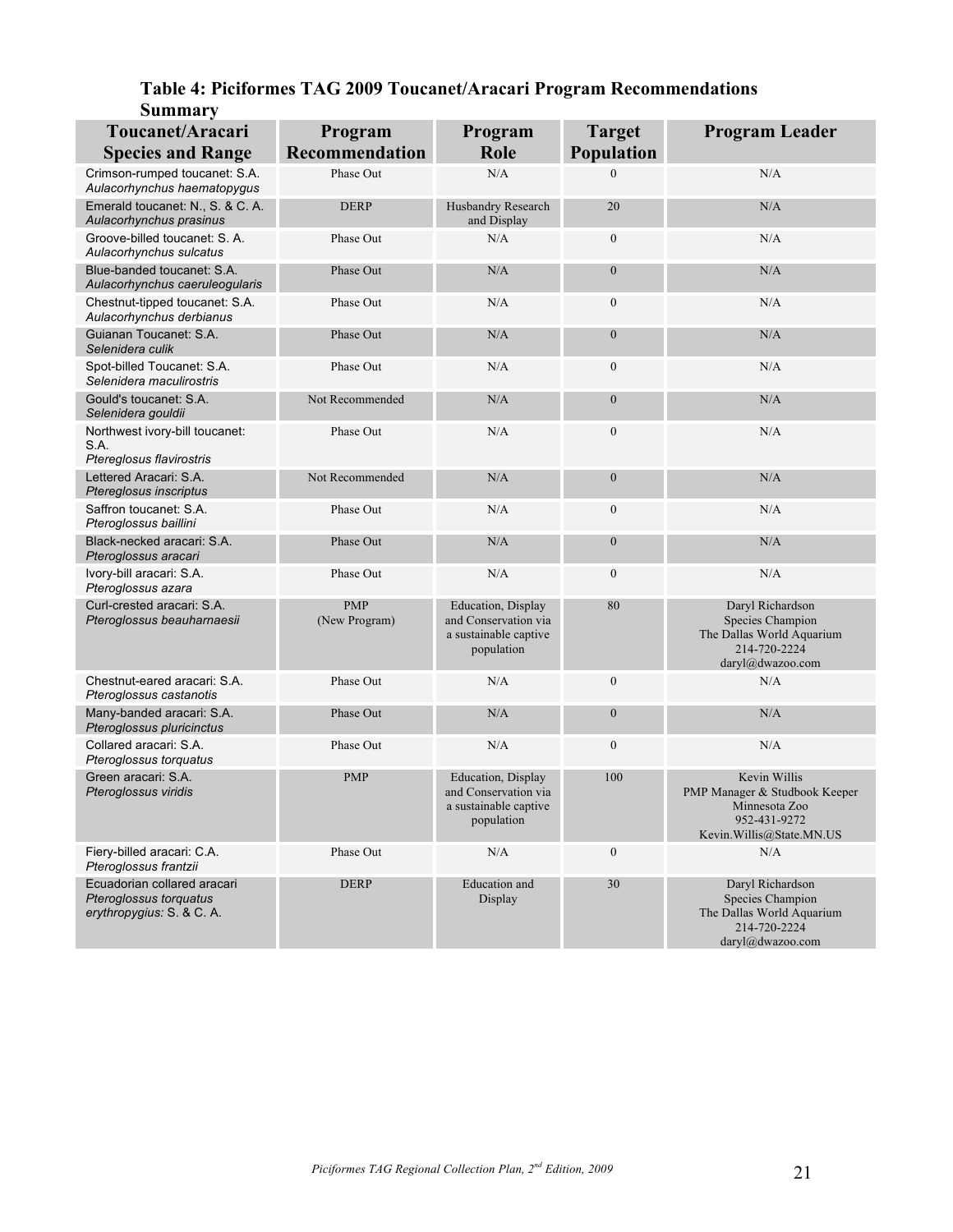|                                                               | Table 5: Piciformes TAG 2009 Toucan Program Recommendation Summary |                                                                                                                  |                  |                                                                                                                                                                                                                      |
|---------------------------------------------------------------|--------------------------------------------------------------------|------------------------------------------------------------------------------------------------------------------|------------------|----------------------------------------------------------------------------------------------------------------------------------------------------------------------------------------------------------------------|
| <b>Toucan Species</b>                                         | Program                                                            | <b>Program Role</b>                                                                                              | <b>Target</b>    | <b>Program Leader</b>                                                                                                                                                                                                |
| and Range                                                     | Recommendation                                                     |                                                                                                                  | Population       |                                                                                                                                                                                                                      |
| Chestnut-mandibled<br>toucan: S.A.<br>Ramphastos ambiguus     | <b>SSP</b>                                                         | Education, Display<br>and Conservation via a<br>sustainable captive<br>population. Develop<br><b>ACM</b>         | 100              | Matt Schmit<br>Studbook Keeper<br>Houston Zoo<br>713-533-6801<br>mschmit@Houstonzoo.org<br>Ken Naugher<br>SSP Coordinator<br>Montgomery Zoo<br>334-240-4903<br>$k$ naugher@montgomeryal.gov                          |
| Red-breasted toucan: S.A.<br>Ramphastos dicolorus             | Phase Out                                                          | N/A                                                                                                              | $\boldsymbol{0}$ | N/A                                                                                                                                                                                                                  |
| Keel-billed Toucan: S.A.<br>Ramphastos sulfuratus             | <b>SSP</b>                                                         | Education, Display<br>and Conservation via a<br>sustainable captive<br>population. Develop<br><b>ACM</b>         | 100              | Cyndi Laljer<br>Studbook Keeper<br>SeaWorld San Antonio<br>210-523-3273<br>Cyndi.Laljer@SeaWorld.Com<br>Ken Naugher<br>SSP Coordinator<br>Montgomery Zoo<br>334-240-4903<br>$k$ naugher@montgomeryal.gov             |
| Toco toucan: S.A.<br>Ramphastos toco                          | <b>SSP</b>                                                         | <b>Education</b> , Display<br>and Conservation via a<br>sustainable captive<br>population. Develop<br><b>ACM</b> | 100              | Martin Vince<br>Studbook Keeper<br>Riverbanks Zoo and Garden<br>803-779-8717 (1159)<br>mvince@riverbanks.org<br>Ken Naugher<br><b>SSP</b> Coordinator<br>Montgomery Zoo<br>334-240-4903<br>knaugher@montgomeryal.gov |
| Red-billed toucan: S.A.<br>Ramphastos tucanus                 | Phase Out                                                          | N/A                                                                                                              | $\mathbf{0}$     | N/A                                                                                                                                                                                                                  |
| Channel-billed toucan:<br>S.A.<br>Ramphastos vitellinus       | Phase Out                                                          | N/A                                                                                                              | $\boldsymbol{0}$ | N/A                                                                                                                                                                                                                  |
| Swainson's Toucan: S.A.<br>Ramphastos swainsonii              | Phase Out                                                          | N/A                                                                                                              | $\boldsymbol{0}$ | N/A                                                                                                                                                                                                                  |
| Plate-billed mountain<br>toucan: S.A.<br>Andigena laminostris | Phase Out                                                          | N/A                                                                                                              | $\boldsymbol{0}$ | N/A                                                                                                                                                                                                                  |

#### **Table 5: Piciformes TAG 2009 Toucan Program Recommendation Summary**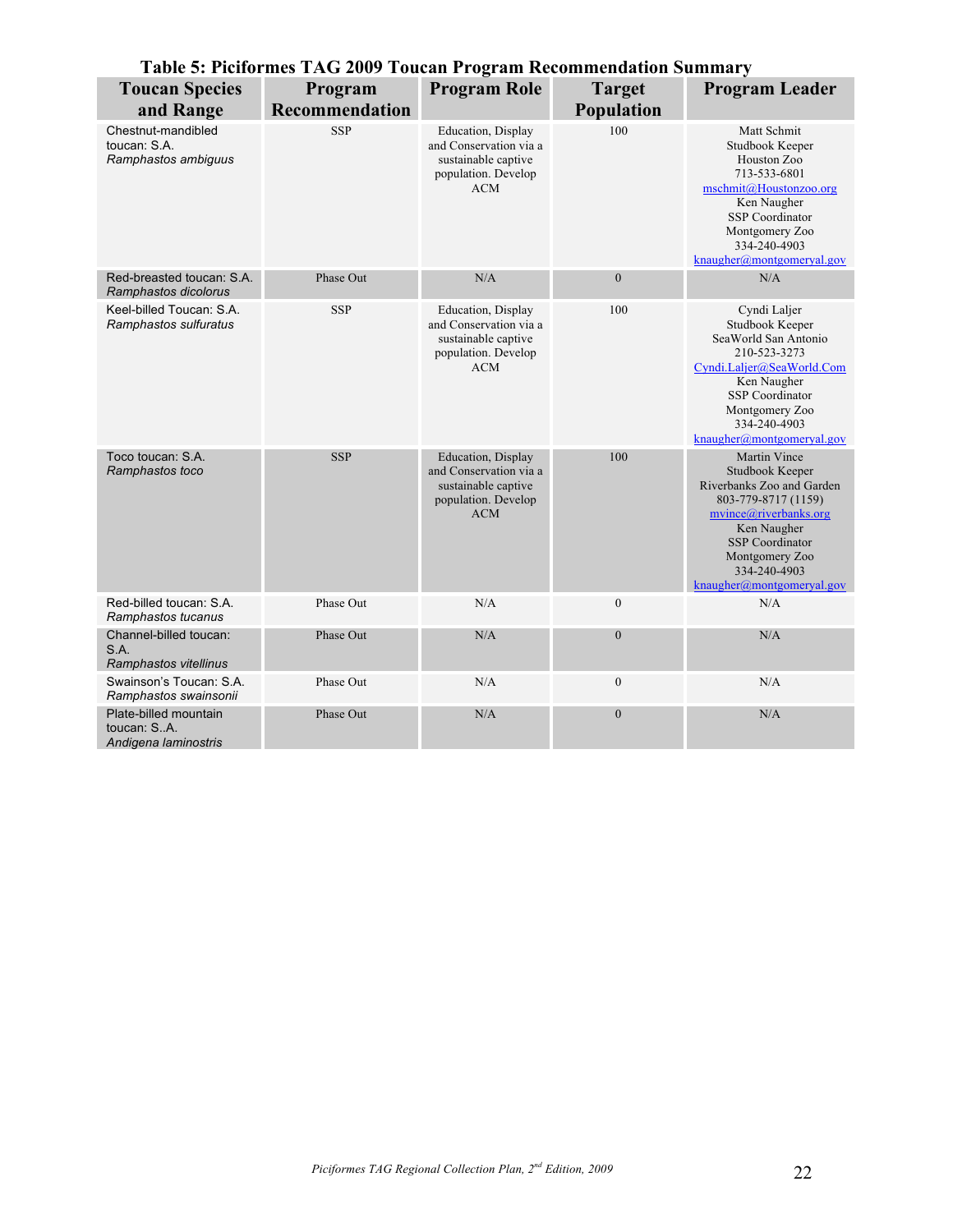| Program              | 1 AVIV VI 1 1 NO SI NJIH DI LI 1 UD<br>Date Program | <b>Current</b>         | Date            | Date of Last         | Date of Last       | Date of Last       |
|----------------------|-----------------------------------------------------|------------------------|-----------------|----------------------|--------------------|--------------------|
|                      | <b>Initiated</b>                                    | Program Leader         | Leadership      | <b>Studbook</b>      | <b>PMP</b>         | <b>Master Plan</b> |
|                      |                                                     |                        | <b>Assumed</b>  | Update               | <b>Publication</b> | <b>Publication</b> |
| Green Aracari        | 1996                                                | <b>Kevin Willis:</b>   | 5/5/2005        | 1/2008               | 1/2008             | NA                 |
| <b>PMP</b>           |                                                     | <b>Minnesota</b>       |                 | <b>Kevin Willis:</b> |                    |                    |
|                      |                                                     | Zoological             |                 | Minnesota            |                    |                    |
|                      |                                                     | Garden                 |                 | Zoological           |                    |                    |
|                      |                                                     |                        |                 | Garden               |                    |                    |
| <b>Curl Crested</b>  | <b>New 2009</b>                                     | Daryl                  | Pending         | Pending              |                    |                    |
| Aracari              | Program                                             | <b>Richardson</b>      | <b>WCMC RCP</b> | Daryl                |                    |                    |
| <b>PMP</b>           |                                                     | <b>The Dallas</b>      | Approval        | <b>Richardson</b>    |                    |                    |
|                      |                                                     | World                  |                 | <b>The Dallas</b>    |                    |                    |
|                      |                                                     | Aquarium               |                 | World                |                    |                    |
|                      |                                                     |                        |                 | Aquarium             |                    |                    |
| <b>Barded Barbet</b> | 2004                                                | <b>Anne Tieber:</b>    | 2004            | 1/5/2009             | 1/5/2009           | NA                 |
| <b>PMP</b>           |                                                     | <b>Saint Louis Zoo</b> |                 | <b>Anne Tieber:</b>  |                    |                    |
|                      |                                                     |                        |                 | <b>Saint Louis</b>   |                    |                    |
|                      |                                                     |                        |                 | Zoo                  |                    |                    |
| Red and              | <b>New 2009</b>                                     | Mark O'Berry:          | Pending         | Pending              |                    |                    |
| <b>Yellow Barbet</b> | Program                                             | Disney's Animal        | <b>WCMC RCP</b> | Mark                 |                    |                    |
| <b>PMP</b>           |                                                     | Kingdom                | Approval        | O'Berry:             |                    |                    |
|                      |                                                     |                        |                 | Disney's             |                    |                    |
|                      |                                                     |                        |                 | Animal               |                    |                    |
|                      |                                                     |                        |                 | Kingdom              |                    |                    |
| <b>Keel-billed</b>   | 2003                                                | <b>Ken Naugher:</b>    | 2003            | 2007                 | <b>NA</b>          | 9/23/2008          |
| <b>Toucan SSP</b>    |                                                     | Montgomery             |                 | <b>Cyndi Lalier:</b> |                    |                    |
|                      |                                                     | Zoo                    |                 | <b>SeaWorld</b>      |                    |                    |
| Chestnut-            | 2003                                                | <b>Ken Naugher:</b>    | 2003            | 6/26/2007            | <b>NA</b>          | 9/23/2008          |
| mandibled            |                                                     | Montgomery             |                 | <b>Matt Schmit:</b>  |                    |                    |
| <b>Toucan SSP</b>    |                                                     | Zoo                    |                 | <b>Houston Zoo</b>   |                    |                    |
| <b>Toco Toucan</b>   | 2003                                                | <b>Ken Naugher:</b>    | 2003            | 2/2009               | <b>NA</b>          | 6/13/2006          |
| <b>SSP</b>           |                                                     | Montgomery             |                 | <b>Martin Vince:</b> |                    |                    |
|                      |                                                     | Zoo                    |                 | Riverbank's          |                    |                    |
|                      |                                                     |                        |                 | Zoo                  |                    |                    |

#### **Table 6: PROGRAM STATUS TABLE**

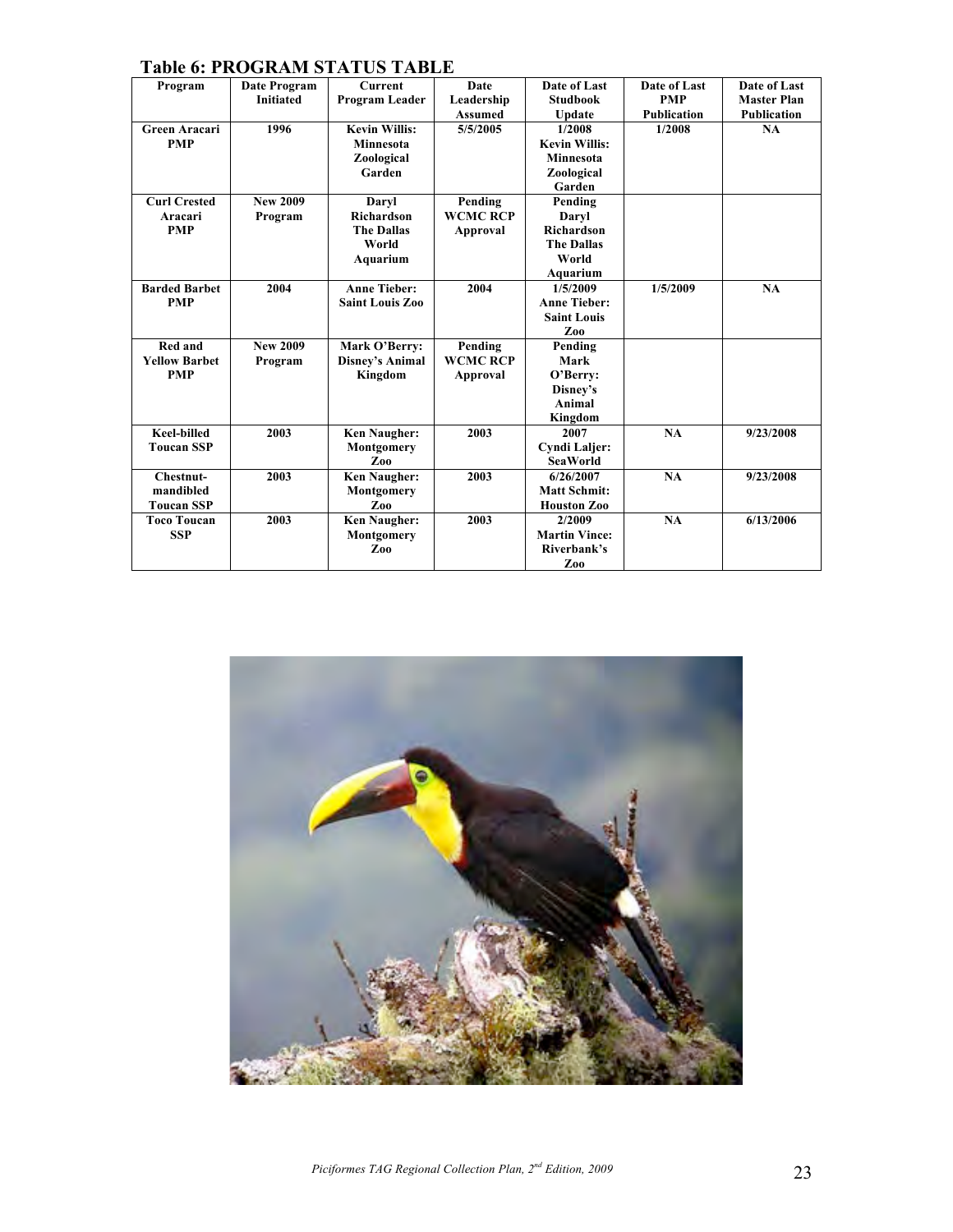| <b>Species</b>                                              | <b>Previous</b><br>Program<br><b>Status</b> | <b>Current</b><br>Program<br><b>Status</b> | Program<br>Leader<br><b>Change?</b> | <b>New Program</b><br><b>Leader/Species</b><br>Contact                                                                                                                                                                  |
|-------------------------------------------------------------|---------------------------------------------|--------------------------------------------|-------------------------------------|-------------------------------------------------------------------------------------------------------------------------------------------------------------------------------------------------------------------------|
| <b>Bearded barbet</b><br>Lybius dubius                      | <b>PMP</b>                                  | <b>PMP</b>                                 | NO                                  | N/A                                                                                                                                                                                                                     |
| Red-and-yellow<br>barbet<br>Trachyphonus<br>erythrocephalus | <b>PMP</b>                                  | <b>PMP</b>                                 | YES, Application<br>Attached        | Mark O'Berry: See Application<br>PMP Manager & Studbook Keeper<br>Disney's Animal Kingdom<br>407-938-2684<br>Mark.A.O'Berry@disney.com                                                                                  |
| Curl-crested aracari<br>Pteroglossus<br>beauharnaesii       | <b>DERP</b>                                 | <b>PMP</b>                                 | <b>YES</b> Application<br>Attached  | Daryl Richardson (See Application)<br>Species Champion<br>The Dallas World Aquarium<br>214-720-2224<br>daryl@dwazoo.com                                                                                                 |
| Green aracari<br>Pteroglossus viridis                       | <b>PMP</b>                                  | <b>PMP</b>                                 | <b>YES</b>                          | Kevin Willis<br>PMP Manager & Studbook Keeper<br>Minnesota Zoo<br>952-431-9272<br>Kevin. Willis@State.MN.US                                                                                                             |
| Spot-billed Toucanet<br>Selenidera<br>maculirostris         | <b>PMP</b>                                  | PHASE OUT                                  | N/A                                 | N/A                                                                                                                                                                                                                     |
| Chestnut-mandibled<br>toucan<br>Ramphastos<br>ambiguus      | <b>SSP</b>                                  | <b>SSP</b>                                 | <b>YES</b>                          | Matt Schmit<br>Studbook Keeper<br>Houston Zoo<br>713-533-6801<br>mschmit@Houstonzoo.org<br>Ken Naugher<br><b>SSP</b> Coordinator<br>Montgomery Zoo<br>334-240-4903<br>$k$ naugher@montgomeryal.gov                      |
| Keel-billed Toucan<br>Ramphastos<br>sulfuratus              | <b>SSP</b>                                  | <b>SSP</b>                                 | <b>YES</b>                          | Ken Naugher<br>SSP Coordinator<br>Montgomery Zoo<br>334-240-4903<br>$k$ naugher@montgomeryal.gov                                                                                                                        |
| Toco toucan<br>Ramphastos toco                              | <b>SSP</b>                                  | <b>SSP</b>                                 | <b>YES</b>                          | Martin Vince<br>Studbook Keeper<br>Riverbanks Zoo and Garden<br>803-779-8717 (1159)<br>mvince@riverbanks.org<br>Ken Naugher<br><b>SSP</b> Coordinator<br>Montgomery Zoo<br>334-240-4903<br>$k$ naugher@montgomeryal.gov |

#### **Table 7: Program Recommendations Updates Table**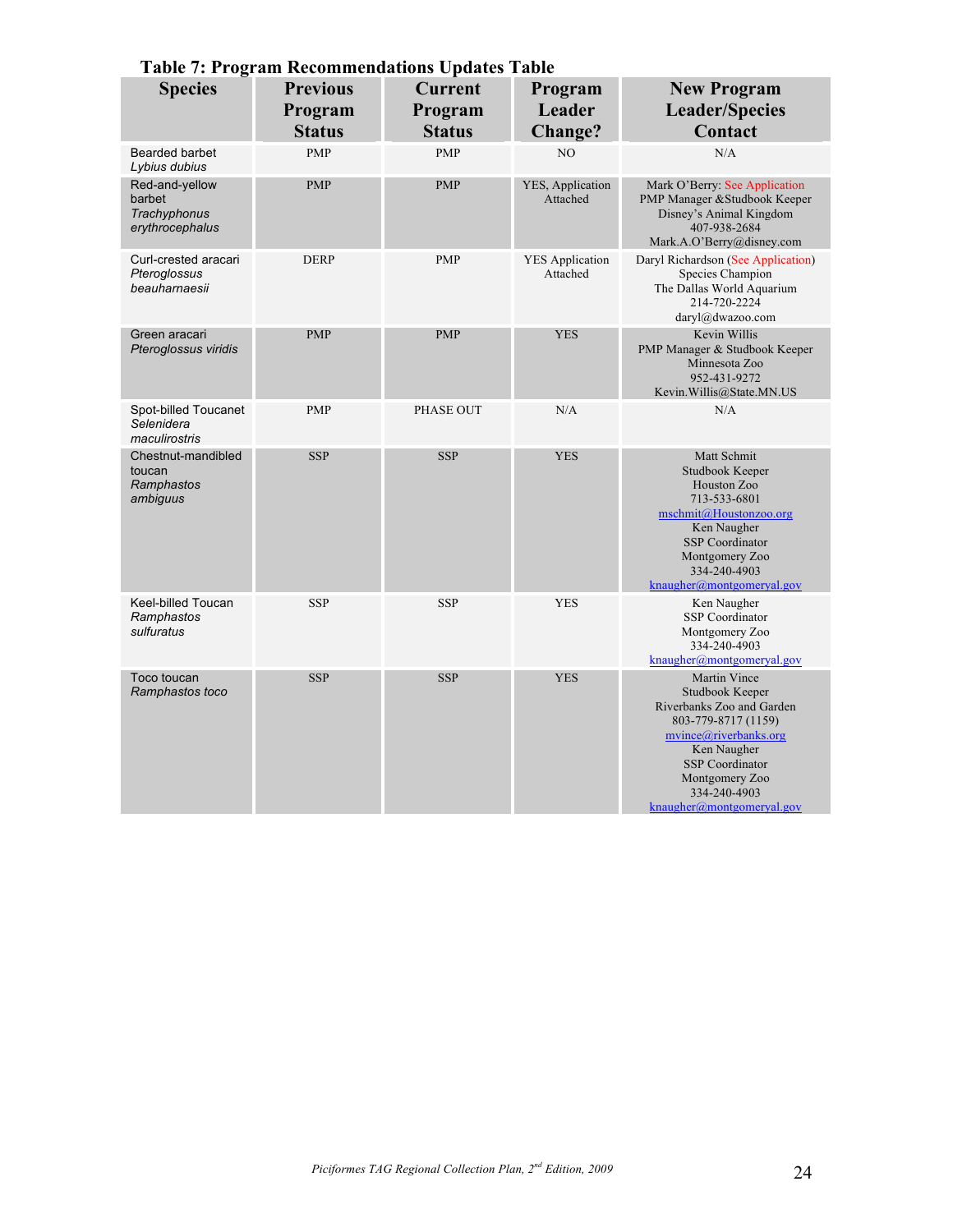#### **2008 PICIFORMES TAG SPACE SURVEY**

| Institution: |  |
|--------------|--|
| Respondent:  |  |
|              |  |
| Phone:       |  |
| Fax:         |  |
| E-Mail:      |  |

*The PICIFORMES TAG is currently conducting a space survey in preparation for updating its Regional Collection Plan* 

**If your institution is NOT currently holding any Piciformes Tag species and has no plans to hold them in the next 3 years; please type NONE for Institutional Interest. (Green box below) A response is requested from all IR's**

|                                 |                                                                                                                                | Your survey is complete. Please return your survey to<br>the contact listed at the bottom of the survey.<br><b>THANK YOU!</b> |   |   |                                                                                        |   |   |   |
|---------------------------------|--------------------------------------------------------------------------------------------------------------------------------|-------------------------------------------------------------------------------------------------------------------------------|---|---|----------------------------------------------------------------------------------------|---|---|---|
| <b>INSTITUTIONAL INTEREST</b>   |                                                                                                                                |                                                                                                                               |   |   |                                                                                        |   |   |   |
|                                 | If your institution currently holds any Piciformes Tag species please complete the following information for your institution: |                                                                                                                               |   |   |                                                                                        |   |   |   |
| <b>Common Name</b>              | <b>Scientific Name</b>                                                                                                         | Sex ratio of<br>specimens<br>currently in<br>collection (e.g.,<br>1.1.2                                                       |   |   | Sex ratio of<br>specimens that you<br>plan to have in<br>collection in three<br>years? |   |   |   |
| Puerto Rican woodpecker         | Melanerpes portoricensis                                                                                                       | М                                                                                                                             | F | U |                                                                                        | М | F | U |
| Gila woodpecker                 | Melanerpes uropygialis                                                                                                         |                                                                                                                               |   |   |                                                                                        |   |   |   |
| Red-breasted sapsucker          |                                                                                                                                |                                                                                                                               |   |   |                                                                                        |   |   |   |
| Yellow-bellied sapsucker        | Sphyrapicus ruber<br>Sphyrapicus varius                                                                                        |                                                                                                                               |   |   |                                                                                        |   |   |   |
| Downy woodpecker                | Picoides pubescens                                                                                                             |                                                                                                                               |   |   |                                                                                        |   |   |   |
| Red-cockaded woodpecker         | Picoides borealis                                                                                                              |                                                                                                                               |   |   |                                                                                        |   |   |   |
| Common flicker                  | Colaptes auratus                                                                                                               |                                                                                                                               |   |   |                                                                                        |   |   |   |
| Pileated woodpecker             | Dryocopus pileatus                                                                                                             |                                                                                                                               |   |   |                                                                                        |   |   |   |
| Red-rumped green woodpecker     | Picus erythropygius                                                                                                            |                                                                                                                               |   |   |                                                                                        |   |   |   |
| Greater yellow-naped woodpecker | Picus flavinucha                                                                                                               |                                                                                                                               |   |   |                                                                                        |   |   |   |
| Golden-backed woodpecker        | Dinopium javanense                                                                                                             |                                                                                                                               |   |   |                                                                                        |   |   |   |
| Fire-tufted barbet              | Psilopogon pyrolophus                                                                                                          |                                                                                                                               |   |   |                                                                                        |   |   |   |
| Blue-crowned barbet             | Megalaima asiatica                                                                                                             |                                                                                                                               |   |   |                                                                                        |   |   |   |
| Gaudy red-throated barbet       | Megalaima mystacophanos                                                                                                        |                                                                                                                               |   |   |                                                                                        |   |   |   |
| <b>Black-browed barbet</b>      | Megalaima oorti                                                                                                                |                                                                                                                               |   |   |                                                                                        |   |   |   |
| Double-toothed barbet           | Lybius bidentatus                                                                                                              |                                                                                                                               |   |   |                                                                                        |   |   |   |
| Bearded barbet                  | Lybius dubius                                                                                                                  |                                                                                                                               |   |   |                                                                                        |   |   |   |
| D'Arnaud's barbet               | Trachyphonus darnaudii                                                                                                         |                                                                                                                               |   |   |                                                                                        |   |   |   |
| Red-and-yellow barbet           | Trachyphonus erythrocephalus                                                                                                   |                                                                                                                               |   |   |                                                                                        |   |   |   |
| Spot-crowned barbet             | Capito maculicoronatus                                                                                                         |                                                                                                                               |   |   |                                                                                        |   |   |   |
| Black-spotted barbet            | Capito niger                                                                                                                   |                                                                                                                               |   |   |                                                                                        |   |   |   |
| Red-headed barbet               | Eubucco bourcierii                                                                                                             |                                                                                                                               |   |   |                                                                                        |   |   |   |
| Prong-billed barbet             | Semnornis frantzii                                                                                                             |                                                                                                                               |   |   |                                                                                        |   |   |   |
| Crimson-rumped toucanet         | Aulacorhynchus haematopygus                                                                                                    |                                                                                                                               |   |   |                                                                                        |   |   |   |
| <b>Emerald toucanet</b>         | Aulacorhynchus prasinus                                                                                                        |                                                                                                                               |   |   |                                                                                        |   |   |   |
| Groove-billed toucanet          | Aulacorhynchus sulcatus                                                                                                        |                                                                                                                               |   |   |                                                                                        |   |   |   |
| Black-necked aracari            | Pteroglossus aracari                                                                                                           |                                                                                                                               |   |   |                                                                                        |   |   |   |
| Ivory-bill aracari              | Pteroglossus azara                                                                                                             |                                                                                                                               |   |   |                                                                                        |   |   |   |
| Curl-crested aracari            | Pteroglossus beauharnaesii                                                                                                     |                                                                                                                               |   |   |                                                                                        |   |   |   |
| Chestnut-eared aracari          | Pteroglossus castanotis                                                                                                        |                                                                                                                               |   |   |                                                                                        |   |   |   |
| Many-banded aracari             | Pteroglossus pluricinctus                                                                                                      |                                                                                                                               |   |   |                                                                                        |   |   |   |
| Collared aracari                | Pteroglossus torquatus                                                                                                         |                                                                                                                               |   |   |                                                                                        |   |   |   |
|                                 |                                                                                                                                |                                                                                                                               |   |   |                                                                                        |   |   |   |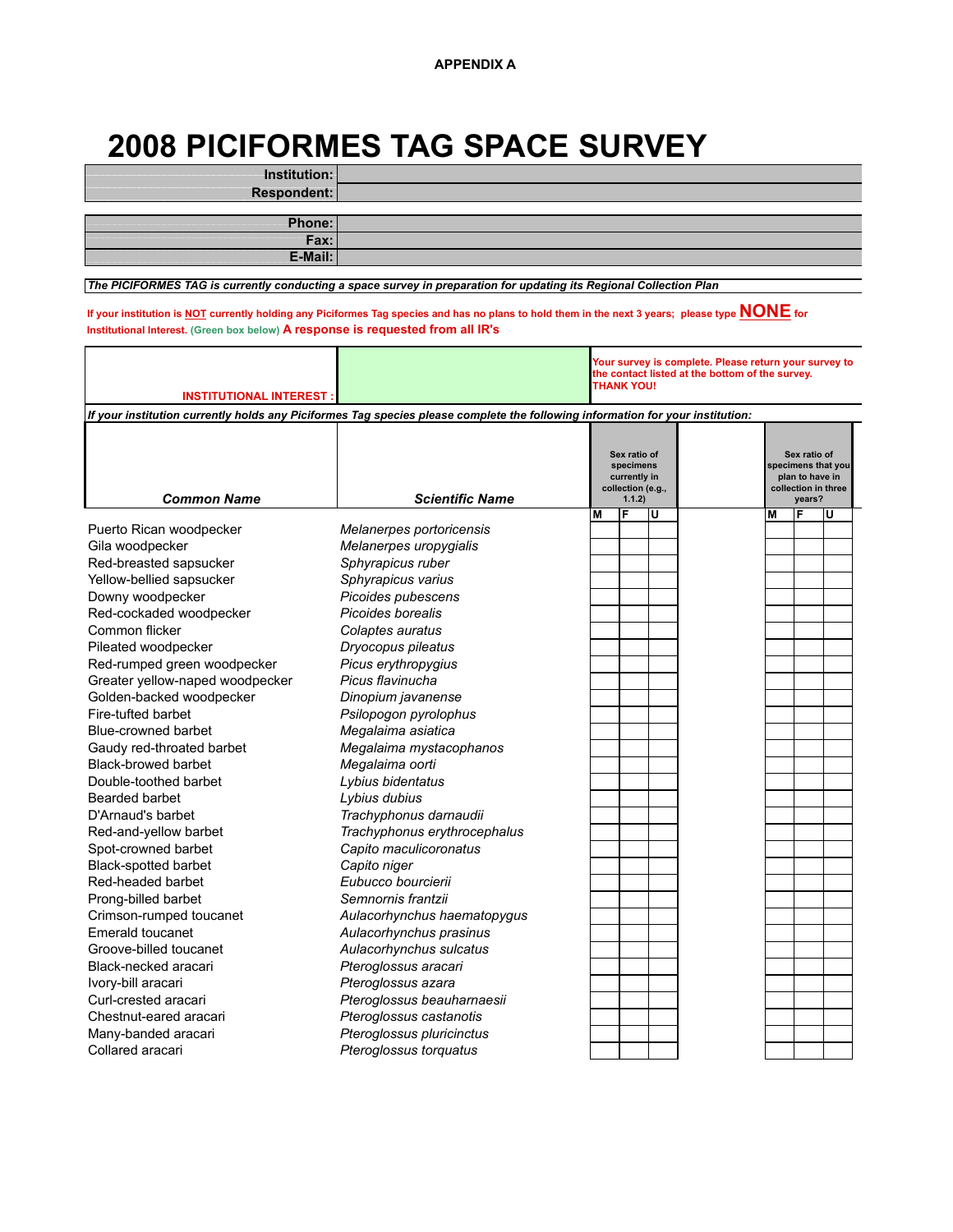#### **APPENDIX A**

| <b>Common Name</b>                   | <b>Scientific Name</b> | Sex ratio of<br>specimens<br>currently in<br>collection (e.g.,<br>1.1.2) |  | Sex ratio of<br>specimens that you<br>plan to have in<br>collection in three<br>years? |  |
|--------------------------------------|------------------------|--------------------------------------------------------------------------|--|----------------------------------------------------------------------------------------|--|
| Green aracari                        | Pteroglossus viridis   |                                                                          |  |                                                                                        |  |
| Chestnutmandible bicolorbill toucan  | Ramphastos ambiguus    |                                                                          |  |                                                                                        |  |
| Red-breasted toucan                  | Ramphastos dicolorus   |                                                                          |  |                                                                                        |  |
| Keel-billed toucan                   | Ramphastos sulfuratus  |                                                                          |  |                                                                                        |  |
| Toco toucan                          | Ramphastos toco        |                                                                          |  |                                                                                        |  |
| Red-billed toucan                    | Ramphastos tucanus     |                                                                          |  |                                                                                        |  |
| Channel-billed toucan                | Ramphastos vitellinus  |                                                                          |  |                                                                                        |  |
| <b>Additional Species not listed</b> |                        |                                                                          |  |                                                                                        |  |
|                                      |                        |                                                                          |  |                                                                                        |  |
|                                      |                        |                                                                          |  |                                                                                        |  |
|                                      |                        |                                                                          |  |                                                                                        |  |
|                                      |                        |                                                                          |  |                                                                                        |  |
| .                                    |                        |                                                                          |  |                                                                                        |  |

**Thank you for taking the time to complete this survey! Please forward your completed survey by July, 1 2008 to:**

**Eric Jeltes Phone: 314-646-4656 1 Governmant Dr. Fax: 314-647-7969**

**Saint Louis, MO 63110 saruscranestudbook@stlzoo.org**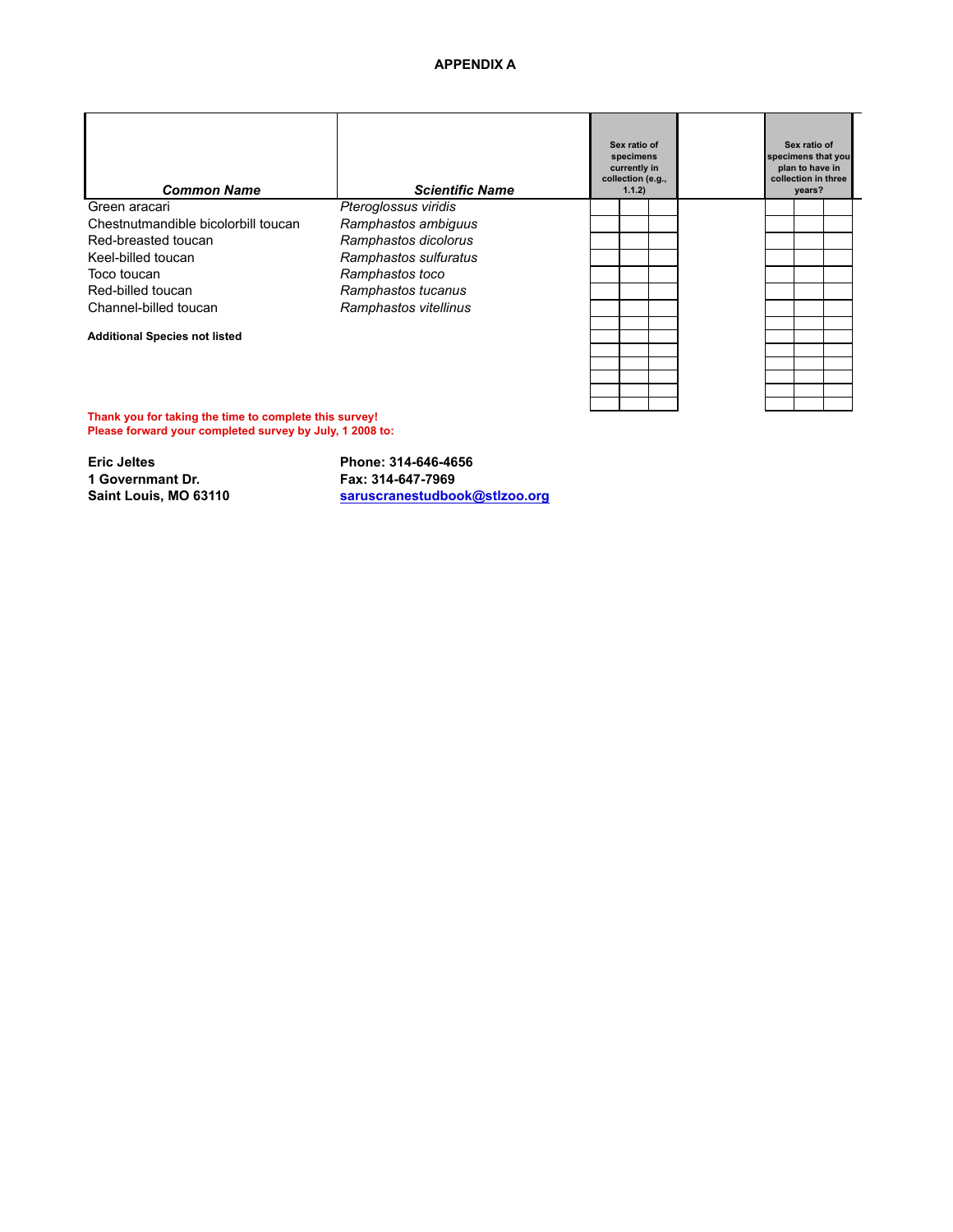## **APPENDIX B<br>SPACE SURVEY RESPONSES SPACE SURVEY RESPONSES APPENDIX B**

|                                                                                       | R FIRST NAME      | <b>NAME</b>      |                                                    |                                              | E-MAI                                                    | Received completed Survey        |
|---------------------------------------------------------------------------------------|-------------------|------------------|----------------------------------------------------|----------------------------------------------|----------------------------------------------------------|----------------------------------|
| Abilene Zoological Gardens                                                            | Diane             | Longenecker      | diane.longenecker@abilenetx.com                    | <b>Bill Baker</b>                            | Bill.baker@<br>abilenetx.com                             |                                  |
| Adventure Aquarium                                                                    |                   |                  |                                                    | Denise Aster                                 | daster@Ad<br>lventureAquarium.com                        | $\times\times\times$             |
| Africam Safari Park<br>African Safari Wildlife Park                                   |                   |                  |                                                    | Alberto Paras<br>-aura Bragg                 | pago@afric<br>moaswp@<br>aol.com<br>samsafari.com.mx     |                                  |
| Akron Zoological Park                                                                 | È                 | Metzinger        | jmetzinger@akronzoo.org                            | Douglas Piekarz                              | dmpiekarz@akronzoo.org                                   | ×                                |
| Alameda Park Zoo                                                                      |                   |                  |                                                    | <b>Steve Diehl</b>                           | sdiehl@ci.alamogordo.nm.us                               |                                  |
| Albuquerque Biological Park                                                           | Randy             | <b>McKenney</b>  | mckenney@cabq.gov                                  | Tom Silva                                    | tsilva@cabq.gov                                          | ×                                |
| Alexandria Zoological Park                                                            | no response       |                  |                                                    | Leslie Whitt                                 | es.whitt@c<br>cityofalex.com                             |                                  |
| Aquarium & Rainforest at Moody Gardens, Inc.                                          | Paula             | Kolvig           | pkolvig@moodygardens.com                           | <b>Greg Whittaker</b>                        | gwhittaker@moodygardens.com                              | ×                                |
| Aquarium of the Bay                                                                   |                   |                  |                                                    | John Frawley                                 | johnf@aquariumofthebay.com                               |                                  |
| Aquarium of the Pacific                                                               |                   |                  |                                                    | Perry Hamptor                                | pro.qondl@notqmnhq                                       | $\times\times$                   |
| Arizona-Sonora Desert Museum                                                          | <b>Shawnee</b>    | Riplog-Peterson  | sriplog-peterson@desertmuseum.org                  | Robert Edison                                | redison@d<br>esertmuseum.org                             |                                  |
| Audubon Aquarium of the Americas                                                      |                   |                  |                                                    | <b>Rich Toth</b>                             | rtoth@audi<br>boninstitute.org                           |                                  |
| Audubon Center for Research of Endangered Spec                                        |                   |                  |                                                    | Betsy Dresser                                | bldresser@<br>gauduboninstitute.org                      |                                  |
| Audubon Zoo                                                                           | <b>Susan</b>      | Maddocks         | smaddocks@auduboninstitute.org                     | Rick Dietz                                   | rdietz@AudubonInstitute.org                              |                                  |
| Bergen County Zoo                                                                     |                   |                  |                                                    | <b>Cindy Norton</b>                          | CNorton@co.bergen.nj.us                                  |                                  |
| Bermuda Aquarium, Museum and Zoo                                                      |                   |                  |                                                    | lan Walker                                   | idwalker@gov.bm                                          | $\times\times\times\times\times$ |
| Binder Park Zoo                                                                       |                   |                  |                                                    | Jenny Barnett                                | barnett@b<br>inderparkzoo.org                            |                                  |
| Birch Aquarium at Scripps Institute of Oceanograph no response<br>Biodome de Montreal | Chantal           | <b>Routhier</b>  | crouthier@ville.montreal.qc.ca                     | Nigella Hillgarth<br>Michel Delorme          | nhillgarth@<br>mdelorme@ville.montreal.qc.ca<br>ucsd.edu |                                  |
| Birmingham Zoo                                                                        | $\equiv$          | Snyder           | tsnyder@birminghamzoo.com                          | Bill Foster                                  | wfoster@bi<br>rminghamzoo.com                            |                                  |
| Blank Park Zoo                                                                        | Kevin             | Drees            | kvdrees@blankparkzoo.org                           | Kevin Drees                                  | kvdrees@t<br>lankparkzoo.org                             |                                  |
| Boonshoft Museum of Discovery                                                         | no response       |                  |                                                    | Mark Mazzei                                  | mmazzei@<br>boonshoftmuseum.org                          |                                  |
| Bramble Park Zoo                                                                      |                   |                  |                                                    | Dan Miller                                   | dmiller@watertownsd.us                                   |                                  |
| Brandywine Zoo                                                                        |                   |                  |                                                    | Nancy Falasco                                | nancy.falasco@state.de.us                                |                                  |
| BREC's Baton Rouge Zoo                                                                |                   |                  |                                                    | Sam Winslow                                  | swinslow@<br><b>przoo.org</b>                            |                                  |
| Brevard Zoo                                                                           |                   |                  |                                                    | Michelle Smurl                               | msmuri@b<br>revardzoo.org                                |                                  |
| <b>Bronx Zoo</b>                                                                      | Christine         | <b>Sheppard</b>  | csheppard@wcs.org                                  | <b>Anne Rockmore</b>                         | arockmore@wcs.org                                        | <b>xxxxxxxxxx</b>                |
| <b>Brookgreen Gardens</b>                                                             |                   |                  |                                                    | Andrea DeMuth                                | ademuth@<br>brookgreen.org                               |                                  |
| Buffalo Zoological Gardens<br>Busch Gardens Tampa Bay                                 | Michael<br>Gerald | Wells<br>Aquilma | gdaquilina@aol.com<br>Mike. Wells@BuschGardens.com |                                              | Gerald D. Aquilina gdaquilina@aol.com                    |                                  |
| Buttonwood Park Zoo                                                                   |                   |                  |                                                    | Shara Crook-Marti shara.crool<br>Glenn Young | Glenn. Young@BuschGardens.com<br>@ci.new-bedford.ma.us   |                                  |
| Cabrillo Marine Aquarium                                                              |                   |                  |                                                    | Dr. Kiersten Darro kiersten da               | rrow@lacity.org                                          |                                  |
| Caldwell Zoo                                                                          |                   |                  |                                                    | Scott Maddox                                 | <b>Smaddox</b> @<br>caldwellzoo.org                      |                                  |
| Calgary Zoo, Botanical Garden & Prehistoric Park                                      | Cathy             | Gaviller         | CathyG@calgaryzoo.ab.ca                            | Dr. Clement Lanth clementl@                  | calgaryzoo.ab.ca                                         | $\times\times\times\times\times$ |
| Cameron Park Zoo                                                                      | Carolyn           | Atherton         | CarolynA@ci.waco.tx.us                             | Jim Fleshman                                 | imf@ci.waco.tx.us                                        |                                  |
| Cape May County Park Zoo                                                              | no response       |                  |                                                    | Herbert Paluch                               | zvetpaluch@co.cape-may.nj.us                             |                                  |
| Capron Park Zoo                                                                       |                   |                  |                                                    | Jean Benchimol                               | <b>JMBENCH</b><br>MOL@aol.com                            |                                  |
| Central Florida Zoological Park                                                       |                   |                  |                                                    | <b>Bonnie Breitbei</b>                       | bonnieb@centralfloridazoo.org                            | $\times\times\times$             |
| Central Park Zoo                                                                      | jeff              | <b>Sailer</b>    | jsailer@wcs.org                                    | Jeff Sailer                                  | sailer@wcs.org                                           |                                  |
| Chahinkapa Zoo                                                                        | no response       |                  |                                                    | Kathy Diekman                                | kathychnkpzoo@702com.net                                 |                                  |
| Charles Paddock Zoo                                                                   |                   |                  |                                                    | Alan Baker                                   | abaker@atascadero.org                                    |                                  |
| Chattanooga Zoo at Warner Park                                                        |                   |                  |                                                    | Dardanelle Long                              | 0zdwbuojp<br>aol.com                                     |                                  |
| Chehaw Wild Animal Park                                                               |                   |                  |                                                    | Janis I hompson                              | jthompson@parksatchehaw.org                              |                                  |
| Cheyenne Mountain Zoo                                                                 | Iracy             | eeds             | tleeds@cmzoo.org                                   | Iracy Leeds                                  | tleeds@cm<br><b>200.0rg</b>                              | <b>xxxxxxx</b>                   |
| Chicago Zoological Society - Brookfield Zoo                                           | Anne              | Oller            | anoiler@brookfieldzoo.org                          | <b>Stuart Strahl</b>                         | bzadmin@brookfieldzoo.org                                |                                  |
| Cincinnati Zoo & Botanical Garden                                                     | David             | Oehler           | david.oehler@cincinnatizoo.org                     | Dave Jenike                                  | dave jenike<br>@cincinnatizoo.org                        |                                  |
| Cleveland Metroparks Zoo                                                              | Stan              | Searles          | sws@clevelandmetroparks.com                        | Geoff Hall                                   | gseh@clev<br>relandmetroparks.com                        |                                  |
| Clyde Peeling's Reptiland                                                             |                   |                  |                                                    | Clyde Peeling                                | clyde@rept<br>iland.com                                  |                                  |
| Columbus Zoo and Aquarium                                                             | Kelly             | Vineyard         | kelly. vineyard@columbuszoo.org                    | Don Winstel                                  | don.winstel<br>@columbuszoo.org                          | ×                                |
| Connecticut's Beardsley Zoo                                                           |                   |                  |                                                    | Don Goff                                     | dgoff@beardsleyzoo.org                                   |                                  |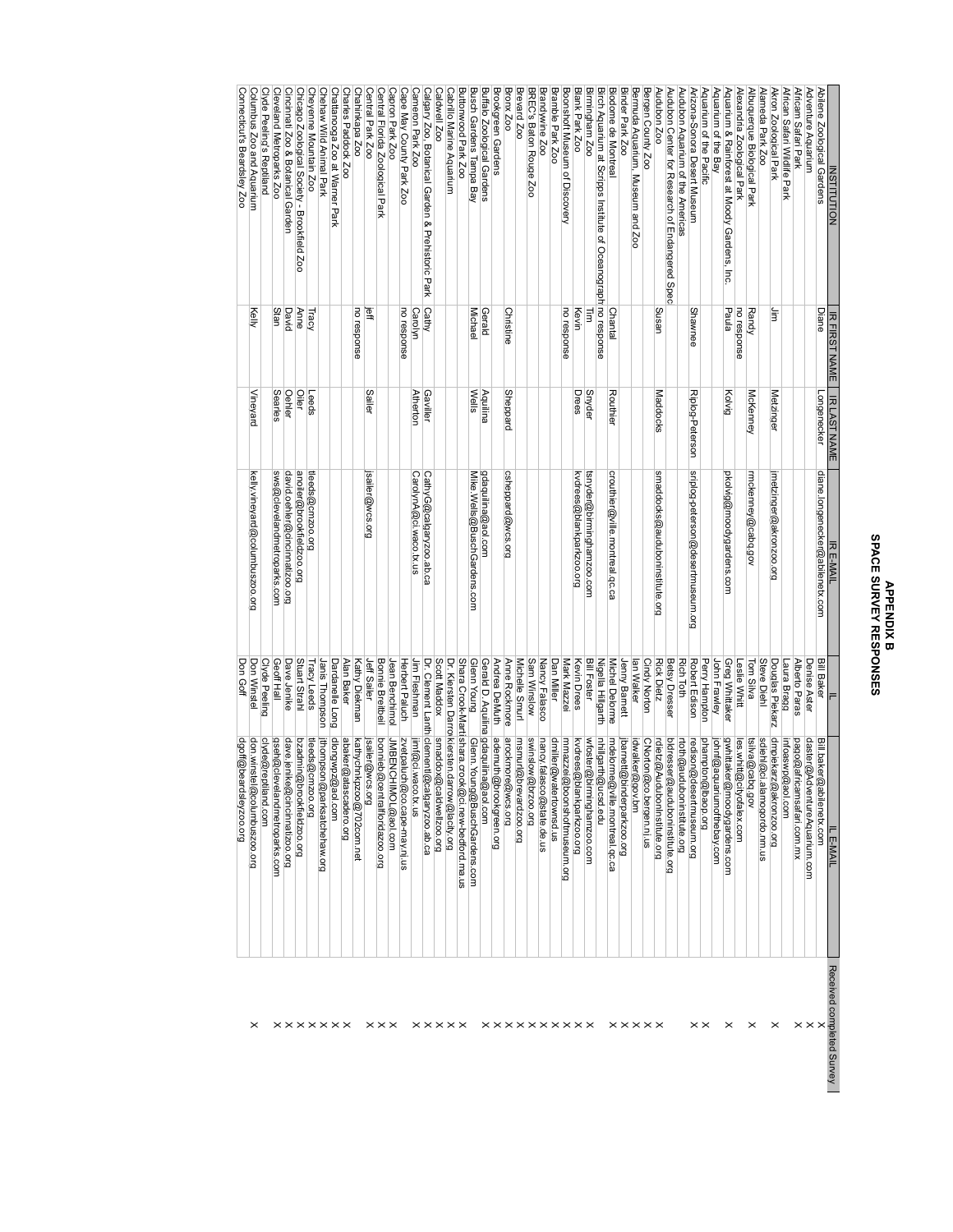## **APPENDIX B<br>SPACE SURVEY RESPONSES SPACE SURVEY RESPONSES APPENDIX B**

|                                  | records@lioncountrysafari.com                | Marsha Abrams              | kbardee@aol.com                | Urban            | Denise        | Lion Country Safari                          |
|----------------------------------|----------------------------------------------|----------------------------|--------------------------------|------------------|---------------|----------------------------------------------|
|                                  | Dr. Robyn Barbieri rbarbiers@lpzoo.org       |                            | mross@lpzoo.org                | Ross             | Megan         | Lincoln Park Zoo                             |
|                                  | J@odeup<br>incolnZoo.org                     | John Chapo                 | rscheer@lincolnzoo.org         | Scheer           | <b>Randy</b>  | incoln Children's Zoo                        |
|                                  | tlaporte@<br><b>DIO.00SV</b>                 | Tony LaPorte               |                                |                  |               | -ehigh Valley Zoo                            |
|                                  | Stephanie Fonten sfontenot@garden-city.org   |                            | knewland@garden-city.org       | <b>Newland</b>   | Kristi        | Lee Richardson Zoo                           |
| $\times\times\times\times\times$ | new@knc<br>wwille-zoo.org                    | isa New                    | marka@knoxville-zoo.org        | <b>Armstrong</b> | Mark          | Knoxville Zoo                                |
|                                  | izharmon@fotzkc.org                          | iz Harmon                  | izharmon@fotzkc.org            | Harmon           | 는             | Kansas City Zoo                              |
|                                  | animals@<br>kangaroocenter.com               | Roger Nelson               |                                |                  | no response   | Kangaroo Conservation Center                 |
|                                  | ericg@the<br>maritimehotel.com               | Eric Goode                 |                                |                  | no response   | John L. Behler Chelonian Conservation Center |
|                                  | Kramirez@sheddaquarium.org                   | Ken Ramirez                |                                |                  | no response   | John G. Shedd Aquarium                       |
|                                  | norah.fletc<br>hall@kentcountymi.gov         | Norah Fletchall            | cheryld@iserv.net              | Dykstra          | <b>Cheryl</b> | John Ball Zoological Garden                  |
|                                  | cindy clar<br>us@jenkinsons.com              | Cindy Claus                |                                |                  |               | Jenkinson's Aquarium                         |
| $\times\times\times$             | messingerd@jacksonvillezoo.org               | Delfi Messinger            | lentzr@jacksonvillezoo.org     | <b>Lentz</b>     | <b>Robin</b>  | lacksonville Zoo and Gardens                 |
|                                  | bpoff@jacksonzoo.org                         | Best Poff                  | diwetzel@msn.com               | <b>Wetzel</b>    | Dave          | lackson Zoo                                  |
|                                  | iefsinc@aol.com                              | Richard Gilbreth           |                                |                  |               | nternational Exotic Feline Sanctuary         |
|                                  | harris@savingcranes.org                      | James Harris               |                                |                  |               | nternational Crane Foundation                |
|                                  | iaebrian@aol.com                             | Brian Hunt                 | LauraASWP@aol.com              | <b>Bragg</b>     | Eaura         | nternational Animal Exchange, Inc.           |
|                                  | <u>dolson@ir</u><br>dvz.00.com               | Deborah Olson              |                                |                  |               | ndianapolis Zoo                              |
|                                  | Charlotte Poepper charlottep@hutchgov.com    |                            | kileyb@hutchgov.com            | <b>Buggeln</b>   | Kiley         | Hutchinson Zoo                               |
| $\times\times$                   | twebster@<br>proustonzoo.org                 | <b>Tricia Webster</b>      | cholmes@houstonzoo.org         | Holmes           | <b>Chris</b>  | Houston Zoo, Inc.                            |
|                                  | prappas@<br>dry.com                          | Jim Prappas                |                                |                  |               | Houston Aquarium, Inc                        |
| ×                                | pluscomb@honolulu.gov                        | Peter Luscomb              | lsantos1@honolulu.gov          | Santos           | Linda         | Honolulu Zoo                                 |
|                                  | tthomton@hensonrobinsonzoo.org               | Talon Thornton             |                                |                  |               | Henson Robinson Zoo                          |
|                                  | hubing@co.dane.wi.us                         | priduH mil                 |                                |                  |               | Henry Vilas Zoo                              |
|                                  | kari@havetrunkwilltravel.com                 | Kari Johnson               |                                |                  |               | Have Trunk Will Travel                       |
| ×                                | gowens10<br>19@aol.com                       | Gregg Owens                |                                |                  |               | Happy Hollow Zoo                             |
|                                  | iheinegdc@aol.com                            | John Heine                 |                                |                  | no response   | Grizzly & Wolf Discovery Center              |
|                                  | bulloci@gr<br>reatergreenville.com           | <b>Jeff Bullock</b>        |                                |                  |               | Greenville Zoo                               |
| $\times\times$                   | buo oozdb                                    | Elizabeth Whealy ewhealy@  | tetzloff@gpzoo.org             | Fetzloff         | ٧ā            | Great Plains Zoo & Delbridge Museum          |
|                                  | @greatapetrust.org                           | Robert W. Shumal rshumaker |                                |                  |               | Great Ape Trust of lowa                      |
| ×                                | dpetefish@peoriazoo.org                      | Dawn Petefish              | dpetefish@peoriazoo.org        | Petefish         | Dawn          | Glen Oak Zoo                                 |
|                                  | Dr. Patrick M. Burdpburchfield@gpz.org       |                            |                                |                  |               | Gladys Porter Zoo                            |
| $\times\times$                   | asnider@<br>resnochaffeezoo.com              | Andrew T. Snider           | asnider@fresnochaffeezoo.com   | Snider           | Andrew        | Fresno Chaffee Zoo                           |
|                                  | imanning@<br>@zoonewengland.com              | Judi Manning               | fbeall@zoonewengland.com       | Beall            | Frederick     | Franklin Park Zoo                            |
|                                  | kelleys@f<br>ossilrim.org                    | Kelley Snodgrass           |                                |                  |               | Fossil Rin Mildite Center                    |
|                                  | records@fortworthzoo.org                     | Annabel Ross               | Kunger@fortworthzoo.org        | Unger            | Katy          | Fort Worth Zoo                               |
|                                  | mark@kidszoo.org                             | Mark Weldon                | vet@kidszoo.org                | Smith            | Dr. Joseph    | Fort Wayne Children's Zoo                    |
| $\times\times\times\times$       | ckreider@eriezoo.org                         | Cindy Kreider              | ckreider@eriezoo.org           | Kreider          | Cindy         | Erie Zoo                                     |
|                                  | rsuarez@elmwoodparkzoo.org                   | Rafael Suarez              | dwood@elmwoodparkzoo.org       | <b>Mood</b>      | David         | Elmwood Park Zoo                             |
|                                  | ghenley@ellentroutzoo.com                    | Gordon Henley              |                                |                  |               | Ellen Trout Zoo                              |
|                                  | kisedajj@elpasotexas.gov                     | John Kiseda                | kisedajj@elpasotexas.gov       | Kiseda           | John          | Paso Zoo                                     |
| $\times\times\times$             | oseph.christman@disney.com                   | Joe Christman              | James. H. Mejeur@disney.com    | Mejeur           | James         | Disney's Animal Kingdom                      |
|                                  | records@dickersonparkzoo.org                 | Kesha Schreiber            | jcollette@dickersonparkzoo.org | Collette         | John          | Dickerson Park Zoo                           |
|                                  | C. E. Steuart Dew cesdewar@gorilla-haven.org |                            |                                |                  |               | Dewar Wildlife Trust/Gorilla Haven           |
|                                  | scarter@d<br>etroitzoo.org                   | Scott Carter               | tschneider@detroitzoo.org      | Schneider        | <b>l</b> am   | Detroit Zoological Park                      |
| $\times\times\times\times$       | <b>kramer@</b><br>denverzoo.org              | <b>Lynn Kramer</b>         | miwillis@denverzoo.org         | Millis           | Mary Jo       | Denver Zoological Gardens                    |
|                                  | charles.sie<br>:gel@dallascityhall.com       | <b>Chuck Siegel</b>        | birdkeeper44@yahoo.com         | Mossbarger       | <b>Sherry</b> | Dallas Zoo                                   |
|                                  | daryl@dwazoo.com                             | <b>Daryl Richardson</b>    | vetcindy@dwazoo.com            | DiGesualdo       | Cindy         | Dallas World Aquarium                        |
|                                  | director@dakotazoo.org                       | <b>Ierry Lincoln</b>       |                                |                  |               | Dakota Zoo                                   |
|                                  | Nikii Finch-Morale Nikii@coyoteptmuseum.org  |                            |                                |                  |               | Coyote Point Museum                          |
| ×                                | swahlgren<br>@wheatonparks.org               | Susan Wahlgren             | keeper2@wheatonparks.org       | Kutilek          | Cassy         | Cosley Zoc                                   |
| Received completed Survey        | E-MAIL                                       |                            |                                | IR LAST NAME     | IR FIRST NAME | NSTITUTION                                   |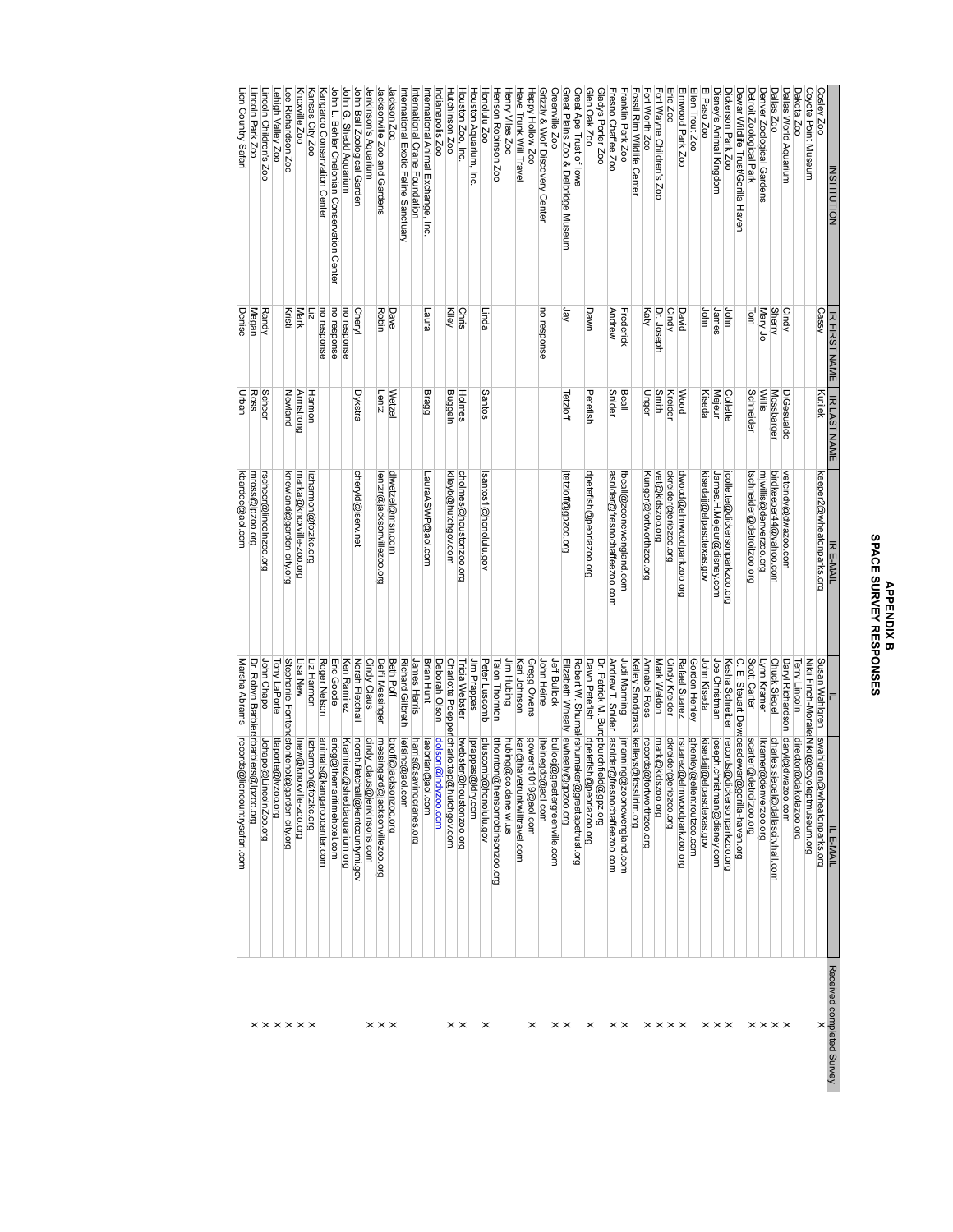## **APENDIX B<br>SPACE SURVEY RESPONSES SPACE SURVEY RESPONSES APPENDIX B**

| $\times$                               | pgrime stad@redriverzoo.org                      | Paula Grimestad              |                                 |                              |               | Red River Zoo                                          |
|----------------------------------------|--------------------------------------------------|------------------------------|---------------------------------|------------------------------|---------------|--------------------------------------------------------|
|                                        | jchristie@<br>racinezoo.org                      | Jay Christie                 |                                 |                              |               | Racine Zoological Gardens                              |
|                                        | ssilver@wcs.org                                  | Scott Silver                 |                                 |                              |               | Queens Zoo                                             |
|                                        | pro.ocsoldeud                                    | Jonnene McFarlar director@p  | curator@pueblozoo.org           | McBirney                     | Marilyn       | Pueblo Zoo                                             |
| <b>xxxxxxx</b>                         | dbocian@wcs.org                                  | David Bocian                 | pno.sa@wcs.org                  | Dorsa                        | Dominick      | Prospect Park Zoo                                      |
|                                        | gbrady@ir<br>pham.org                            | Gerry Brady                  | tmharrison@ingham.org           | Harrison                     | Tara          | Potter Park Zoological Gardens                         |
|                                        | tderosa@southbendin.gov                          | <b>Terence DeRosa</b>        | larriaga@southbendin.gov        | <b>Arriaga</b>               | Fanne         | Potawatomi Zoo                                         |
|                                        | houck@po<br>za.org                               | John Houck                   | kareng@tacomaparks.com          | Goodrowe-Beck                | Dr. Karen     | Point Defiance Zoo & Aquarium                          |
|                                        | <b>HKacprzyk</b><br>@pittsburghzoo.org           | Henry Kacprzyk               |                                 |                              |               | Pittsburgh Zoo & PPG Aquarium                          |
|                                        | bcastro@t<br>nephxzoo.com                        | Bert Castro                  |                                 |                              |               | Phoenix Zoo                                            |
|                                        | bahner.bet<br>h@phillyzoo.org                    | <b>Beth Bahner</b>           | baltz.aliza@phillyzoo.org       | <b>Baltz</b>                 | Aliza         | Philadelphia Zoo                                       |
|                                        | klovett@palmbeachzoo.org                         | Keith Lovett                 | klovett@palmbeachzoo.org        | Lovett                       | Keith         | Palm Beach Zoo at Dreher Park                          |
| $\times\times$                         | chris.pfefferkorn@oregonzoo.org                  | Chris Pfefferkom             | stmichaels@metro.dst.or.us      | St. Michael                  | <b>Shawn</b>  | Oregon Zoo                                             |
|                                        | oregonwilc<br>life@earthlink.net                 | <b>Nancy Noble</b>           |                                 |                              |               | Oregon Wildlife Foundation                             |
|                                        | udy.tuttle@aquarium.org                          | Judy Tuttle                  |                                 |                              |               | Oregon Coast Aquarium                                  |
| $\times\times\times$                   | Stephanie Huettne registrar@omahazoo.com         |                              | birds@omahazoo.com              | Lastovica                    | Bob           | Omaha's Henry Doorly Zoo                               |
|                                        | BrianA@okczoo.com                                | <b>Brian Aucone</b>          | DHenthom@okczoo.com             | Henthorn                     |               | Oklahoma City Zoological Park & Botanical Garden Darcy |
|                                        | Suzanne Gendron suzanne.gendron@oceanpark.com.hk |                              |                                 |                              |               | Ocean Park Corporation                                 |
| $\times$                               | drparrott@<br>pro.oo.org                         | Joel Parrott                 | victor@oaklandzoo.org           | Alm                          | <b>Victor</b> | Oakland Zoo                                            |
|                                        | dave.ellis@nwtrek.org                            | Dave Ellis                   |                                 |                              |               | Northwest Trek Wildlife Park                           |
|                                        | <b>Anderson</b><br>NS@co.brown.wi<br>န္တ         | <b>Neil Anderson</b>         | ह<br>zoo keepers@co.brown.wi.us | Murach                       | Carmen        | Northeastern Wisconsin (NEW) Zoo                       |
|                                        | ller@nczoo.org                                   | Dr. Stephen Miller stephen.m |                                 |                              |               | North Carolina Zoological Park                         |
|                                        | Joe.Malat@ncmail.net                             | Joe Malat                    |                                 |                              |               | North Carolina Aquarium on Roanoke Island              |
| $\times\times\times\times$             | brian.dorn@ncmail.net                            | Brian Dorn                   |                                 |                              |               | North Carolina Aquarium at Pine Knoll Shores           |
|                                        | Donna.Mo<br>ffitt@ncmail.net                     | Donna Moffitt                |                                 |                              |               | North Carolina Aquarium at Fort Fisher                 |
|                                        | tstalf@niabizoo.com                              | <b>Thomas Stalf</b>          |                                 |                              | no response   | Niabi Zoc                                              |
| $\times$                               | erose@newportaquarium.com                        | <b>Eric Rose</b>             | rurban@newportaquarium.com      | Urban                        | Ric           | <b>Newport Aquarium</b>                                |
|                                        | ddenardo@wcs.org                                 | David Denardo                |                                 |                              |               | New York Aquarium                                      |
|                                        | bspitzer@neaq.org                                | <b>Billy Spitzer</b>         |                                 |                              |               | New England Aquarium                                   |
| $\times\times\times\times\times\times$ | nicole.beg<br>ey@aviary.org                      | Nicole Begley                | steve.sarro@aviary.org          | <b>Sarro</b>                 | Steve         | <b>National Aviary</b>                                 |
|                                        | VPoole@a<br>iqua.org                             | Vicky Poole                  |                                 |                              |               | National Aquarium in Baltimore                         |
|                                        | cphilipp@<br>iashvillezoo.org                    | <b>Connie Phillipp</b>       | jdegraauw@nashvillezoo.org      | DeGraauw                     | pee           | Nashville Zoo, Inc.                                    |
|                                        | david@napleszoo.com                              | David Tetzlaff               | jayne@napleszoo.com             | Hardwick                     | Jayne         | Naples Zoo                                             |
|                                        | tromano@mysticaquarium.org                       | Dr. Tracy Romano             |                                 |                              |               | Mystic Aquarium                                        |
|                                        | Icfmanage<br>@earthlink.net                      | Monica Hoffine               |                                 |                              |               | Myakka City Lemur Reserve                              |
|                                        | imiaoulis@mos.org                                | Ioannis Miaoulis             |                                 |                              | no response   | Museum of Science                                      |
|                                        | danbebak@mote.org                                | Daniel Bebak                 |                                 |                              |               | Mote Marine Aquarium                                   |
|                                        | mwoodard<br>@montgomeryal.gov                    | Doug Goode                   | knaugher@montgomeryal.gov       | Naugher                      | Ken           | Montgomery Zoo                                         |
|                                        | Rhamilton<br>@mbayaq.org                         | Randy Hamilton               |                                 |                              |               | Monterey Bay Aquarium                                  |
|                                        | Kevin. Willis@State.MN.US                        | Kevin Willis                 | Jim.Pichner@State.MN.US         | Pichner                      | Jimmy         | Minnesota Zoological Garden                            |
| $\times\times\times\times\times$       | BBeehler@milwcnty.com                            | <b>Bruce Beehler</b>         | Awaier@milwcnty.com             | <b>Waier</b>                 | Alex          | Vilwaukee County Zoological Gardens                    |
|                                        | jtobias@ci<br>mo.midvi                           | John Tobias                  |                                 |                              |               | Miller Park Zoo                                        |
|                                        | domdorff@mmzoo.org                               | David Orndorff               |                                 |                              |               | Mill Mountain Zoo                                      |
|                                        | sconner@i<br>niamidade.gov                       | Steve Conners                | jdun@miamidade.gov              | Dunster                      | È             | Miami Metrozoo                                         |
|                                        | ebeck@meskerparkzoo.com                          | <b>Erik Beck</b>             | ebeck@meskerparkzoo.com         | <b>Beck</b>                  | 同             | Mesker Park Zoo and Botanic Garden                     |
| $\times$                               | cbrady@m<br>lemphiszoo.org                       | <b>Charles Brady</b>         | chesch@memphiszoo.org           | Hesch                        | Carol         | Memphis Zoo                                            |
|                                        | <b>awalsh@l</b><br>bee.org                       | Allyson Walsh                |                                 |                              | no response   | ubee Bat Conservancy                                   |
| $\times$                               | steven.wing@louisvilleky.gov                     | <b>Steve Wing</b>            | gary.michael@louisvilleky.gov   | <b>Michael</b>               | Gary          | ouisville Zoological Garden                            |
|                                        | John. Lewis@lacity.org                           | John Lewis                   | Skasielke@zoo.lacity.org        | Kasielke                     | <b>Susie</b>  | -os Angeles Zoo and Botanical Gardens                  |
| $\times\times$                         | holly.payne@state.nm.us                          | Holly Payne                  | holly.payne@state.nm.us         | Payne                        | Holly         | Living Desert Zoo and Gardens State Park               |
|                                        | mshaw@l<br>tlerock.org                           | Mark Shaw                    |                                 |                              |               | litle Rock Zoc                                         |
| Received completed Survey              | E-MAII                                           |                              | R E-MAI                         | IR FIRST NAME   IR LAST NAME |               | NSTITUTION                                             |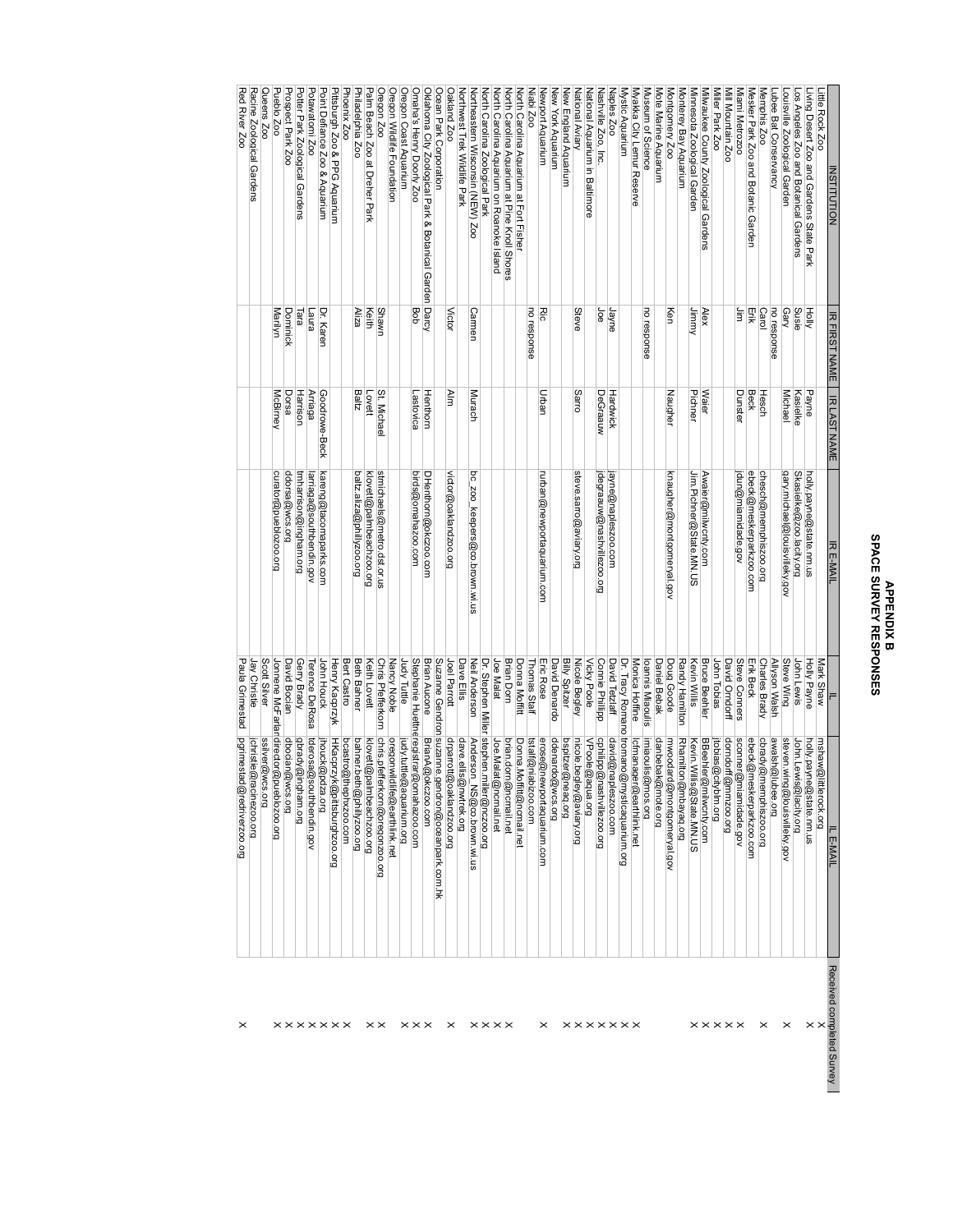## **APPENDIX B<br>SPACE SURVEY RESPONSES SPACE SURVEY RESPONSES APPENDIX B**

| <b>NSTITUTION</b>                                      | IR FIRST NAME | IR LAST NAME          | R E-MAI                                      |                                 | LE-MAIL                                                   | Received completed Survey              |
|--------------------------------------------------------|---------------|-----------------------|----------------------------------------------|---------------------------------|-----------------------------------------------------------|----------------------------------------|
| Ripley's Aquarium<br>Reid Park Zoo                     | Scott         | Barton                | scott barton@tucsonaz.gov                    | Scott Barton<br>Joe Choromanski | jchoromanski@ripleys.com<br>scott.barto<br>n@tucsonaz.gov | ×                                      |
| Ripley's Aquarium of the Smokies                       |               |                       |                                              | Joe Choromanski                 | jchoromanski@ripleys.com                                  |                                        |
| Riverbanks Zoo & Botanical Garden                      | Martin        | Vince                 | mvince@riverbanks.org                        | Ed Diebold                      | ediebold@riverbanks.org                                   |                                        |
| Riverside Zoo                                          | <b>Brent</b>  | <b>Nelson</b>         | brentsnelson@gmail.com                       | Joe Clawson                     | oneswep<br>scottsbluff.org                                |                                        |
| Roger Williams Park Zoo                                | Pat           | Sharkey               | psharkey@rwpzoo.org                          | Tim French                      | tfrench@n<br>NDZ00.0rg                                    | $\times\times\times\times$             |
| Rolling Hills Wildlife Adventure                       | <b>Sandy</b>  | Walker                | sandy@rollinghillswildlife.com               | Sandy Walker                    | sandy@ro<br>linghillswildlife.com                         |                                        |
| Roosevelt Park Zoo                                     |               |                       |                                              | Dana Gilstad                    | gmzszoo@ndak.net                                          |                                        |
| Rosamond Gifford Zoo at Burnet Park                    | ned<br>Po     | Fox                   | henryfox@ongov.net                           | Fed Fox                         | henryfox@ongov.net                                        |                                        |
| Sacramento Zoo                                         | Susan         | Healy                 | shealy@cityofsacramento.org                  | Jim Schnormeier                 | jschnorme<br>ier@cityofsacramento.org                     | ×                                      |
| Safari West                                            | no response   |                       |                                              | Peter Lang                      | safariwest<br>@safariwest.com                             |                                        |
| Saint Louis Zoo                                        | Michael       | <b>Macek</b>          | Macek@stlzoo.org                             | Jack Grisham                    | grisham@stlzoo.org                                        | ×                                      |
| Salisbury Zoo                                          | Ann           | Konopik               | akonopik@ci.salisbury.md.us                  | Ann Konopik                     | akonopik@ci.salisbury.md.us                               |                                        |
| San Antonio Zoological Gardens & Aquarium              | Josef         | San Miguel            | curbirds@sazoo-aq.org                        |                                 | J. Steve McCuske mccusker@sazoo-aq.org                    |                                        |
| San Diego Zoo                                          | Dave          | Rimlinger             | drimlinger@sandiegozoo.org                   | <b>Bob Wiese</b>                | BWiese@sandiegozoo.org                                    |                                        |
| San Diego Zoo's Wild Animal Park                       | Michael       | <b>Mace</b>           | mmace@sandie.gozoo.org                       | <b>Bob Wiese</b>                | BWiese@sandiegozoo.org                                    |                                        |
| San Francisco Zoological Gardens                       |               |                       |                                              | <b>Bob Jenkins</b>              | bobj@sfzoo.org.                                           |                                        |
| Santa Ana Zoo                                          | Ethan         | Fisher                | efisher@ci.santa-ana.ca.us                   | Ron Glazier                     | rglazier@ci.santa-ana.ca.us                               |                                        |
| Santa Barbara Zoological Gardens                       | Peter         | <b>Buchholz</b>       | pouchholz@sbzoo.org                          |                                 | Nancy McToldridgi nmctoldridge@sbzoo.org                  | $\times\times\times\times\times\times$ |
| Santa Fe Community College Teaching Zoo<br>Scovill Zoo |               |                       |                                              | Kathy Russell                   | kathy.russell@stcc.edu                                    |                                        |
| Sea Life Park by Dolphin Discovery                     |               |                       |                                              | Renato Lenzi<br>Mike Borders    | rlenzi@dol<br>mike@dec<br>phindiscovery.com<br>parks.com  |                                        |
| Seattle Aquarium                                       |               |                       |                                              | C.J. Casson                     | CJ.Cassor<br>@Seattle.Gov                                 |                                        |
| SeaWorld San Antonio                                   | no response   |                       |                                              | Dave Force                      | dave.force<br>@seaworld.com                               |                                        |
| SeaWorld Orlando                                       |               |                       |                                              | <b>Sherry Branch</b>            |                                                           | $\times\times\times\times\times\times$ |
| SeaWorld San Diego                                     | Wendy         | Turner                | wendy.turner@SeaWorld.com                    | Michael Scarpuzzi michael.sc    | arpuzzi@seaworld.com                                      |                                        |
| Seneca Park Zoo<br>Sedgwick County Zoo                 | David<br>9p   | Hamilton<br>Barkowski | dhamilton@monroecounty.gov<br>icbski@aol.com | David Hamilton<br>Jim Marlett   | dhamilton@monroecounty.gov<br>imarlett@s<br><b>610.23</b> |                                        |
| Sequoia Park Zoo                                       | Gretchen      | Ziegler               | gziegler@ci.eureka.ca.gov                    | Gretchen Ziegler                | gziegler@ci.eureka.ca.gov                                 |                                        |
| Shark Reef at Mandalay Bay                             |               |                       |                                              | <b>Brian Robison</b>            | brobison@mrgmail.com                                      |                                        |
| Six Flags Discovery Kingdom                            | Kristin       | Wasson                | kWasson@sftp.com                             | Kristin Wasson                  | kWasson@sftp.com                                          |                                        |
| Smithsonian National Zoological Park                   | Dan           | <b>Boritt</b>         | borittd@si.edu                               | Don Moore                       | moored@si.edu                                             | ×                                      |
| South Carolina Aquarium                                |               |                       |                                              | Jason Crichton                  | jcrichton@<br>scaquarium.org                              |                                        |
| Squam Lakes Natural Science Center                     | no response   |                       |                                              | ain MacLeod                     | iain.macleod@nhnature.org                                 |                                        |
| St. Augustine Aligator Farm                            | Amanda        | Whitaker              | Awhitaker@alligatorfarm.com                  | John Brueggen                   | Jbrueggen<br>1@aol.com                                    | $\times\times$                         |
| St. Paul's Como Zoo                                    |               |                       |                                              | Joanne Kelly                    | joanne.kel<br>y@ci.stpaul.mn.us                           |                                        |
| Staten Island Zoo                                      | no response   |                       |                                              | John Caltabiano                 | sizoo4ed@aol.com                                          |                                        |
| Steve Martin's Natural Encounters, Inc                 | Kevin         | <b>O'Brien</b>        | k.obrien@naturalencounters.com               | Rob Bules                       | r. bules@naturalencounters.com                            |                                        |
| Sunset Zoological Park                                 | Mark          | <b>Ryan</b>           | ryan@ci.manhattan.ks.us                      | Scott Schoemaker/shoemake       | @ci.manhattan.ks.us                                       | ×                                      |
| Tampa's Lowry Park Zoo                                 | Greg          | Stoppelmoor           | greg.stoppelmoor@lowryparkzoo.com            | -ex Salisbury                   | lex.salisbury@lowryparkzoo.com                            |                                        |
| Tautphaus Park Zoo                                     | l≣            | Gersonde              | bgersonde@idahofallszoo.org                  | <b>Bill Gersonde</b>            | bgersonde<br>@idahofallszoo.org                           | $\times\times$                         |
| Tennessee Aquarium                                     |               |                       |                                              | Dave Collins                    | dec@tenn<br>S.org                                         |                                        |
| Texas State Aquarium                                   |               |                       |                                              | Sarah Paige                     | spaige@txstateaq.org                                      |                                        |
| lexas Zoo                                              | Angi          | Killough              | animalcare@texaszoo.org                      | Doug Hotle                      | dhotle@texaszoo.org                                       |                                        |
| The Butterfly House                                    | no response   |                       |                                              | Joseph Norton                   | joe.norton@mobot.org                                      |                                        |
| The David Traylor Zoo of Emporia                       |               |                       |                                              | Steve Trebilcock                | <b>Strebilcock</b><br>@emporia.ws                         | ×                                      |
| The Florida Aquarium                                   |               |                       |                                              | Thomas Stork                    | tstork@flaquarium.org                                     |                                        |
| The Good Zoo at Oglebay                                |               |                       |                                              | Joe Greathouse                  | jgreathouse@oglebay-resort.com                            |                                        |
| The Living Desert                                      | Kerianne      | <b>SIIIN</b>          | kmills@livingdesert.org                      | Peter Siminski                  | psiminski@livingdesert.org                                |                                        |
| The Living Seas                                        |               |                       |                                              | Jane Davis                      | Jane. Davis@disney.com                                    |                                        |
| The Maryland Zoo in Baltimore                          | Mike          | McClure               | mike.mcclure@marylandzoo.org                 | Don Hutchinson                  | don.hutchi<br>nson@marylandzoo.org                        | ×                                      |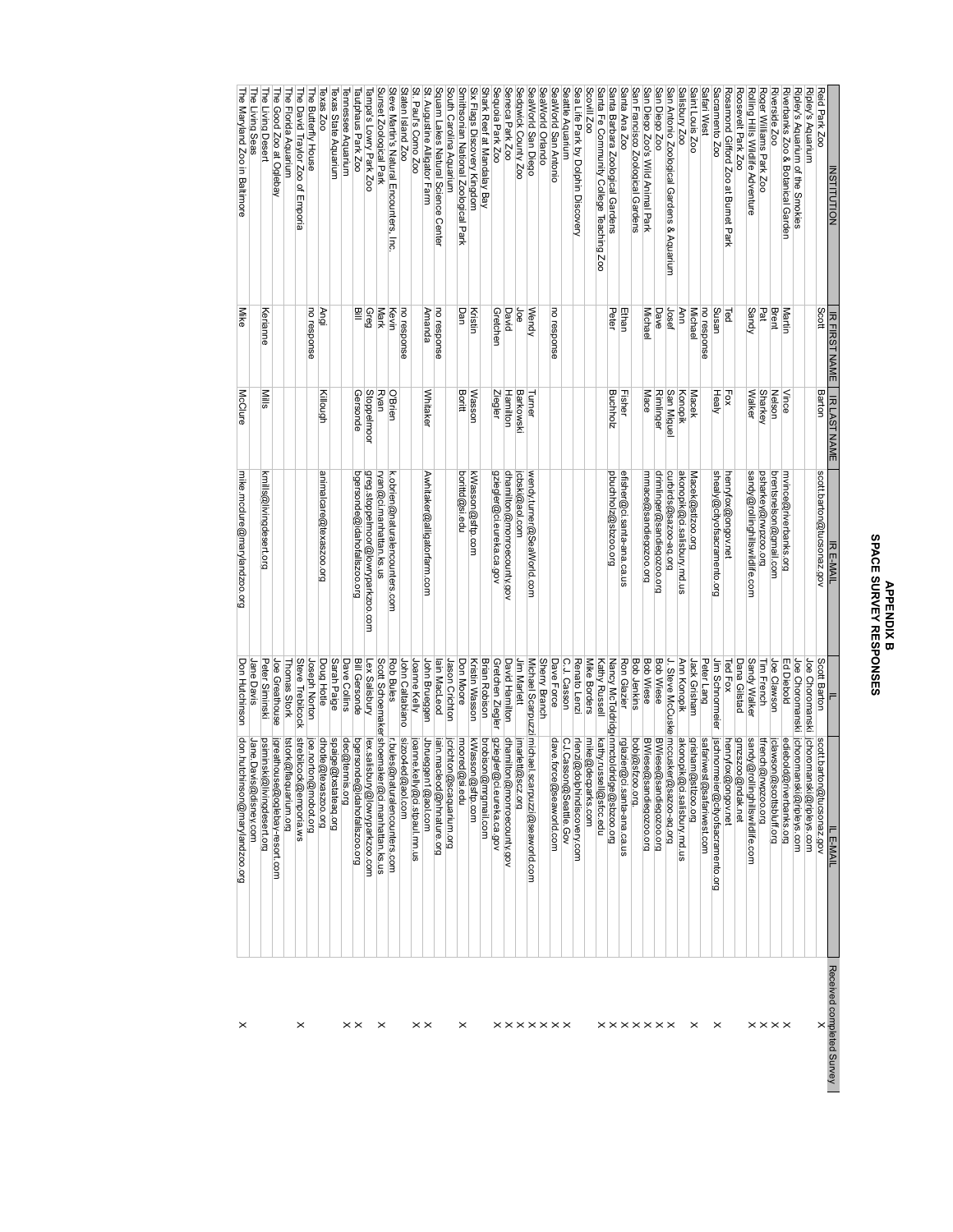## **APPENDIX B<br>SPACE SURVEY RESPONSES SPACE SURVEY RESPONSES APPENDIX B**

|                            | dsnyder@<br>hersheypa.com                 | Dale Snyder                 |                              |              |              | NOOAMEKICA Morth American Wildlife Park        |
|----------------------------|-------------------------------------------|-----------------------------|------------------------------|--------------|--------------|------------------------------------------------|
| $\times$ $\times$ $\times$ | tgoebel@;<br>zoomontana.org               | rravis<br>Goebel            |                              |              |              | Zoo Montana                                    |
|                            | jseguin@:<br>zoodegranby.com              | Dr. Julie Séguin            | jseguin@zoodegranby.com      | Séguin       | allue        | Zoo de Granby                                  |
|                            | sburns@c<br>ityofboise.org                | Steve Burns                 |                              |              |              | Zoo Boise                                      |
| ×                          | lperkins@<br>zooatlanta.org               | Lon Perkins                 |                              |              |              | Zoo Atlanta                                    |
| $\times$                   | ensen@zoo.org                             | Deborah B. Jense deborah.j  | mark.myers@zoo.org           | <b>Myers</b> | Mark         | Woodland Park Zoo                              |
|                            | mickeyollson@wildlifeworld.com            | Mickey Ollson               | jackewert@wildlifeworld.com  | Ewert        | Jack         | Wildlife World Zoo, Inc.                       |
|                            | executivedirector@wildlifesatari.net      | Dan Van Slyke               | curator@wildlifesafari.net   | Brands       | Dan          | Wildlife Safari                                |
|                            | wcc@onemain.com                           | Susan Lyndaker L slindsey_  |                              |              |              | Wild Canid Survival and Research Center        |
| ×                          | FranL@wogilman.com                        | Fran Lyon                   |                              |              |              | White Oak Conservation Center                  |
|                            | bfay@ash<br>evillenc.gov                  | Bob Fay                     |                              |              | no response  | Western North Carolina Nature Center           |
|                            | jmanning@zoonewengland.com                | Judi Manning                | tbeall@zoonewengland.com     | Beall        | Frederick    | Walter D. Stone Memorial Zoo                   |
|                            | louise.hill@norfolk.gov                   | Louise Hill                 | tamara.wiliams@norfolk.gov   | Williams     | lammy        | Virginia Zoological Park                       |
| ×                          | <b>MSwingle</b><br>@Virginia Aquarium.com | Mark Swingle                |                              |              |              | Virginia Aquarium & Marine Science Center      |
|                            | Dennis. Thoney@vanaqua.org                | Dennis Inoney               |                              |              |              | Vanconver Adrainm Marine Science Center        |
|                            | @hoglezoo.org                             | Kimberly Davidsor kdavidsor | larson@hoglezoo.org          | uosue-       | Jane         | Utah's Hogle Zoo                               |
|                            | jfrench@r<br>nail.unomaha.edu             | Jeffrey French              |                              |              |              | Univ. of Nebraska Callitrichid Research Center |
|                            | coffeyfrog<br>@worldnet.att.net           | Maggie Liguon               | coffeyfrogs@yahoo.com        | Liguori      | Maggie       | Turtle Back Zoo                                |
| ×                          | darylunsti<br>ord@ci.tulsa.ok.us          | Cary Lunstord               | DianeFell@ci.tuisa.ok.us     | 굍            | Diane        | Fulsa Zoo and Living Museum                    |
| $\times\times$             | mtrez@aol.com                             | Jonathan Meigs              |                              |              |              | <b>I revor Zoo</b>                             |
|                            |                                           |                             | RodgerS@Tracyaviary.org      | Sweeney      | Rodger       | Tracy Aviary                                   |
|                            | wrapley@<br>torontozoo.ca                 | William Rapley              | wrapley@torontozoo.ca        | Rapley       | William      | Toronto Zoo                                    |
|                            | mcoker@topeka.org                         | Michael Coker               |                              |              |              | Topeka Zoo                                     |
| ×                          | ron.fricke@toledozoo.org                  | Ron Fricke                  | robert.webster@toledozoo.org | Webster      | Robert       | Toledo Zoo                                     |
|                            | eblumer@<br>thewilds.org                  | Evan Blumer                 |                              |              | no response  | The Wilds                                      |
| Received completed Survey  | ∏<br>E-MA                                 |                             | IRE-MAIL                     | IR LAST NAME | R FIRST NAME | NOILOLLISN                                     |

 $\frac{11}{3}$ 

93

82.30088

Need 90 IR responces for 80% return Need 90 IR responces for 80% return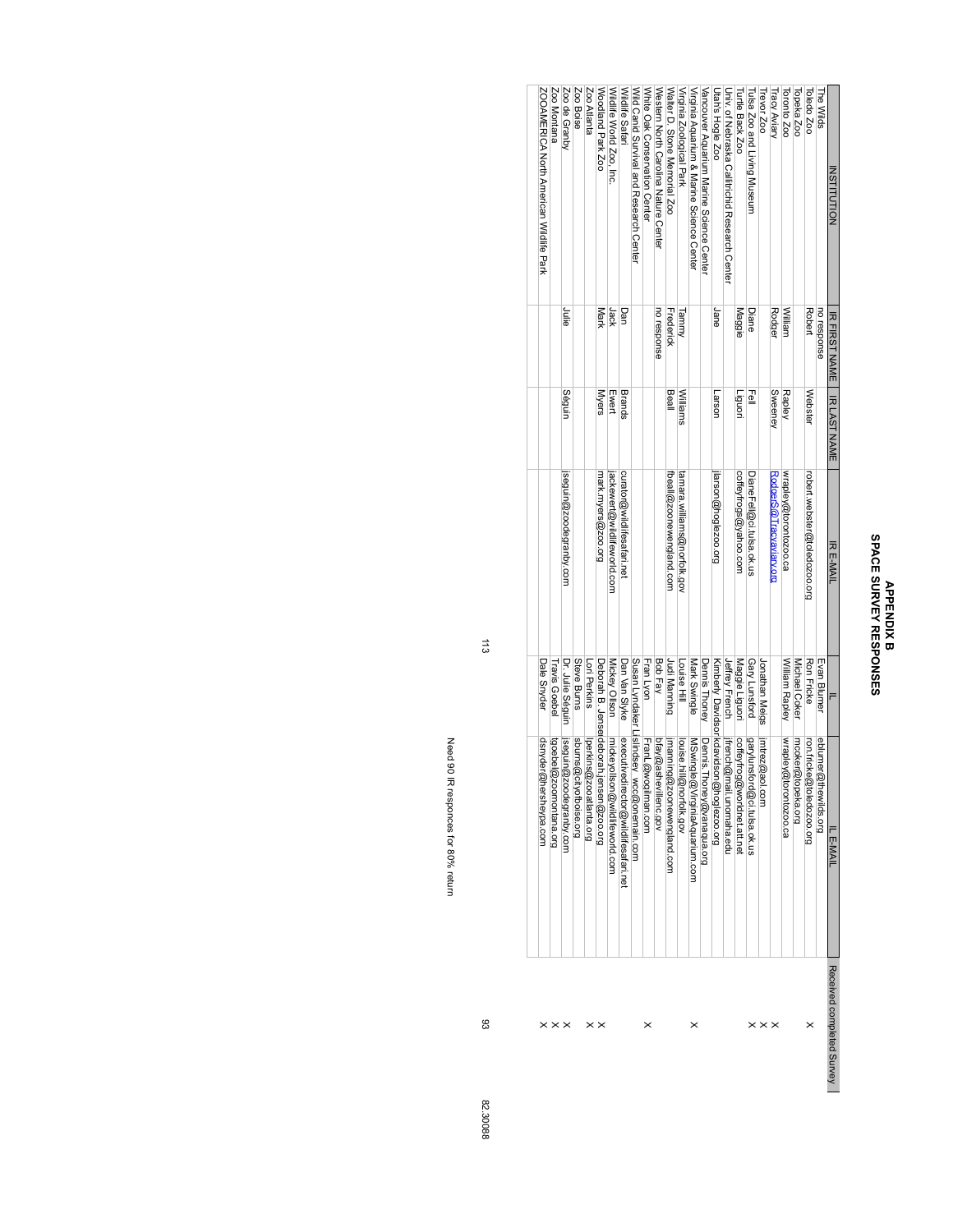## **APPENDIX C<br>SPACE SURVEY TOTALS SPACE SURVEY TOTALS APPENDIX C**

# **Piciformes RCP Space Survey Totals** Piciformes RCP Space Survey Totals

Species highlighed in yellow are held only by the Dallas World Aquarium Species highlighed in yellow are held only by the Dallas World Aquarium

| $\circ$                                           | $\circ$   |   | $\overline{z}$                                                         | $\overline{z}$        |               | $\vec{0}$                                               | $\vec{0}$      | Aulacorhynchus haematopygus  | Crimson-rumped toucanet<br>Toucanets/ Aracari  |
|---------------------------------------------------|-----------|---|------------------------------------------------------------------------|-----------------------|---------------|---------------------------------------------------------|----------------|------------------------------|------------------------------------------------|
| $\vec{0}$                                         | ᅙ         |   | 4                                                                      | 4                     |               |                                                         |                | Semnornis tucanus            | Toucan barbet                                  |
|                                                   |           |   | $\omega$                                                               | $\boldsymbol{\omega}$ |               |                                                         |                | Semnornis frantzii           | <b>Prong-billed barbet</b>                     |
| $\circ$                                           | $\circ$   |   | 4                                                                      | 4                     |               | $\circ$                                                 | $\overline{c}$ | Eubucco bourcierii           | Red-headed barbet                              |
| $\circ$                                           | $\circ$   |   | ಪ                                                                      | ಪ                     |               |                                                         | G              | Capito niger                 | $\overline{\mathtt{w}}$<br>lack-spotted barbet |
| $\circ$                                           | $\circ$   |   | $\infty$                                                               | $\infty$              |               | 4                                                       | 4              | Capito maculicoronatus       | Spot-crowned barbet                            |
| đ                                                 | 5         | N | 28                                                                     | 28                    | N             | ┙                                                       | ਠੋ             | Trachyphonus erythrocephalus | Red-and-yellow barbet                          |
| 0                                                 | 0         |   | ω                                                                      | ယ                     |               |                                                         |                | Trachyphonus darnaudii       | D'Arnaud's barbet                              |
| ၛၟ                                                | ၛၟ        | ∞ | $\ddot{5}$                                                             | \$                    | 0             | $\overline{2}$                                          | 24             | Lybius dubius                | Bearded barbet                                 |
| 0                                                 | 0         |   | N                                                                      | N                     |               |                                                         | Z              | Lybius bidentatus            | Double-toothed barbet                          |
| 0                                                 | $\circ$   |   |                                                                        | ∸                     |               |                                                         | N              | Megalaima oorti              | Black-prowed parpet                            |
| ۰                                                 | ត់        |   | c                                                                      | c                     |               | 4                                                       |                | Megalaima mystacophanos      | Gaudy red-throated barbet                      |
| 0                                                 | 0         |   | ◡                                                                      | ∸                     |               |                                                         |                | Megalaima asiatica           | Blue-crowned barbet                            |
| $\circ$                                           | $\circ$   |   | o                                                                      | o                     |               | ᅩ                                                       | N              | Psilopogon pyrolophus        | Fire-tufted barbet                             |
|                                                   |           |   |                                                                        |                       |               |                                                         |                |                              | Barbets                                        |
| ပာ                                                | <b>GT</b> |   | c                                                                      | c                     |               | N                                                       | И              | Dinopium javanense           | Golden-backed woodpecker                       |
| ត់                                                | ត់        |   | $^{\circ}$                                                             | $^{\circ}$            |               | ω                                                       | 4              | Picus flavinucha             | Greater yellow-naped woodpecker                |
| 0                                                 | 0         |   |                                                                        |                       |               |                                                         | ∸              | Picus erytroygios            | Black-headed woodpeckei                        |
| ᅙ                                                 | ᅙ         | ω | $\infty$                                                               | ဖ                     | ယ             | ω                                                       | c              | Dryocopus pileatus           | Pileated woodpecker                            |
| თ                                                 | oı        | N | ω                                                                      | 4                     | N             |                                                         | N              | Colaptes auratus             | Common flicker                                 |
| N                                                 | N         |   |                                                                        | ∸                     |               |                                                         | ∸              | Picoides borealis            | Red-cockaded woodpecker                        |
| ┙                                                 | ч         | ∸ | ┙                                                                      | တ                     |               | N                                                       | ω              | Picoides pubescens           | Downy woodpecker                               |
| N                                                 | N         | ω | N                                                                      | N                     | N             | Z                                                       | $\circ$        | Sphyrapicus varius           | Yellow-bellied sapsucker                       |
| N                                                 | N         | N |                                                                        |                       | $\rightarrow$ | →                                                       |                | Sphyrapicus ruber            | Red-breasted sapsucker                         |
| ၑ                                                 | ယ         |   | 4                                                                      | 4                     |               | $\omega$                                                | N              | Melanerpes uropygialis       | Gila woodpecker                                |
| 0                                                 | $\circ$   |   | 4                                                                      | 4                     |               |                                                         | ∸              | Melanerpes portoricensis     | Puerto Rican woodpecker                        |
| N                                                 | N         |   | N                                                                      | N                     |               |                                                         | ω              | Melanerpes carolinus         | Red-bellied woodpecker                         |
| N                                                 | Z         |   | ∸                                                                      | →                     |               |                                                         |                | Melanerpes erythrocephalus   | Red-headed woodpecker                          |
| ᆩ<br>c                                            | 3         | c | ᆩ                                                                      | Μ                     | $\subset$     | ᆩ                                                       | Μ              |                              | Woodpeckers                                    |
| <b>Target Population</b><br>Size DERP PMP.<br>SSP |           |   | specimens that you<br>collection in three<br>plan to have in<br>years? |                       |               | collection (e.g.,<br>currently in<br>specimens<br>1.1.2 |                | <b>Scientific Name</b>       | <b>Common Name</b>                             |
|                                                   |           |   | Sex ratio of                                                           |                       |               | Sex ratio of                                            |                |                              |                                                |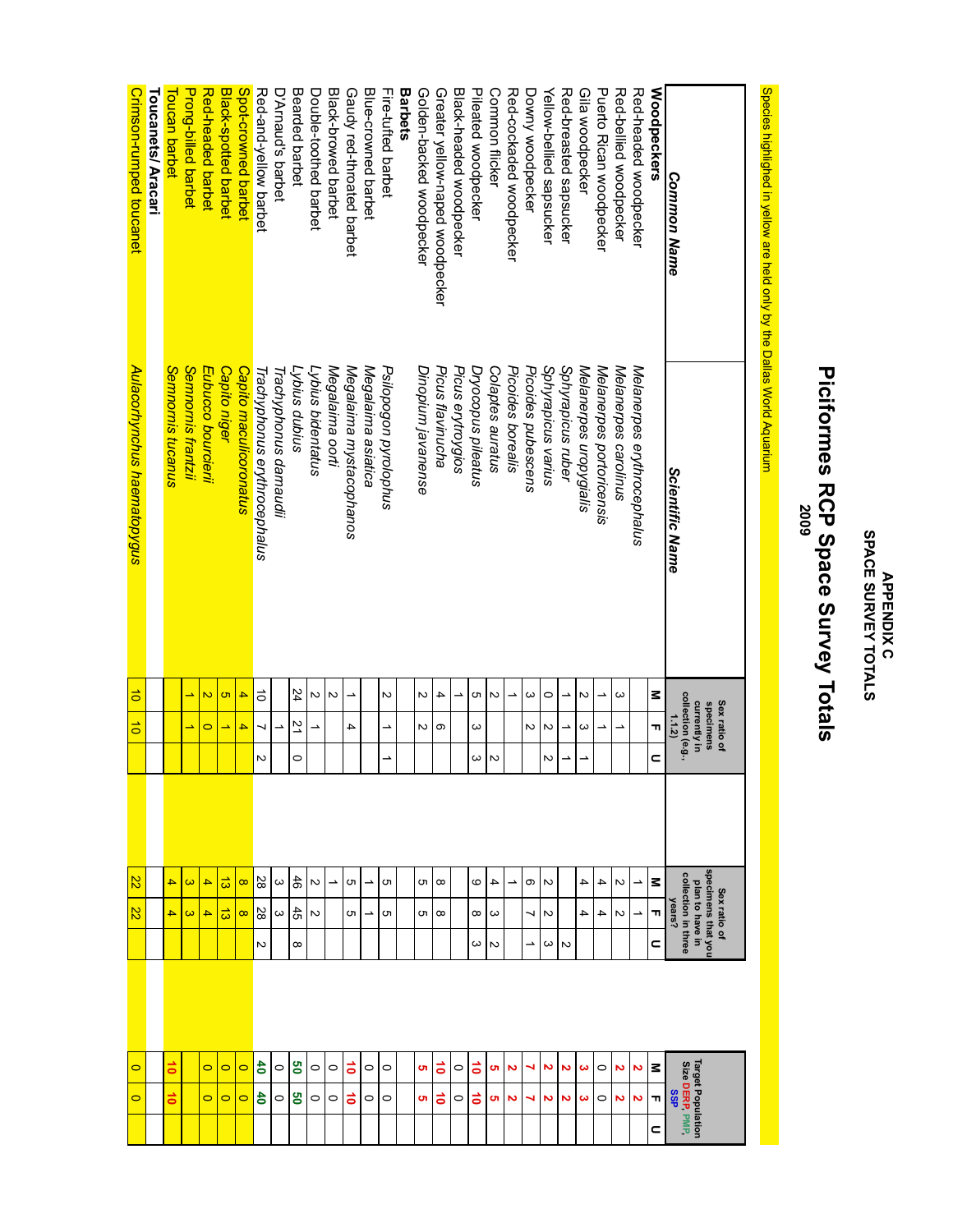## **APPENDIX C<br>SPACE SURVEY TOTALS SPACE SURVEY TOTALS APPENDIX C**

|                             |            |                                                                              |             |    |                                                                |                   | Total Climant Individuale I          |                                     |
|-----------------------------|------------|------------------------------------------------------------------------------|-------------|----|----------------------------------------------------------------|-------------------|--------------------------------------|-------------------------------------|
|                             | $\ddot{4}$ | 345                                                                          | 848         | 24 | 279                                                            | <b>S49</b>        | <u>Totals=</u>                       |                                     |
|                             | c          | T,                                                                           | Ξ           | c  | T                                                              | Ξ                 |                                      |                                     |
| 0                           |            | S2                                                                           | 5S          |    | 4                                                              | $\infty$          | Ramphastos vitellinus                | Channel-billed toucan               |
| $\circ$                     |            | ີ ຕ                                                                          | ದ           |    |                                                                | $\mathbf \Omega$  | Ramphastos tucanus                   | Red-billed toucan                   |
| ၛၟ                          | თ          | 54                                                                           | ፚ           | 0  | 59                                                             | မွ                | Ramphastos toco                      | Toco toucan                         |
| $\circ$                     | 0          |                                                                              | ∸           | 0  |                                                                | ∸                 | Ramphastos swainsonii                | Swainson's toucan                   |
| ၛ                           | ပာ         | 34                                                                           | 54          |    | 28                                                             | 27                | Ramphastos sulfuratus                | Keel-billed toucan                  |
| $\circ$                     |            | $\vec{0}$                                                                    | ਠੇ          |    | Z                                                              | 4                 | Ramphastos dicolorus                 | Red-breasted toucan                 |
| ၛၟ                          |            | 27                                                                           | 8           | Z  | 20                                                             | 24                | Ramphastos ambiguus                  | Chestnutmandible bicolorbill toucan |
| $\circ$                     |            | $\infty$                                                                     | $\infty$    |    |                                                                | ၜ                 | Andigena laminostris                 | Plate-billed mountain toucar        |
|                             |            |                                                                              |             |    |                                                                |                   |                                      | <b>Toucans</b>                      |
| ၛၟ                          | ┙          | ವ                                                                            | 2           | თ  | 37                                                             | 51                | Pteroglossus viridis                 | Green aracari                       |
| ã                           |            | မ္တ                                                                          | မ္မ         |    | $\vec{5}$                                                      | $\vec{a}$         | Ptereglossus torquatus erythropygius | Ecuadorian collared aracari         |
| 0                           |            | ᠗                                                                            | ನ           |    | 4                                                              | ω                 | Pteroglossus torquatus               | Collared aracari                    |
| $\circ$                     |            | ō                                                                            | G           |    | $\mathbf{v}$                                                   | $\mathbf{\omega}$ | Pteroglossus pluricinctus            | Many-banded aracari                 |
| $\circ$                     |            | ᅙ                                                                            | ᅙ           |    |                                                                |                   | Pteroglossus inscriptus              | Lettered aracari                    |
| $\circ$                     |            | $\infty$                                                                     | $\infty$    |    | N                                                              | oī                | Ptereglossus frantzii                | Fiery-billed aracari                |
| $\circ$                     |            | ဖ                                                                            | ဖ           |    | G                                                              | 4                 | Pteroglossus castanotis              | Chestnut-eared aracari              |
| đ,                          |            | یٰ                                                                           | $\tilde{3}$ |    | $\vec{z}$                                                      | SO                | Pteroglossus beauharnaesii           | Curl-crested aracari                |
| $\circ$                     |            | $\infty$                                                                     | $\infty$    |    | $\mathbf{\omega}$                                              | $\mathbf{\omega}$ | Pteroglossus bailloni                | Saffron toucanet                    |
| $\circ$                     |            | ಸ                                                                            | $\vec{v}$   |    | $\infty$                                                       | $\infty$          | Pteroglossus flavirostris            | Northwest ivory-bill aracari        |
| o                           |            | ဖ                                                                            | ဖ           |    | ω                                                              | 4                 | Pteroglossus azara                   | lvory-bill aracari                  |
| $\circ$                     | Z          | ⇉                                                                            | ⇉           | Z  | 4                                                              | c                 | Pteroglossus aracari                 | Black-necked aracari                |
| 0                           |            | $\vec{0}$                                                                    | ⇉           |    | 4                                                              | c                 | Selenidera maculirostris             | Spot-billed toucanet                |
| $\circ$                     |            | G                                                                            | G           |    |                                                                |                   | Selenidera gouldii                   | Gould's toucanet                    |
| $\circ$                     |            | ᅙ                                                                            | ਠੋ          |    | c                                                              | 4                 | Selenidera culik                     | Guianan toucanet                    |
| $\circ$                     |            | $\infty$                                                                     | $\infty$    |    |                                                                | 4                 | Aulacorhynchus sulcatus              | Groove-billed toucanet              |
| $\circ$                     |            | ō                                                                            | G           |    |                                                                | G                 | Aulacorhynchus derbianus             | Chestnut-tipped toucanet            |
| $\circ$                     |            | $\infty$                                                                     | $\infty$    |    | G                                                              | $\mathbf{v}$      | Aulacorhynchus caeruleogularis       | Blue-banded toucanet                |
| $\vec{0}$                   |            | 8                                                                            | 8           |    | 4                                                              | $^\infty$         | Aulacorhynchus prasinus              | Emerald toucanet                    |
|                             |            | years?                                                                       |             |    | 1.1.2                                                          |                   | <b>Scientific Name</b>               | <b>Common Name</b>                  |
| Target<br>Size <sup>1</sup> |            | specimens that you<br>collection in three<br>plan to have in<br>Sex ratio of |             |    | collection (e.g.,<br>Sex ratio of<br>currently in<br>specimens |                   |                                      |                                     |
|                             |            |                                                                              |             |    |                                                                |                   |                                      |                                     |

lotal Current Individuals=<br>Total Three Year Individuals= **Total Three Year Individuals= Total Current Individuals=**

**652**

|  |  |  |  |  |  |  |  |  |  |  |  | ╟╘╟ᢀ <mark>ᢀ│○│╝</mark> ╸│╝ <mark>╛│○│○│○│○│○│○</mark> │○│○│ <mark>○│</mark> ⊗│○│ <mark>○│</mark> ⊙│○│○│ |  | Targe<br>Size                                                                                     |  |
|--|--|--|--|--|--|--|--|--|--|--|--|----------------------------------------------------------------------------------------------------------|--|---------------------------------------------------------------------------------------------------|--|
|  |  |  |  |  |  |  |  |  |  |  |  |                                                                                                          |  | │०│०│ <b>ଓ│०│ଓ│०│</b> ││ଓ│ <mark>क</mark> │०│०│०│०│०│०│६│०│०│०│०│०│०│०│०│८│ <sup>8</sup> .ఖैंड्रै |  |
|  |  |  |  |  |  |  |  |  |  |  |  |                                                                                                          |  | lation<br>PMP                                                                                     |  |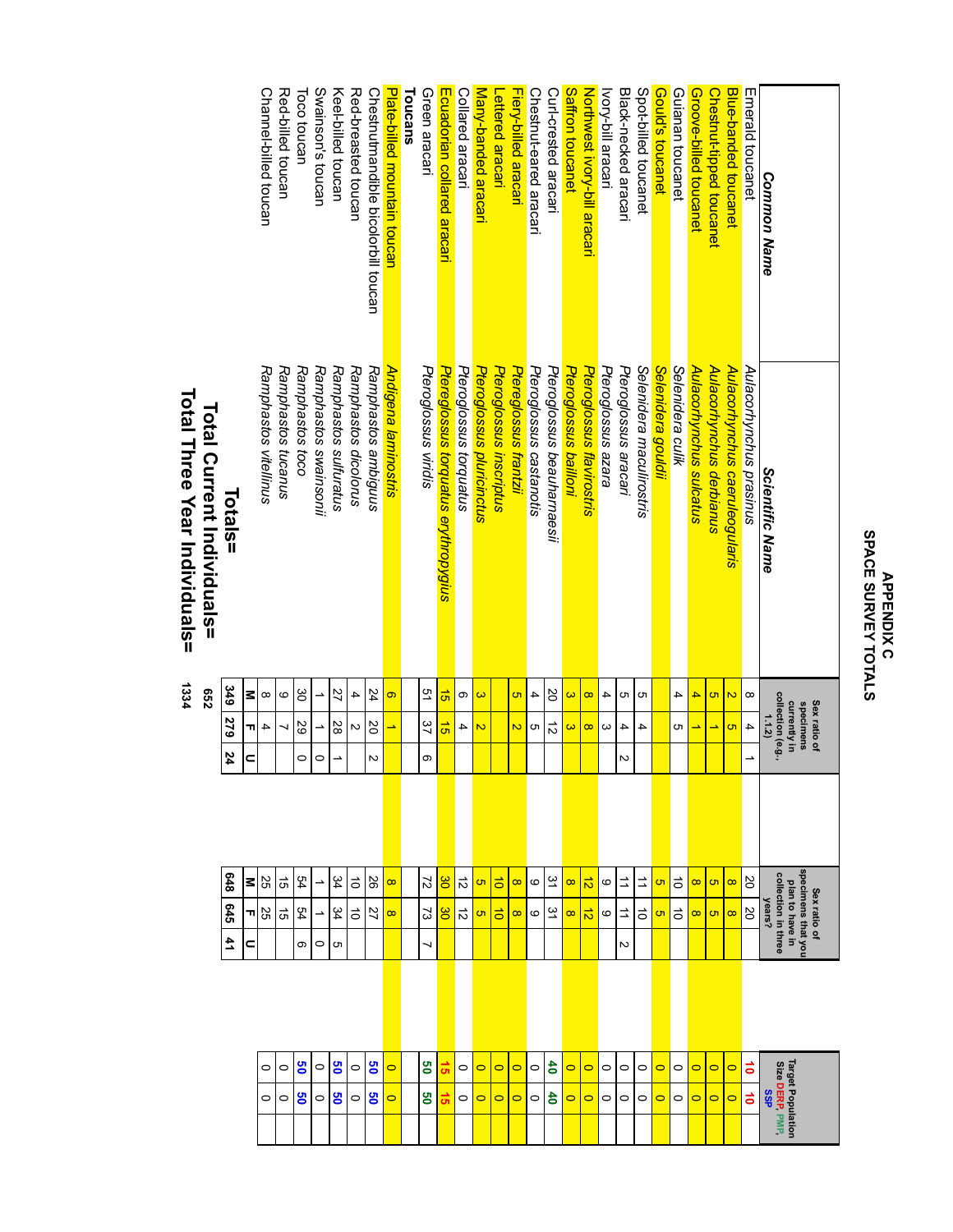# **Piciformes TAG RCP Decision Tree**





Appendix E